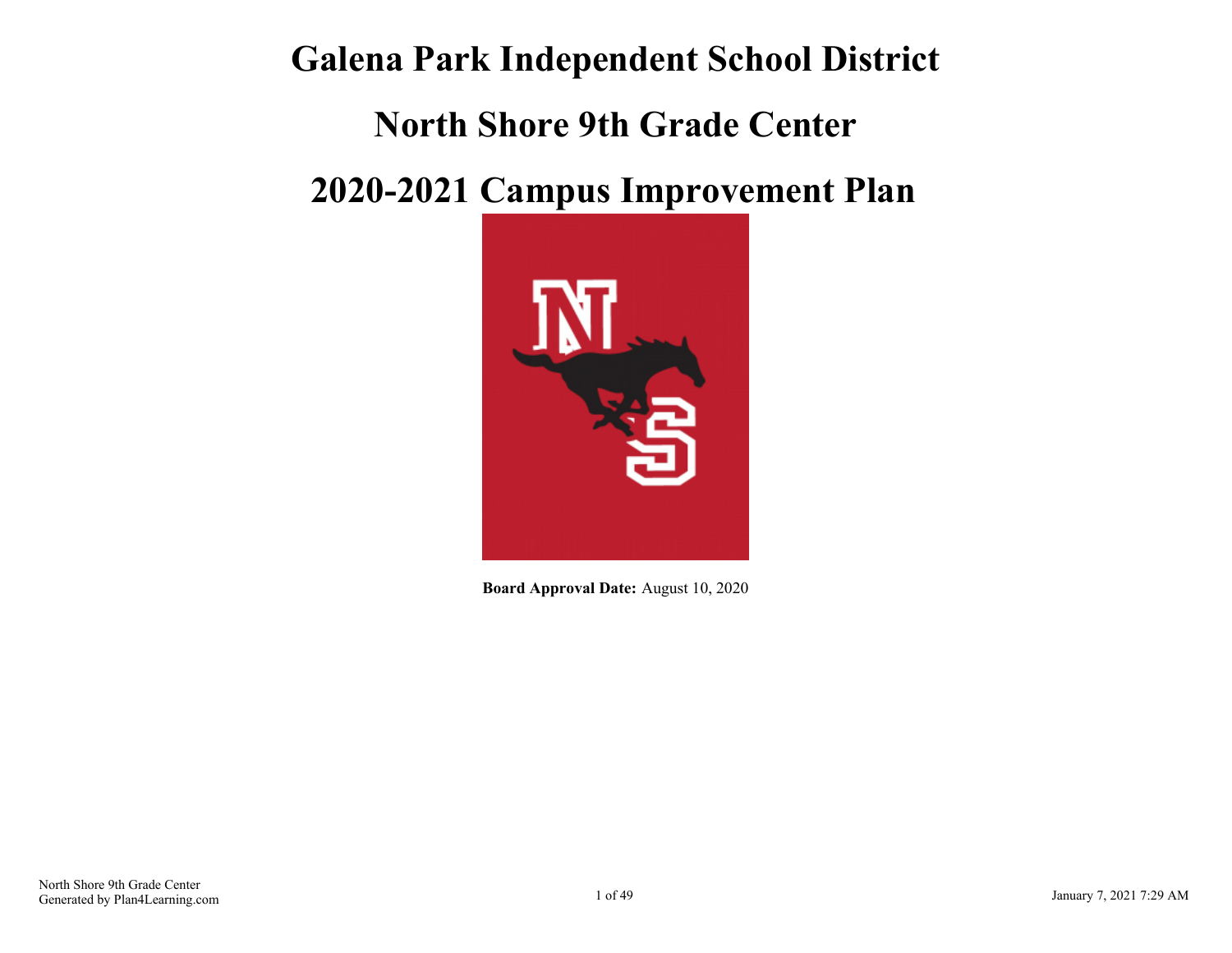# **Mission Statement**

<span id="page-1-0"></span>The mission of the Galena Park Independent School District and North Shore 9th Grade Center is to prepare students to become productive citizens and lifelong learners.

# **Vision**

North Shore 9th Grade Center envisions to Leading, Learning, and Serving our students and community.

# **Value Statement**

North Shore 9th Grade Center will Lead, Learn, and Serve in Excellence in all, for all, and by all.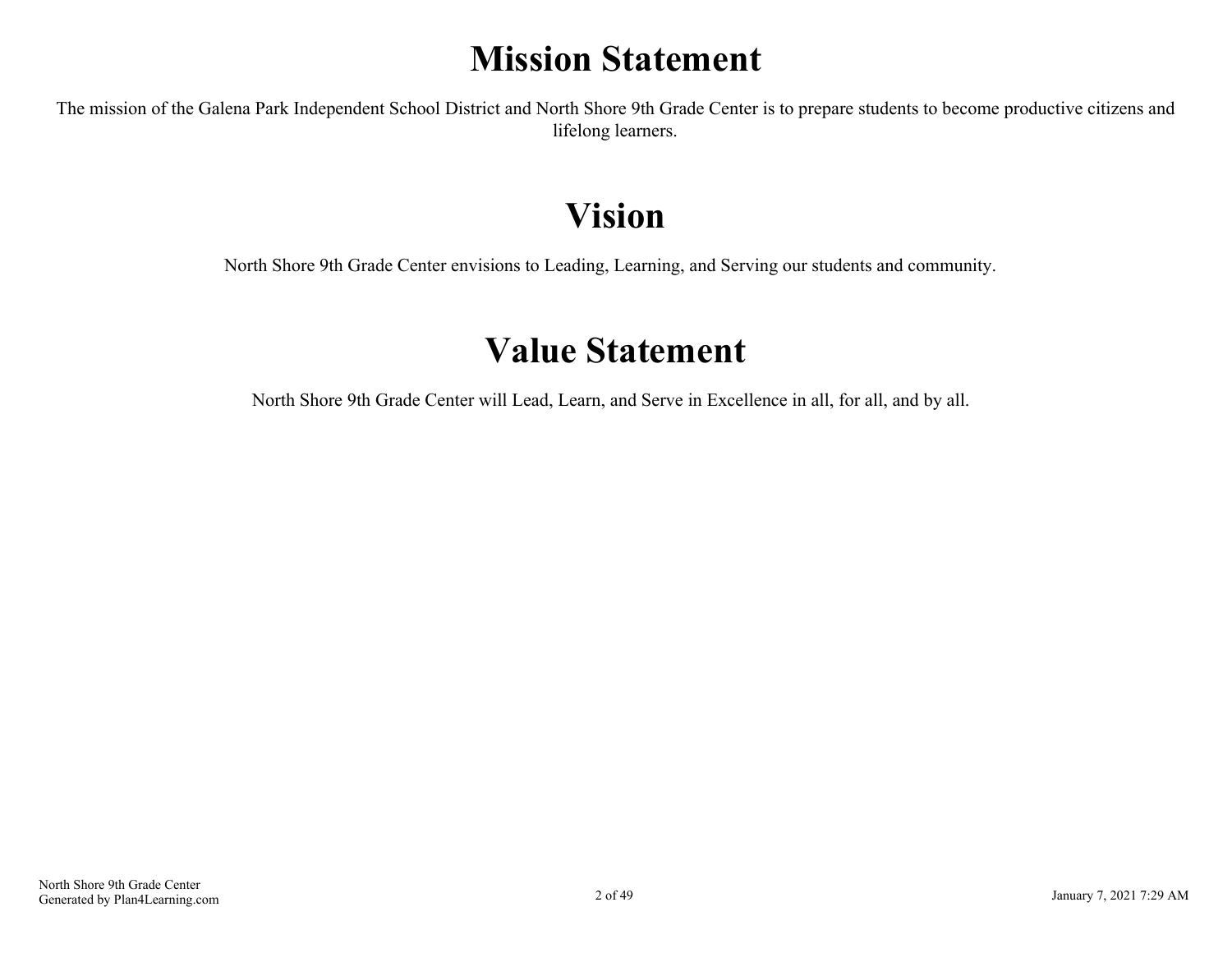# **Table of Contents**

|                                                                                                                                                       | $\overline{2}$ |
|-------------------------------------------------------------------------------------------------------------------------------------------------------|----------------|
| Comprehensive Needs Assessment                                                                                                                        |                |
| <b>Needs Assessment Overview</b>                                                                                                                      | 4              |
| Demographics                                                                                                                                          | 5              |
| <b>Student Learning</b>                                                                                                                               |                |
| School Processes & Programs                                                                                                                           | 9              |
| Perceptions                                                                                                                                           | 11             |
| <b>Priority Problem Statements</b>                                                                                                                    | 12             |
| Comprehensive Needs Assessment Data Documentation                                                                                                     | 13             |
| Goals                                                                                                                                                 | 14             |
| Goal 1: North Shore 9th Grade Center will provide a safe, productive and healthy learning/working environment for students and staff.                 | 14             |
| Goal 2: North Shore 9th Grade Center will provide information and opportunities to assist students in preparing for college, career and military.     | 16             |
| Goal 3: North Shore 9th Grade Center will ensure student growth in the tested areas.                                                                  | 17             |
| Goal 4: North Shore 9th Grade Center will ensure students are provided quality enrichment/extracurricular programs and encourage their participation. | 23             |
| Goal 5: North Shore 9th Grade Center will have a 96.5% or higher student attendance rate and a 97% or higher staff attendance rate.                   | 25             |
| Goal 6: North Shore 9th Grade Center will provide opportunities for parental/community involvement and business partnerships.                         | 30             |
| Goal 7: North Shore 9th Grade Center will ensure high-quality staff is employed.                                                                      | 32             |
| Goal 8: North Shore 9th Grade Center will provide superior operational services to best support students and staff success.                           | 35             |
| <b>State Compensatory</b>                                                                                                                             | 38             |
| Budget for North Shore 9th Grade Center                                                                                                               | 38             |
| Title I Schoolwide Elements                                                                                                                           | 39             |
| ELEMENT 1. SWP COMPREHENSIVE NEEDS ASSESSMENT (CNA)                                                                                                   | 39             |
| 1.1: Comprehensive Needs Assessment                                                                                                                   | 39             |
| ELEMENT 2. SWP CAMPUS IMPROVEMENT PLAN (CIP)                                                                                                          | 41             |
| 2.1: Campus Improvement Plan developed with appropriate stakeholders                                                                                  | 41             |
| 2.2: Regular monitoring and revision                                                                                                                  | 42             |
| 2.3: Available to parents and community in an understandable format and language                                                                      | 42             |
| 2.4: Opportunities for all children to meet State standards                                                                                           | 43             |
| 2.5: Increased learning time and well-rounded education                                                                                               | 43             |
| 2.6: Address needs of all students, particularly at-risk                                                                                              | 43             |
| ELEMENT 3. PARENT AND FAMILY ENGAGEMENT (PFE)                                                                                                         | 43             |
| 3.1: Develop and distribute Parent and Family Engagement Policy                                                                                       | 43             |
| 3.2: Offer flexible number of parent involvement meetings                                                                                             | 44             |
| <b>Campus Funding Summary</b>                                                                                                                         | 45             |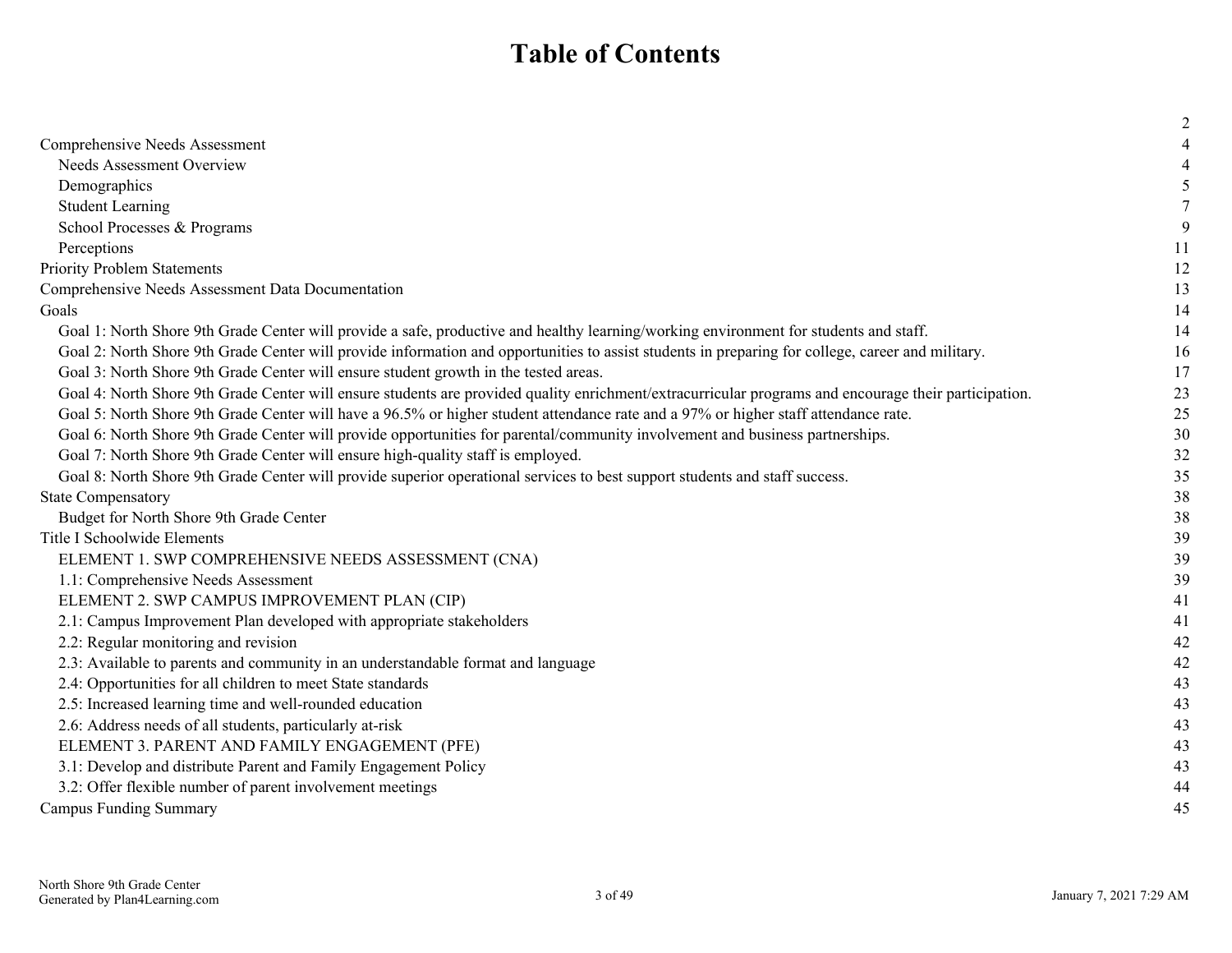# **Comprehensive Needs Assessment**

**Revised/Approved: March 31, 2020**

### <span id="page-3-0"></span>**Needs Assessment Overview**

The Campus Needs Assessment Committees performed an in depth analysis of various data sources. An overview of their findings is outlined in the table below:

| <b>NCLB</b> Recommended Area | 2019-2020 Campus Focus                                             |
|------------------------------|--------------------------------------------------------------------|
| Demographics                 | Increase student attendance                                        |
| Student Achievement          | Meet ELL and SpEd Performance Targets                              |
| Culture and Climate          | Increase teacher recognitions                                      |
| Staff Quality                | Increase supports for new teachers                                 |
| Curriculum and Instruction   | Increase the use of ELL and SpEd high yield strategies             |
| Parent Involvement           | Provide a variety of communication mediums to parent and community |
| School Organization          | Increase teacher visibility/accontability                          |
| Technology                   | Easy access to needed technology to improve student achievement    |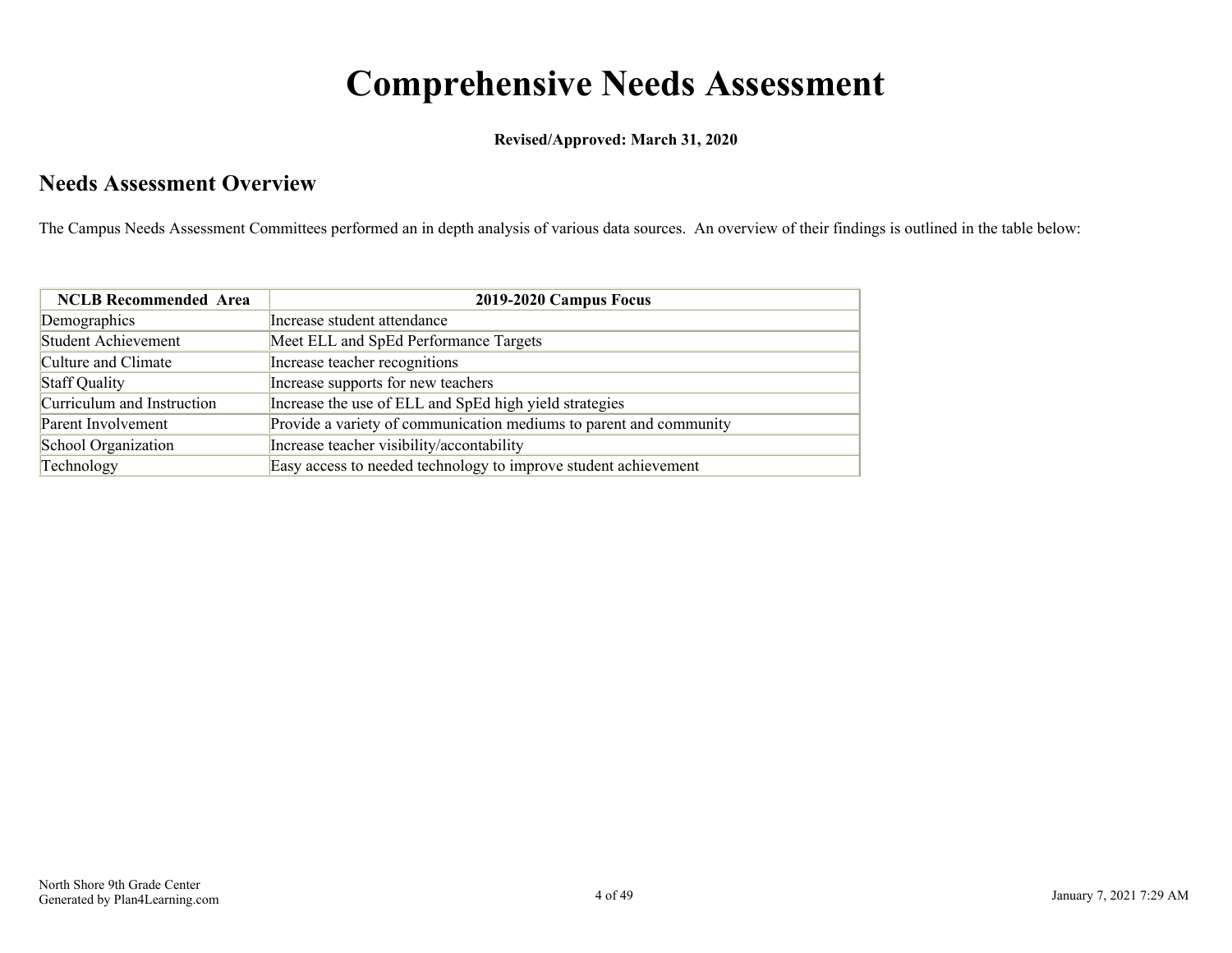### <span id="page-4-0"></span>**Demographics**

#### **Demographics Summary**

North Shore High School serves a diverse student population. In the previous year, TEA designated North Shore as needing improvement in the area of Asian Meets performance in Reading. This year we met this target. The 2019 NSSH accountability report showed a need for improved performance for Special Education students. There are significant gaps in their performance in ELA and Math among SpEd students. Also, NSSH did not meet targets in Domain III, Closing the Gaps, in TELPAS. The state set a target of 36% of students needing to demonstrate growth; however we showed only 25%. North Shore's graduation rate has declined over the last 7 to 8 years.

| <b>Sub Population</b>     | <b>Student</b> |
|---------------------------|----------------|
| English Language Learners | 14%            |
| SpEd                      | $10\%$         |

North Shore High School serves 4,534 students in grades 9 through 12. The table below shows each student population by grade level.

| <b>Grade Level</b>    | Population |
|-----------------------|------------|
| 9 <sup>th</sup> Grade | 1182       |
| $10^{th}$ Grade       | 1146       |
| $11th$ Grade          | 1155       |
| 12 Grade              | 1150       |

| 9th-12th Grade       | Percentage |
|----------------------|------------|
| $\%$ Econ Disadv     | 81.1%      |
| $\%$ EL              | 15.3%      |
| <b>Mobility Rate</b> | $12.7\%$   |
| $%$ Special Ed       | $10.4\%$   |

The 2018 TAPR report reflects student attendance is .5 percentage points below the states average of 95.8%. The information below highlights the attendance trends for North Shore High School students for the last 3 years.

| 2017  | 2018  | 2019  |
|-------|-------|-------|
| 93.6% | 93.4% | 95.03 |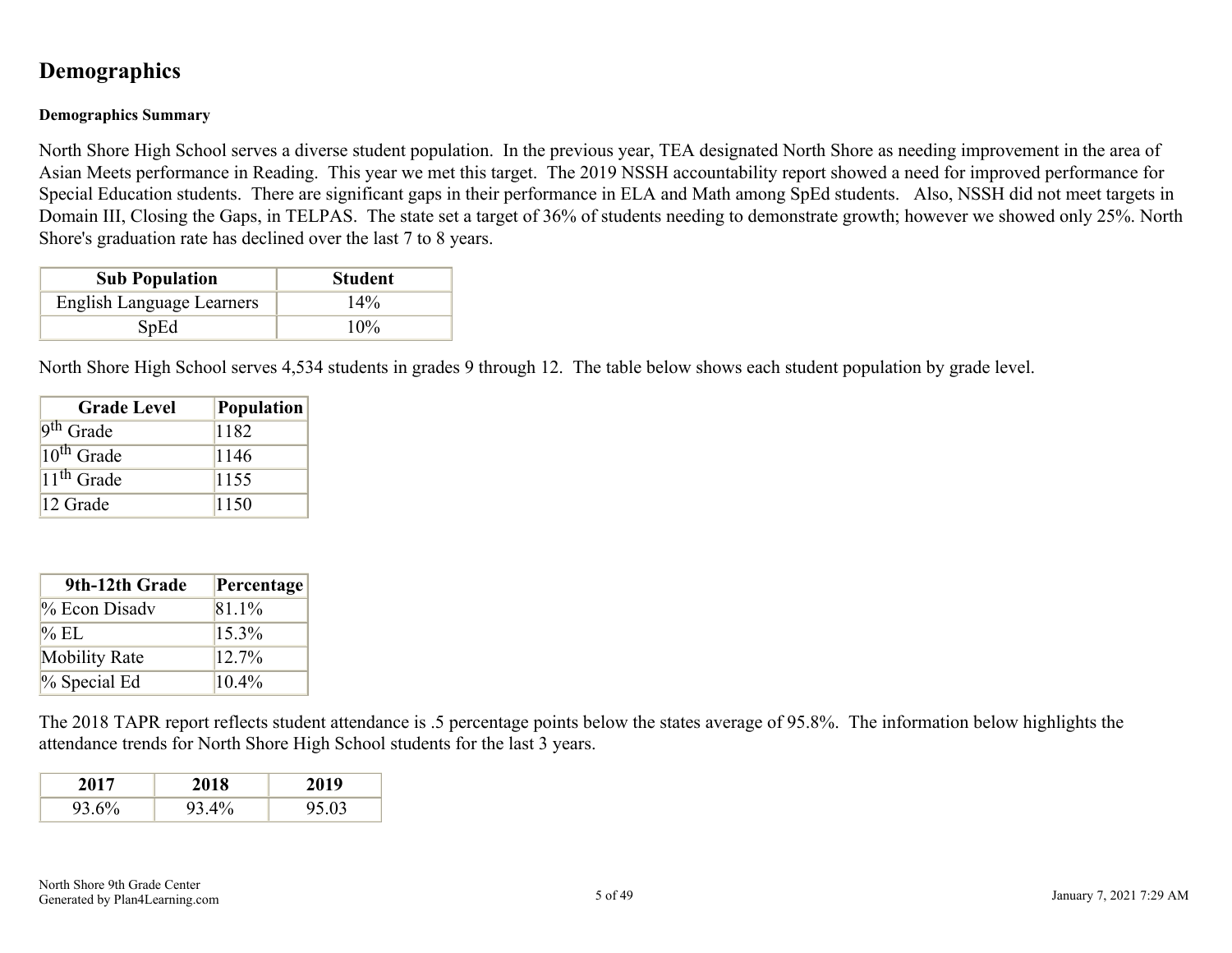#### **Demographics Strengths**

Although we did not meet state-set targets, North Shore High School continues to narrow academic achievement gaps. Its student subpopulations (i.e. Hispanic, African Americans, White, etc.) continue to score close to the campus average in all 5 EOCs. In addition, the graduation rate has consistently been above the state and the North Shore High School drop out/mobility rates are low when compared to the state. We experienced a 20% increase in the number of College, Career and Military Ready students. Attendance rates are steadily increasing and there is a diverse staff at North Shore High School with 66% minorities.

#### **Problem Statements Identifying Demographics Needs**

**Problem Statement 1:** There is a need for consistent monitoring of student attendanceacross campus staff and administration. **Root Cause:** Attendance rates have hit a ceiling of 94.3%.

**Problem Statement 2:** There is a need for a dedicated At-Risk Specialist for each campus to communicate between parents, teachers, and administration about attendance. **Root Cause:** Ineffective communication between the school and the community in regards to resources and programs available to students.

**Problem Statement 3 (Prioritized):** Student attendance is below the state average. Students do not see the immediate consequences of their poor attendance. **Root Cause:** Lack of parental engagement/student motivation and a need for targeted, consistent, effective student attendance incentives.

**Problem Statement 4 (Prioritized):** The at-risk percentage is 13.7 percent higher than the state average of 50%. **Root Cause:** English EOC primary tester passing rate is low and interventions are ineffective.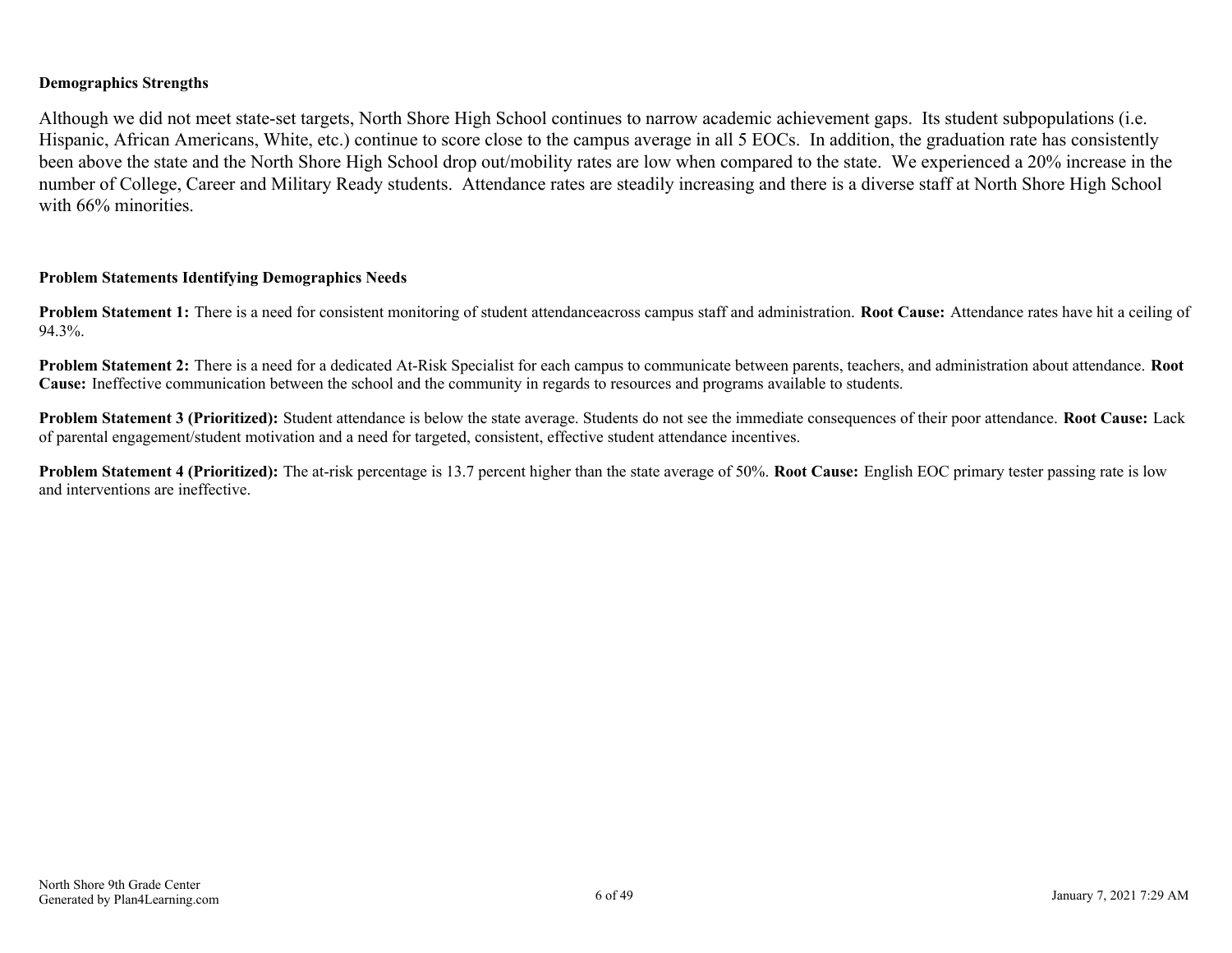### <span id="page-6-0"></span>**Student Learning**

#### **Student Learning Summary**

Due to the COVID-19 closure, there was no state testing during the Spring or Summer of 2020.

The 2018-2019 school year marked dynamic changes in the state's accountability system. This served as the first year districts will be subjected to an A-F standard to measure student achievement. Achievement indicators include STAAR performance, graduation rate and college, career, and military readiness. STAAR performance is measured by the average rate of approaches, meets, and masters on all 5 STAAR EOCs. North Shore High School will focus on increasing the English I and English II retester's approaches performance. In addition, we will focus on the US History Approaches, Meets and Masters performance, and the Biology Approaches and Masters performance. The table below outlines student performance on these exams during the Spring 2019 EOC administration. Primary testers were successful; however, re-tester results continue to lag. Algebra I EOC approaches and masters scores maintained its success from the previous year. Math retesters were very successful as nearly 65% of retesters scored approaches. While the approaches performance increased only 1%, the Meets and Masters scores in US History remained stagnant from the previous year. LEP students perform well in US History. Despite missing state expected targets, SpEd and LEP students have made greater than expected progress overall. According to the data tables published by the Texas Education Agency (TEA) North Shore Senior High School did not meet the target Meets score of 74% amongst Asians in Reading. As a result, the state has designated North Shore Senior has needed additional targeted support in this area. North Shore High School set a goal of achieving at B or higher campus rating. The charts below summarize EOC performance based on the 2019 Spring STAAR performance. Student participation in extracurricular activities and the success of the program is another way we measure student achievement.

|           | Approaches | <b>Meets</b> | <b>Masters</b> |
|-----------|------------|--------------|----------------|
| Algebra I | 90%        | 70%          | 40%            |
| Biology I | 86%        | 56%          | 17%            |
| English I | 59%        | 43%          | 6%             |
|           |            |              |                |

College, career, and military readiness focuses on college board test performance, AP exam performance, TSIA performance, CTE coherent sequence completion, military enlistment, and dual credit course completion. North Shore High School students continue to score significantly below the state average on the SAT and ACT exams. There is a need for increased participation and performance on these tests.

#### **Extra-Curricular Activities**

North Shore High School has a campus organization that is designed to accommodate the needs of the students. All students are provided opportunities to participate in Fine Arts, Career & Technology, Athletics, and/or extracurricular clubs/organizations. North Shore High School has experienced much success in UIL competitions in the area of Fine Arts and CTE. All athletic teams have excelled in district and playoff competitions.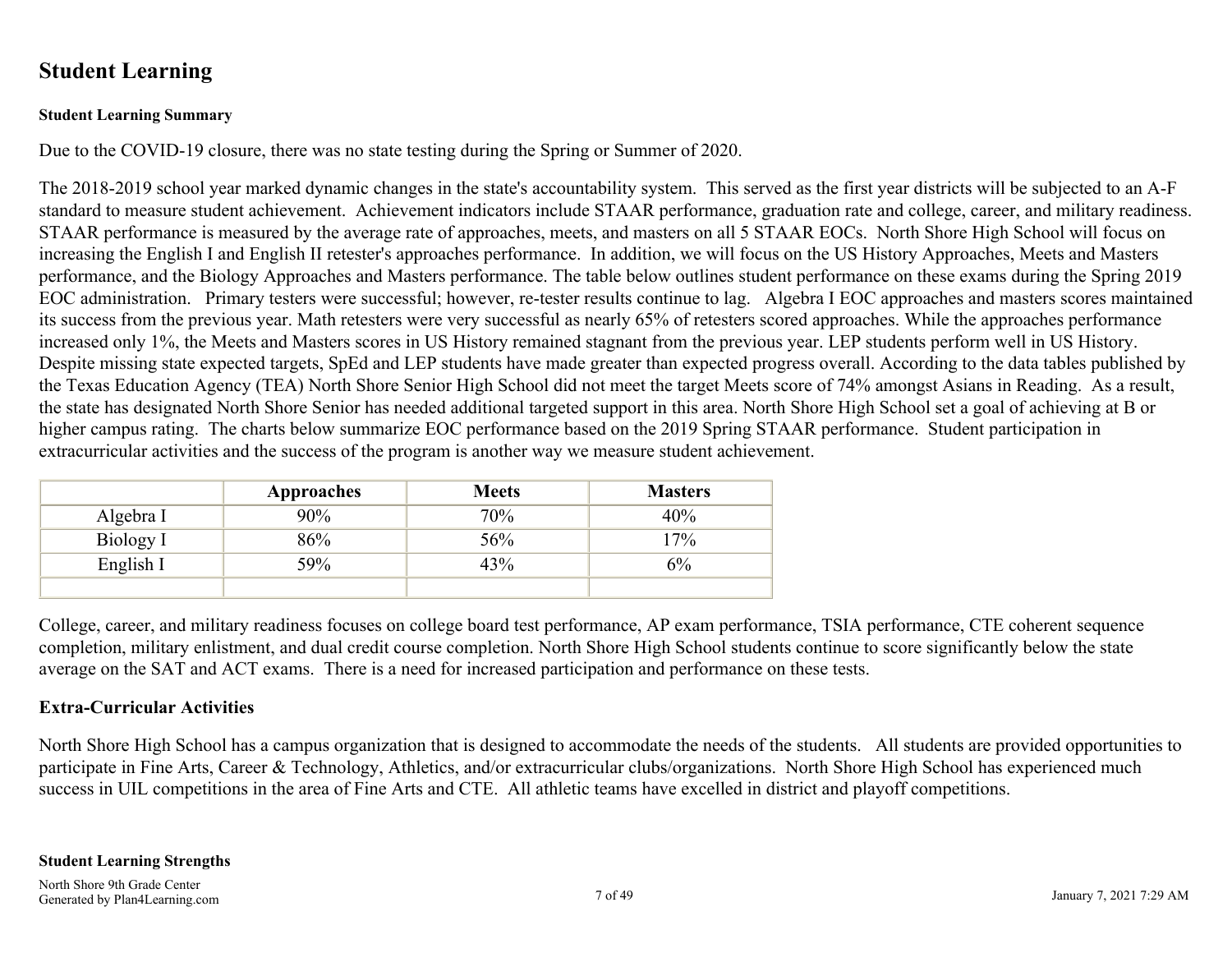Due to the COVID-19 pandemic, there was no state testing during the Spring or Summer of 2020.

North Shore High School achieved a Met Standard Rating under the 2019 state accountability system and expects to achieve this rating for 2020 accountability.

In Spring 2019, we increased performance in Biology (meets and masters), Algebra (approaches, meets and masters), English I (Masters) English II (Masters), and US History (Approaches).

Our Algebra I EOC scores lead the Region IV area.

North Shore High School students frequently participate at the state UIL competition level.

Our teams have won the state championship for a number of years in Accounting, Computer Applications, and Calculator Applications.

#### **Problem Statements Identifying Student Learning Needs**

**Problem Statement 1 (Prioritized):** There is a need to provide ample planning time for our teachers/coteachers in order to address curriculum changes/modifications, instructional practices, incentives, tutorials, etc. **Root Cause:** The master schedule does not provide common planning time for general education and co-teachers.

**Problem Statement 2 (Prioritized):** There is a need to create a strategic tutorial plan to encourage maximum participation and outside support. **Root Cause:** Students see the current plan as focused only on "passing" either a course or test.

**Problem Statement 3 (Prioritized):** The performance gap between general education students and special ed students is too wide. **Root Cause:** Lack of adequate differentiation and planning consistency among staff.

**Problem Statement 4:** There is a need to provide a system to determine how effective interventions work at NS9 **Root Cause:** Most students are not intrinsically motivated and students should be more successful due to the interventions provided.

**Problem Statement 5:** There is a lack of culturally driven texts and role models interwoven in our curriculum. **Root Cause:** Lack of student and parent input, diverse and ESL staff, and integration for students.

**Problem Statement 6:** There is no mentorship program for EL students to influence or enhance real-world application of reading comprehension skills. **Root Cause:** Lack of mentorship opportunities, teacher engagement, and lack of meaningful recognition for student milestones.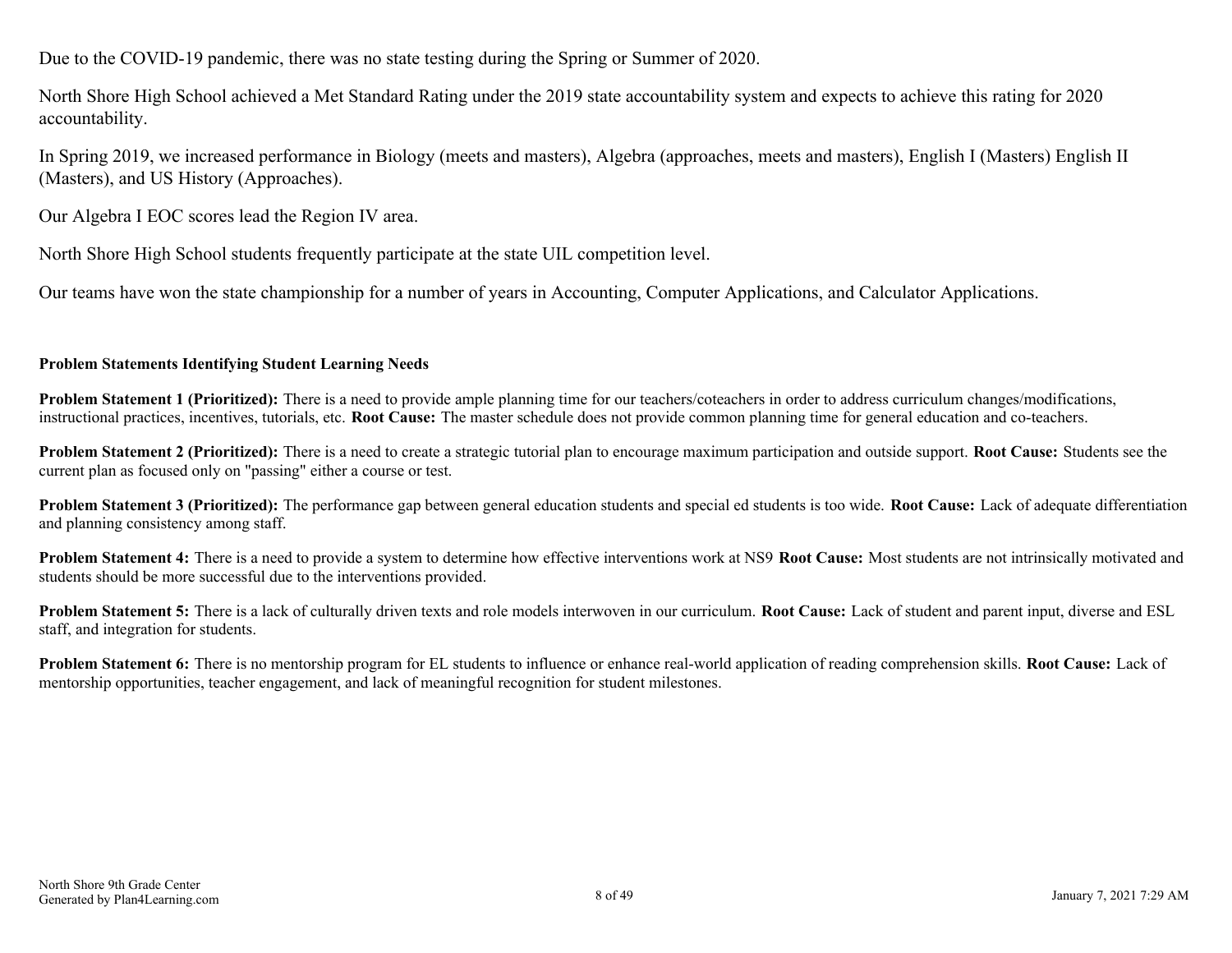### <span id="page-8-0"></span>**School Processes & Programs**

#### **School Processes & Programs Summary**

There is a need for effective ways to communicate and collaborate across campuses to improve the climate and culture of all three. All campus leaders should communicate amongst each other to become cohesive in regards to campus policies, procedures, and standards. All policies and procedures need to be implemented with fidelity throughout the school year by frequent collaboration, follow-up, analysis of effectiveness, and recognition of success. Communication between administrators and teachers need to be more transparent to improve the morale of the school. It is important for teachers and staff to be involved in the development and planning phases of campus goals and the school vision. There is a lack of recognition and awareness of programs and events designed to increase campus morale.

#### **School Processes & Programs Strengths**

There are committees in place to provide teachers a voice in the development of policy, procedures, and programs.

NS9 has developed its own incentive programs in regards to student and staff attendance and performance.

NS9 has a coordinated intervention/support program for students.

There is a 30/30 rule on all campuses. No student is to be released from any class during the first or last 30 minutes of each class period.

Safety drills are completed consistently and within given timelines.

#### **Problem Statements Identifying School Processes & Programs Needs**

**Problem Statement 1:** Student behavioral expectations are not consistently enforced across the campus. **Root Cause:** Lack of data usage, teacher buy-in, no posted expectations in hallways, restroom, or cafeteria.

**Problem Statement 2:** There is a need to improve teacher morale, commonly accepted goals, and compliance. **Root Cause:** Many teachers are unaware, unable, or choose not to provide their voice in the development of policies, procedures and programs.

**Problem Statement 3:** There is a need for teacher and administrative staff to follow through and enforce campus practices and procedures. **Root Cause:** There are perceived inconsistencies when it comes to fulfilling roles and responsibilities.

**Problem Statement 4:** There is a need for less discrepancies in survey data between the teachers and students. **Root Cause:** Lack of communication between students and teachers, lack of survey participation, and the point of view of the survey participant.

**Problem Statement 5:** 4.76% of campus staff indicate dissatisfaction with how staff are recognized and celebrated. **Root Cause:** There is not a variety of methods and types of recognition's used to celebrate staff members.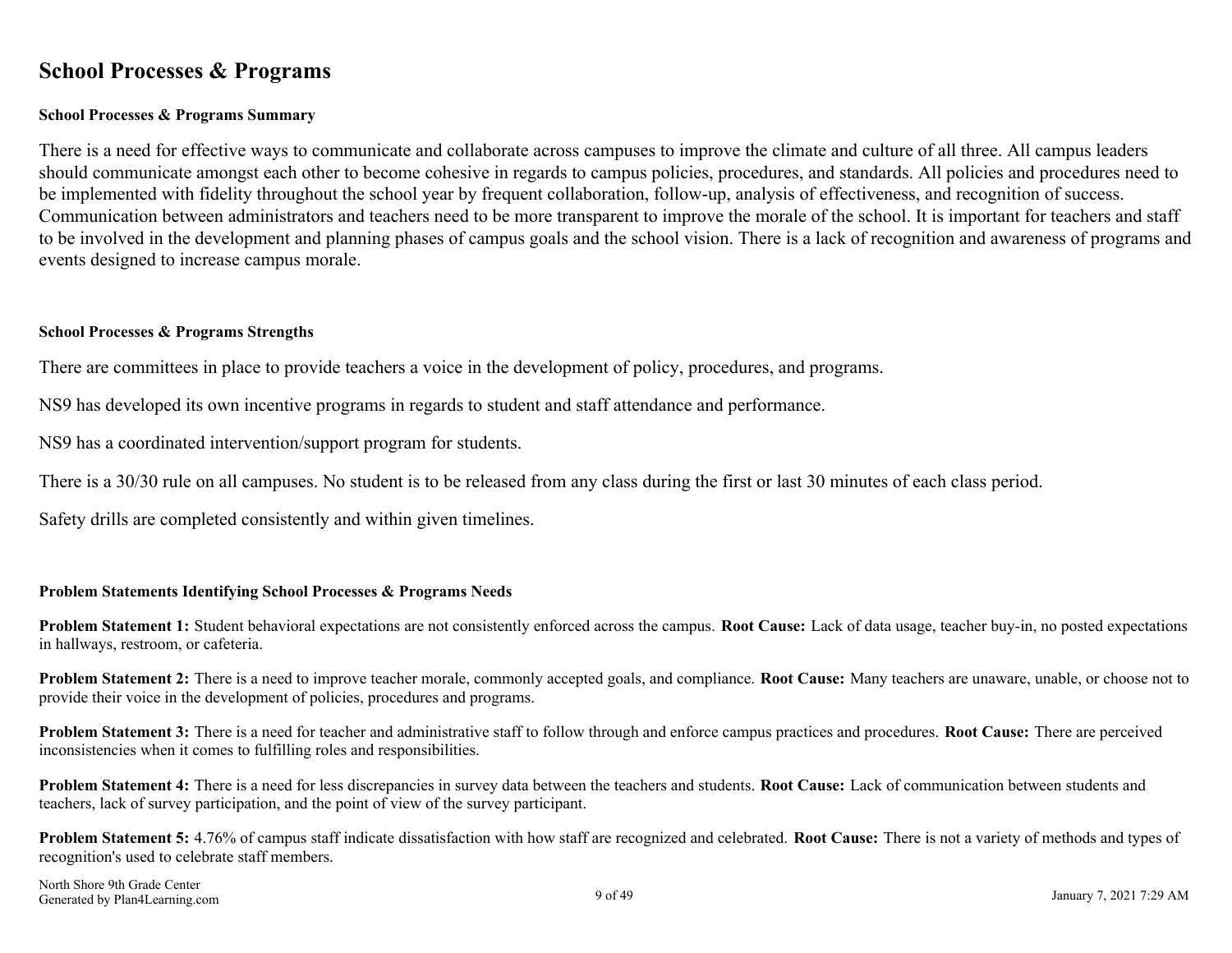**Problem Statement 6:** Not enough student leadership and involvement is utilized to determine best practices to improve campus celebration and recognition. **Root Cause:** We don't have a campus-wide committee with representation of all departments to provide feedback of ways to improve campus celebrations and recognitions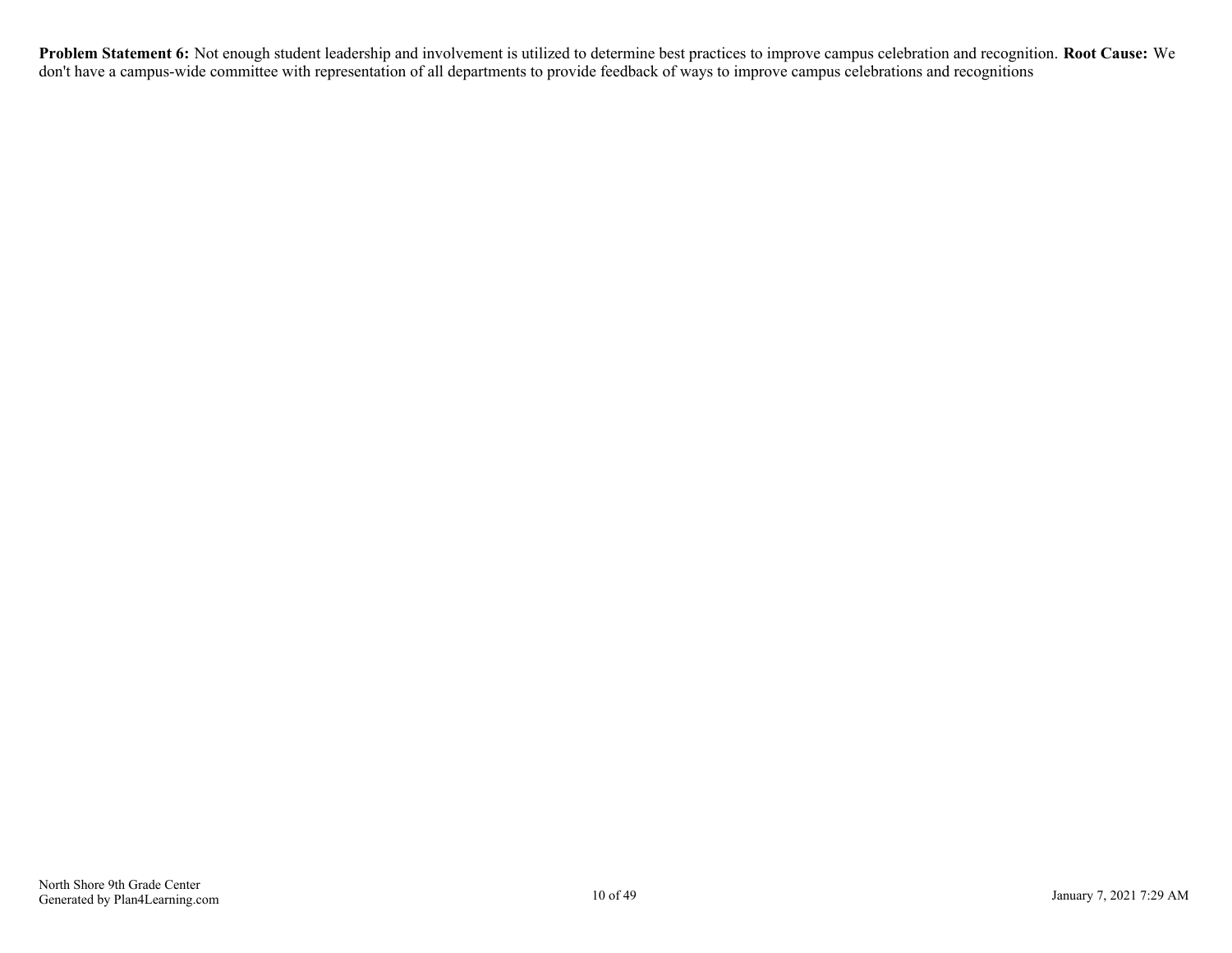### <span id="page-10-0"></span>**Perceptions**

#### **Perceptions Summary**

We propose spending more time on cross-curricular activities to reinforce Citizenship concepts. We will need Professional Development to improve the teachers' abilities to implement more engaging activities in the classroom. We should provide student/parent education on attendance as well as student incentives and relationship-building to improve student attendance. We will need to create more of a school to home connection by inviting the community into the school for programs and fun activities. We would like to increase the professional development provided for working with ELL students and encourage teachers to obtain their ESL teaching certificate. We would also like to post information in English/Spanish.

#### **Perceptions Strengths**

The identified strengths were competitive teacher salaries. Also, most parents report feeling welcomed across campuses and that their students are being provided with an educational foundation that prepares them for college. It is reported that 93% of parents utilize Skyward parent portal to access grades, attendance, and other student information. There is sufficient parent communication regarding parent and family engagement activities at NS9.

#### **Problem Statements Identifying Perceptions Needs**

**Problem Statement 1:** There is a need to increase student engagement throughout each instructional period. **Root Cause:** Teachers lack the skills and/or incentive to incorporate strategies to increase student engagement.

**Problem Statement 2:** Student attendance rates need to increase. **Root Cause:** Students and parents have not been directly involved in the development of incentive plans.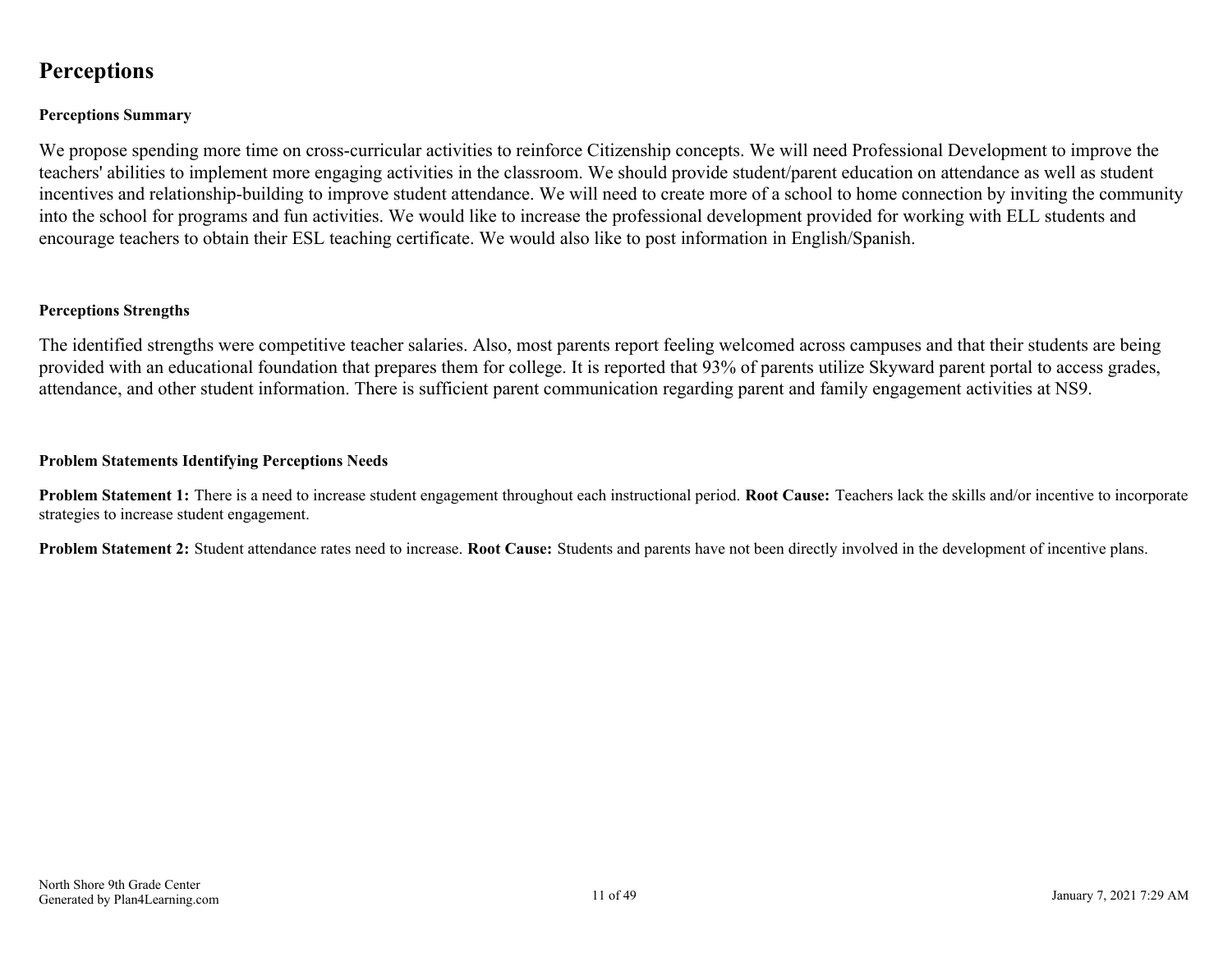# **Priority Problem Statements**

<span id="page-11-0"></span>**Problem Statement 1**: The at-risk percentage is 13.7 percent higher than the state average of 50%. **Root Cause 1**: English EOC primary tester passing rate is low and interventions are ineffective. **Problem Statement 1 Areas**: Demographics - Demographics

**Problem Statement 18**: There is a need to provide ample planning time for our teachers/coteachers in order to address curriculum changes/modifications, instructional practices, incentives, tutorials, etc.

**Root Cause 18**: The master schedule does not provide common planning time for general education and co-teachers. **Problem Statement 18 Areas**: Student Learning

**Problem Statement 19**: There is a need to create a strategic tutorial plan to encourage maximum participation and outside support. **Root Cause 19**: Students see the current plan as focused only on "passing" either a course or test. **Problem Statement 19 Areas**: Student Learning

**Problem Statement 20**: The performance gap between general education students and special ed students is too wide. **Root Cause 20**: Lack of adequate differentiation and planning consistency among staff. **Problem Statement 20 Areas**: Student Learning

**Problem Statement 21**: Student attendance is below the state average. Students do not see the immediate consequences of their poor attendance. **Root Cause 21**: Lack of parental engagement/student motivation and a need for targeted, consistent, effective student attendance incentives. **Problem Statement 21 Areas**: Demographics - Demographics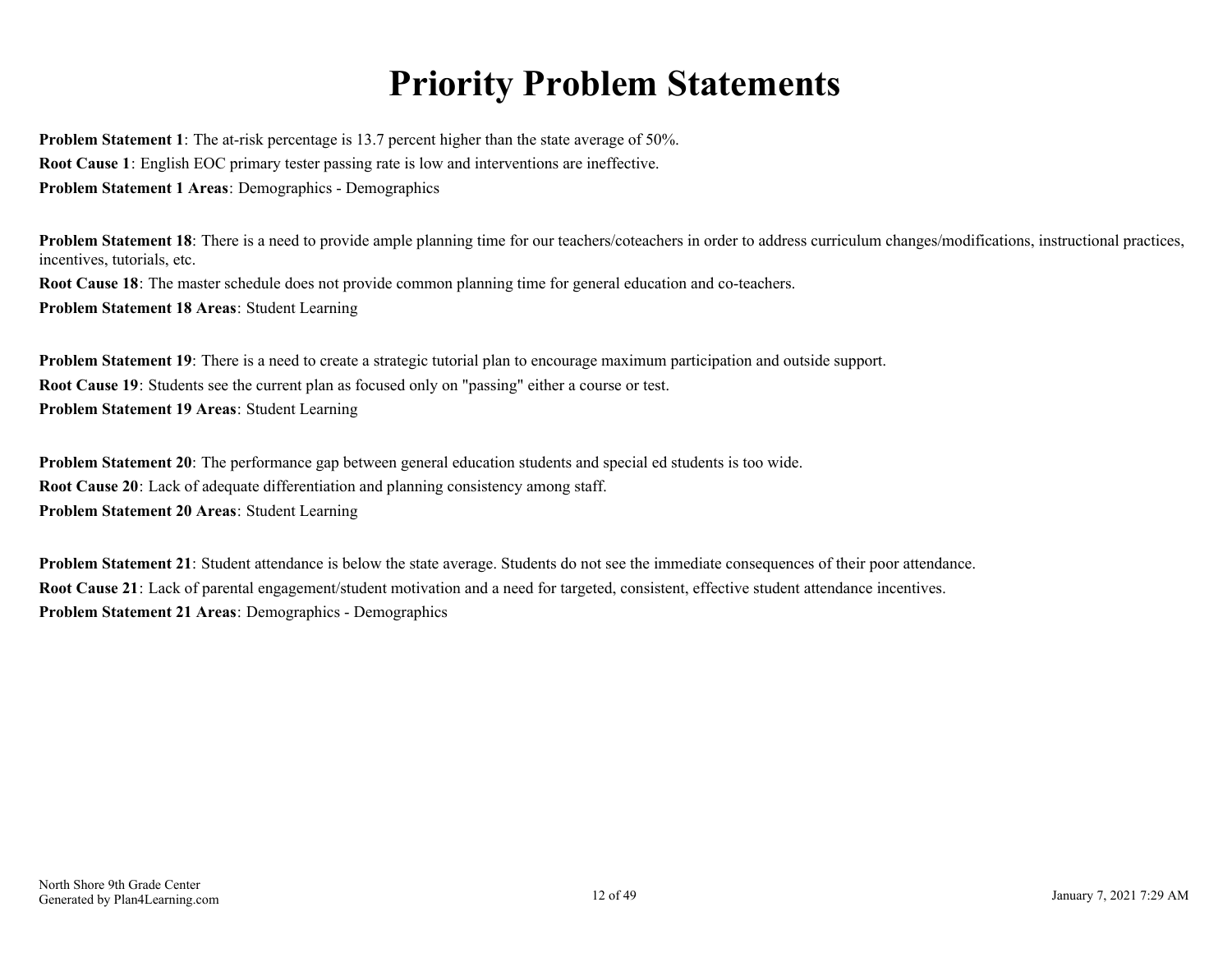# **Comprehensive Needs Assessment Data Documentation**

<span id="page-12-0"></span>The following data were used to verify the comprehensive needs assessment analysis:

#### **Improvement Planning Data**

• District goals

#### **Accountability Data**

- Texas Academic Performance Report (TAPR) data
- Accountability Distinction Designations
- Federal Report Card Data

#### **Student Data: Assessments**

- STAAR End-of-Course current and longitudinal results, including all versions
- Texas English Language Proficiency Assessment System (TELPAS) and TELPAS Alternate results
- Local benchmark or common assessments data
- Observation Survey results

#### **Student Data: Student Groups**

- Special education/non-special education population including discipline, progress and participation data
- At-risk/non-at-risk population including performance, progress, discipline, attendance, and mobility data

#### **Student Data: Behavior and Other Indicators**

- Discipline records
- Student surveys and/or other feedback
- School safety data

#### **Employee Data**

- Staff surveys and/or other feedback
- State certified and high quality staff data
- Campus leadership data
- Campus department and/or faculty meeting discussions and data
- Professional development needs assessment data
- Evaluation(s) of professional development implementation and impact

#### **Parent/Community Data**

• Parent surveys and/or other feedback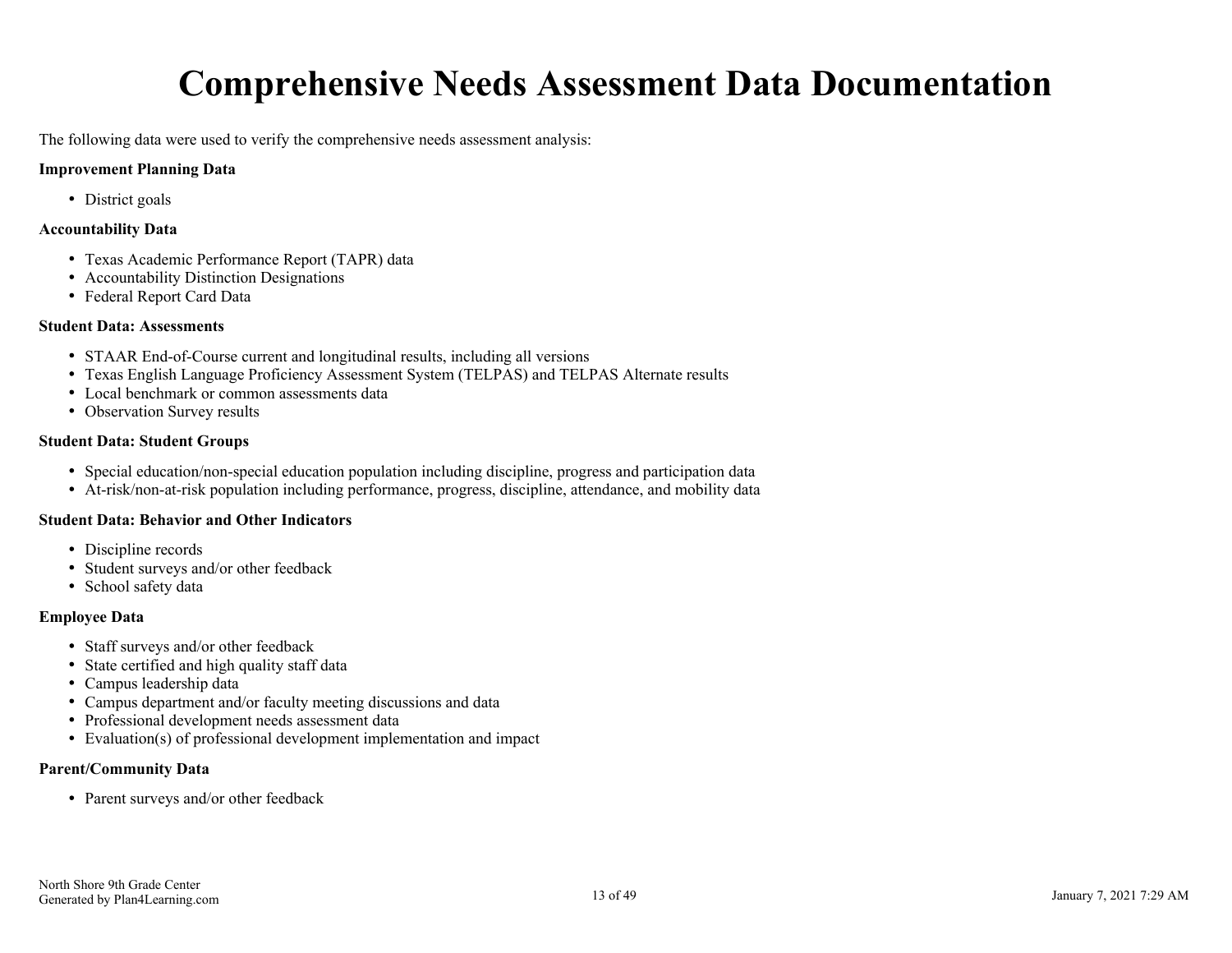# **Goals**

<span id="page-13-0"></span>**Goal 1:** North Shore 9th Grade Center will provide a safe, productive and healthy learning/working environment for students and staff.

**Performance Objective 1:** North Shore High School will increase the percentage of staff members reporting North Shore to be a safe and positive workplace by 2% according to the campus needs assessment survey

**Evaluation Data Sources:** Campus Needs Assessment Survey

| <b>Strategy 1:</b> North Shore High School will have a strong Foundations Program to ensure the safety of all students.                                                                                                        |                  | <b>Reviews</b>   |                  |            |
|--------------------------------------------------------------------------------------------------------------------------------------------------------------------------------------------------------------------------------|------------------|------------------|------------------|------------|
| Strategy's Expected Result/Impact: Emergency drills will be completed more efficiently. Students and teachers will                                                                                                             | <b>Formative</b> |                  | <b>Summative</b> |            |
| become more knowledgeable about maintaining daily proper safety measures.                                                                                                                                                      | <b>Oct</b>       | Dec              | Feb              | <b>May</b> |
| Staff Responsible for Monitoring: Safety and Foundations Administrator.                                                                                                                                                        |                  |                  |                  |            |
| <b>ESF Levers:</b> Lever 1: Strong School Leadership and Planning                                                                                                                                                              | 45%              | 80%              |                  |            |
| <b>Problem Statements:</b> School Context and Organization 2                                                                                                                                                                   |                  |                  |                  |            |
| Funding Sources: Foundations Supplies and Materials-NS9 - 199 - Local - \$1,426.99, Foundations Supplies and<br>Materials-NS10 - 199 - Local - \$9,507.01, Foundations Supplies and Materials-NSSH - 199 - Local - \$10,315.50 |                  |                  |                  |            |
| <b>Strategy 2:</b> North Shore 9th Grade Center will celebrate staff and students throughout the school year. We will use a                                                                                                    |                  | <b>Reviews</b>   |                  |            |
| variety of methods to celebrate staff.                                                                                                                                                                                         |                  | <b>Formative</b> |                  | Summative  |
| Strategy's Expected Result/Impact: Students will be included in decision making when it comes to celebrations.                                                                                                                 | Oct              | <b>Dec</b>       | Feb              | <b>May</b> |
| <b>Staff Responsible for Monitoring: Team Leads and Foundations Team</b>                                                                                                                                                       | 45%              |                  |                  |            |
| Accomplished<br>No Progress<br>Continue/Modify<br>100%<br>0%                                                                                                                                                                   | Discontinue      |                  |                  |            |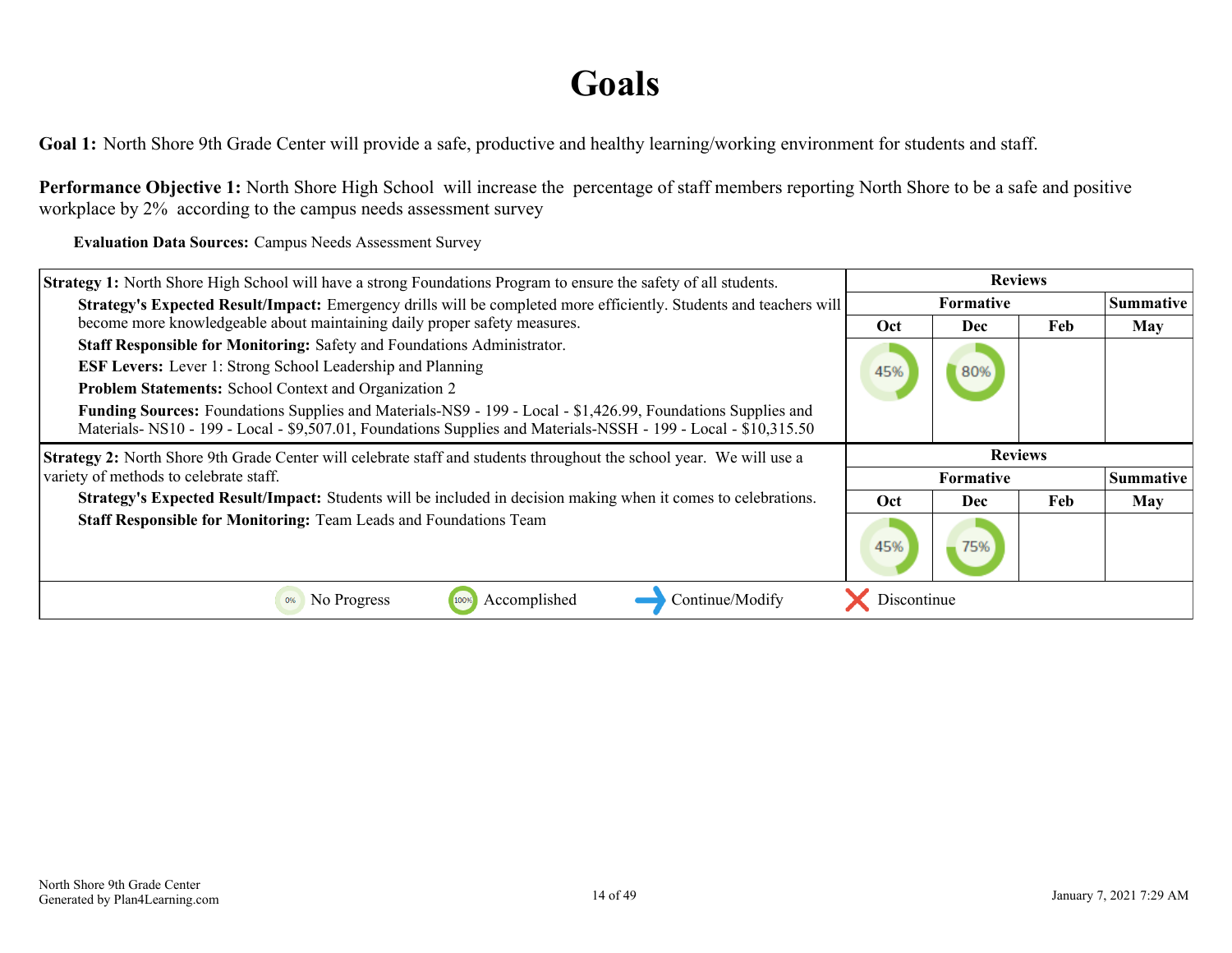**Goal 1:** North Shore 9th Grade Center will provide a safe, productive and healthy learning/working environment for students and staff.

**Performance Objective 2:** North Shore High School staff will be on duty each morning, afternoon and during passing periods.

**Evaluation Data Sources:** Weekly Duty Check Reports Campus Needs Assessment Survey

| <b>Strategy 1:</b> North Shore High School will assign morning and afternoon duty areas based on the strengths of its staff. | <b>Reviews</b>    |  |            |  |
|------------------------------------------------------------------------------------------------------------------------------|-------------------|--|------------|--|
| <b>Formative</b><br>Strategy's Expected Result/Impact: High risk areas are properly monitored by strong staff members.       |                   |  | Summative  |  |
| <b>Staff Responsible for Monitoring: Duty Administrator</b>                                                                  | Feb<br>Oct<br>Dec |  | <b>May</b> |  |
| <b>TEA Priorities:</b> Improve low-performing schools                                                                        |                   |  |            |  |
| Accomplished<br>Continue/Modify<br>No Progress<br>100%                                                                       | Discontinue       |  |            |  |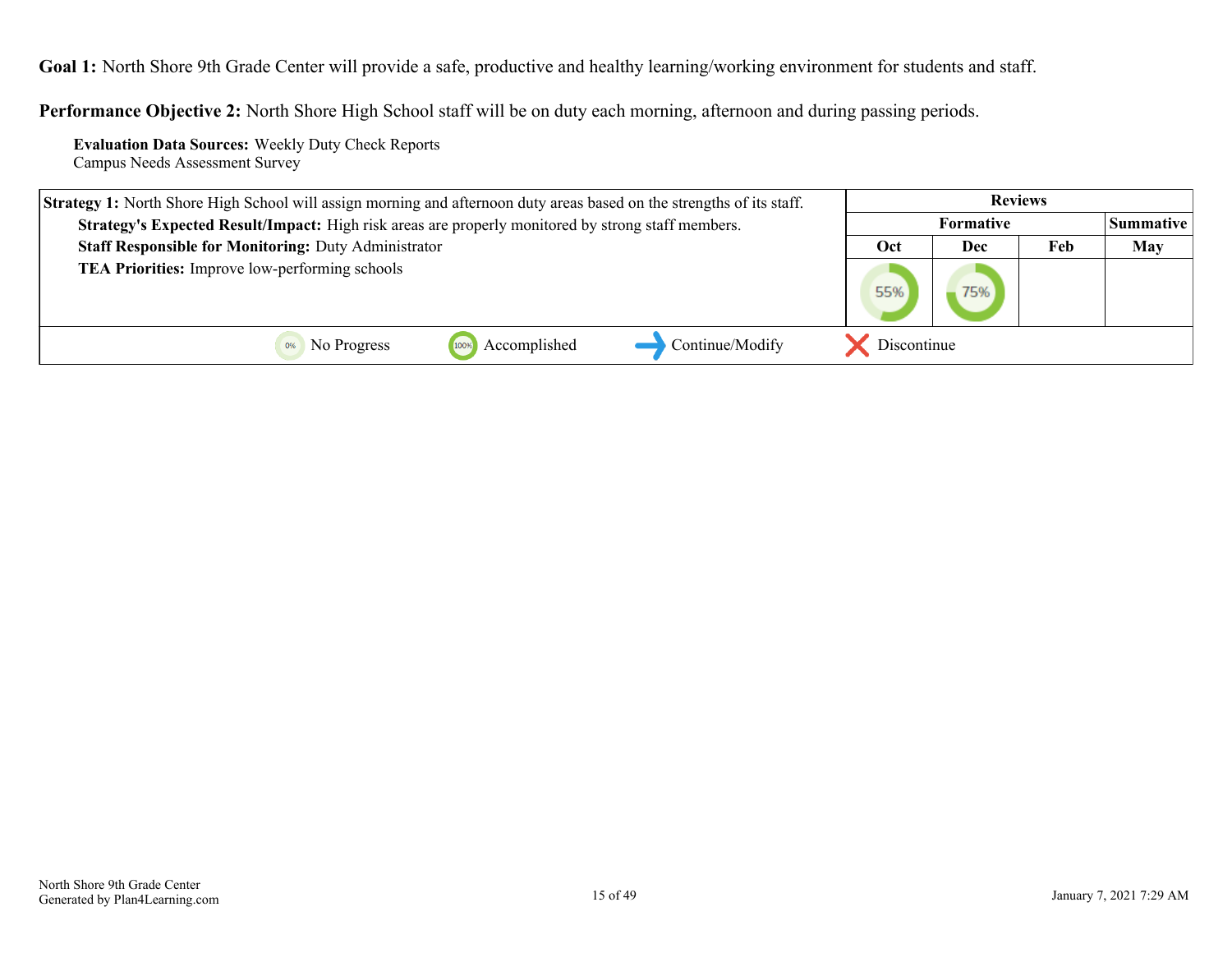<span id="page-15-0"></span>Goal 2: North Shore 9th Grade Center will provide information and opportunities to assist students in preparing for college, career and military.

**Performance Objective 1:** We will increase the number of students testing and passing TSIA.

| <b>Evaluation Data Sources: TAPR</b><br>Campus Needs Assessment<br>Practice ACT test scores                                                                                                                                                                                                           |             |                  |     |                  |
|-------------------------------------------------------------------------------------------------------------------------------------------------------------------------------------------------------------------------------------------------------------------------------------------------------|-------------|------------------|-----|------------------|
| <b>Strategy 1:</b> Reviews will be provided for students to be successful on TSIA.                                                                                                                                                                                                                    |             | <b>Reviews</b>   |     |                  |
| Strategy's Expected Result/Impact: Increase in student college and career readiness through participation and                                                                                                                                                                                         |             | <b>Formative</b> |     | <b>Summative</b> |
| performance.                                                                                                                                                                                                                                                                                          | Oct         | <b>Dec</b>       | Feb | <b>May</b>       |
| <b>Staff Responsible for Monitoring: Teachers, Specialist, Administrators</b><br><b>Title I Schoolwide Elements: 2.5, 2.6 - TEA Priorities: Build a foundation of reading and math, Connect high</b><br>school to career and college, Improve low-performing schools - Comprehensive Support Strategy | 5%          | 50%              |     |                  |
| <b>Strategy 2:</b> Counselors will track the number of students with CCMR throughout the year                                                                                                                                                                                                         |             | <b>Reviews</b>   |     |                  |
| Strategy's Expected Result/Impact: Have 17% of our students CCMR ready by the time they leave NS9                                                                                                                                                                                                     |             | <b>Formative</b> |     | <b>Summative</b> |
| <b>Staff Responsible for Monitoring: Counselors</b>                                                                                                                                                                                                                                                   | Oct         | <b>Dec</b>       | Feb | <b>May</b>       |
| Administrators                                                                                                                                                                                                                                                                                        | 0%          | 10%              |     |                  |
| No Progress<br>Accomplished<br>Continue/Modify<br>100%<br>0%                                                                                                                                                                                                                                          | Discontinue |                  |     |                  |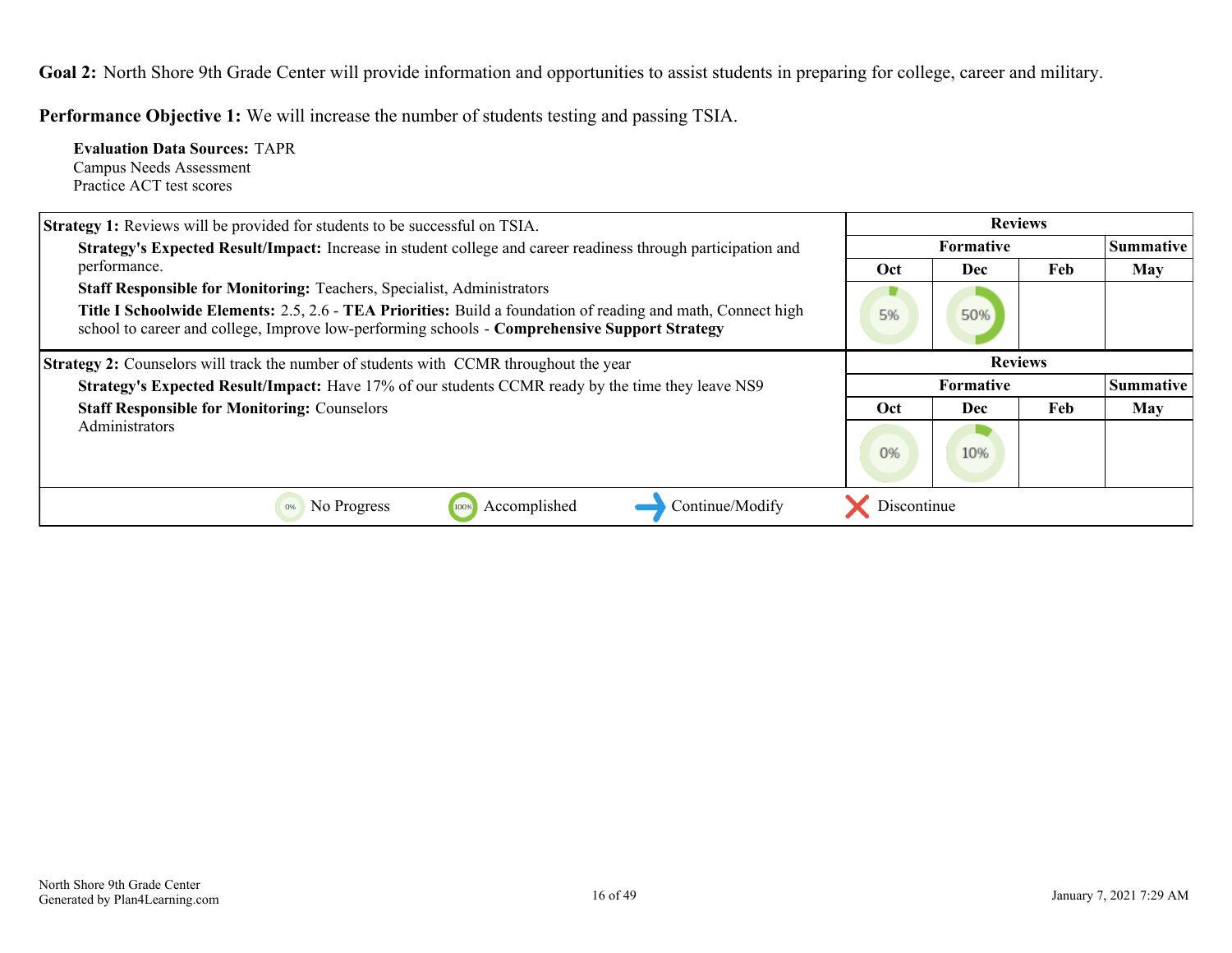**Evaluation Data Sources:** TAPR

<span id="page-16-0"></span>**Performance Objective 1:** Each EOC tested content area will increase their Masters level performance to meet that of the state by the end of the 2020-2021 school year.

| EOC results                                                                                                                                   |             |            |                |                  |
|-----------------------------------------------------------------------------------------------------------------------------------------------|-------------|------------|----------------|------------------|
| Unit Assessments                                                                                                                              |             |            |                |                  |
| Semester Exams                                                                                                                                |             |            |                |                  |
| District Assessments                                                                                                                          |             |            |                |                  |
|                                                                                                                                               |             |            |                |                  |
| <b>Strategy 1:</b> North Shore High School will conduct weekly tutorials for students within 5 points of scoring Meets or                     |             |            | <b>Reviews</b> |                  |
| Masters level on the EOC starting in January.                                                                                                 |             | Formative  |                | <b>Summative</b> |
| Strategy's Expected Result/Impact: We expect for there to be a steady increase in masters level performance after                             | Oct         | Dec        | Feb            | <b>May</b>       |
| each common assessment.                                                                                                                       |             |            |                |                  |
| Staff Responsible for Monitoring: Department chairs will turn in targeted tutorial plans each semester outlining<br>their tutorial schedules. | 0%          | 5%         |                |                  |
| Title I Schoolwide Elements: 2.4, 2.5 - TEA Priorities: Build a foundation of reading and math - Comprehensive                                |             |            |                |                  |
| <b>Support Strategy - Additional Targeted Support Strategy</b>                                                                                |             |            |                |                  |
| <b>Funding Sources:</b> Extra Duty Pay - 199 - Local, - 285 - Title IV - \$7,242.31                                                           |             |            |                |                  |
| Strategy 2: Students and teachers will set and review Masters goals.                                                                          |             |            | <b>Reviews</b> |                  |
| Strategy's Expected Result/Impact: Advanced students will continue to work towards progress.                                                  |             | Formative  |                | <b>Summative</b> |
| Staff Responsible for Monitoring: Associate of Curriculum and Instruction, Instructional Specialist.                                          | Oct         | <b>Dec</b> | Feb            | <b>May</b>       |
| Title I Schoolwide Elements: 2.4, 2.6 - Comprehensive Support Strategy                                                                        |             |            |                |                  |
|                                                                                                                                               | 5%          | 15%        |                |                  |
|                                                                                                                                               |             |            |                |                  |
| Continue/Modify<br>100% Accomplished<br><sup>0%</sup> No Progress                                                                             | Discontinue |            |                |                  |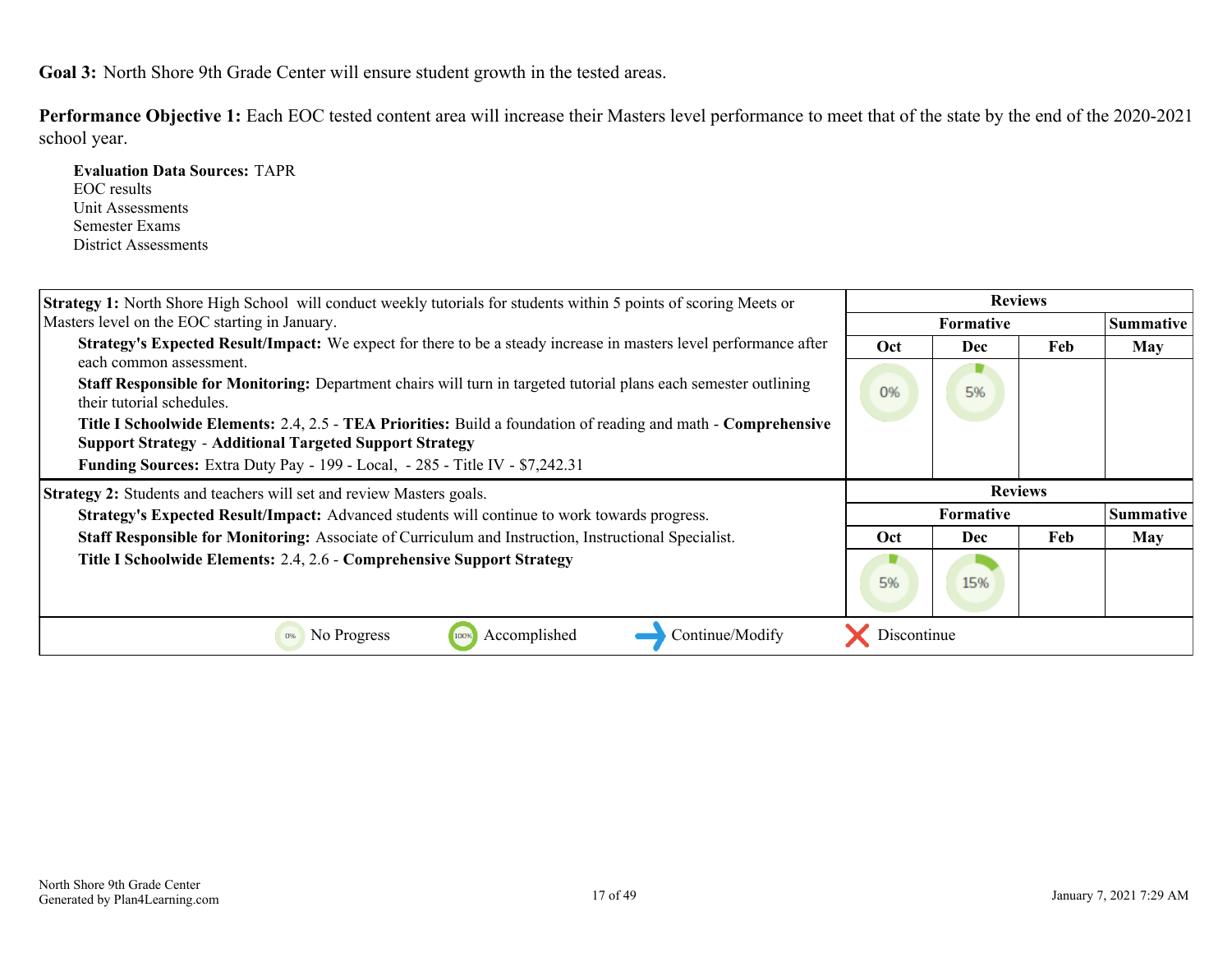**Performance Objective 2:** ELA scores for LEP students will increase by 4% points each year and will meet state expected targets by the year 2020.

| <b>Evaluation Data Sources: TAPR Reports</b><br>Unit Assessments<br>Semester Exams<br>District Assessments<br>EOC results                                                 |             |                  |     |            |
|---------------------------------------------------------------------------------------------------------------------------------------------------------------------------|-------------|------------------|-----|------------|
| Strategy 1: Core content teachers will use Kerzweil weekly during instruction.                                                                                            |             | <b>Reviews</b>   |     |            |
| Strategy's Expected Result/Impact: Students will become comfortable with online supports.                                                                                 |             | <b>Formative</b> |     | Summative  |
| <b>Staff Responsible for Monitoring: Instructional Specialists</b>                                                                                                        | Oct         | <b>Dec</b>       | Feb | <b>May</b> |
| Title I Schoolwide Elements: 2.4, 2.6 - TEA Priorities: Build a foundation of reading and math, Improve low-<br>performing schools - Additional Targeted Support Strategy | 0%          | 0%               |     |            |
| Accomplished<br>Continue/Modify<br>No Progress<br>0%<br>100%                                                                                                              | Discontinue |                  |     |            |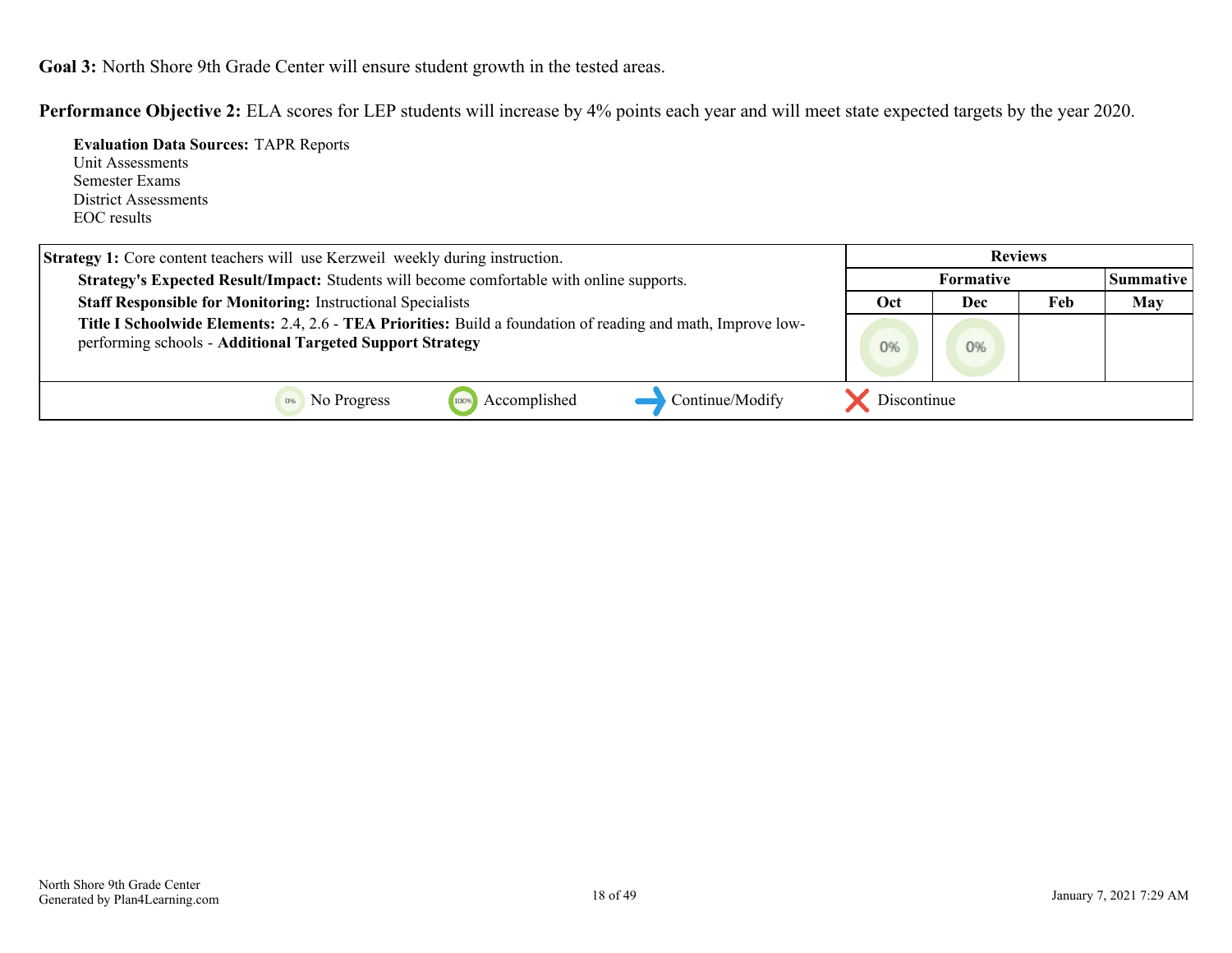**Performance Objective 3:** NSSH will experience a 4% increase in SpEd approaches performance in all EOC tested areas.

**Evaluation Data Sources:** TAPR NSSH Power Walk Data

| <b>Strategy 1:</b> Co-Teachers and General and education teachers will be assigned a common planning period.                                                                                                                                                                                         | <b>Reviews</b> |                  |     |                  |
|------------------------------------------------------------------------------------------------------------------------------------------------------------------------------------------------------------------------------------------------------------------------------------------------------|----------------|------------------|-----|------------------|
| Strategy's Expected Result/Impact: SpEd d and general education teachers will learn content and specially                                                                                                                                                                                            |                | <b>Formative</b> |     | Summative        |
| designed instruction from one another. They will each become more versed in proper differentiation strategies.                                                                                                                                                                                       | <b>Oct</b>     | <b>Dec</b>       | Feb | May              |
| Staff Responsible for Monitoring: The master schedule will reflect common planning periods. We will check this<br>on a semesterly basis,<br>Title I Schoolwide Elements: 2.4, 2.5, 2.6 - TEA Priorities: Recruit, support, retain teachers and principals -<br><b>Comprehensive Support Strategy</b> | 55%            | 70%              | 75% |                  |
| Strategy 2: Special Education teachers in tested content areas will perform goal setting conferences with each of the SpEd                                                                                                                                                                           |                | <b>Reviews</b>   |     |                  |
| students.                                                                                                                                                                                                                                                                                            |                | <b>Formative</b> |     | <b>Summative</b> |
| Strategy's Expected Result/Impact: Special Education students will internalize the need to show progress and                                                                                                                                                                                         | <b>Oct</b>     | Dec              | Feb | May              |
| actively work towards meeting their goals.                                                                                                                                                                                                                                                           |                |                  |     |                  |
| <b>Staff Responsible for Monitoring: Content Administrators</b>                                                                                                                                                                                                                                      | 25%            | 65%              |     |                  |
| Title I Schoolwide Elements: 2.4, 2.6 - TEA Priorities: Build a foundation of reading and math, Improve low-<br>performing schools - Comprehensive Support Strategy - Additional Targeted Support Strategy                                                                                           |                |                  |     |                  |
| Accomplished<br>Continue/Modify<br>No Progress                                                                                                                                                                                                                                                       | Discontinue    |                  |     |                  |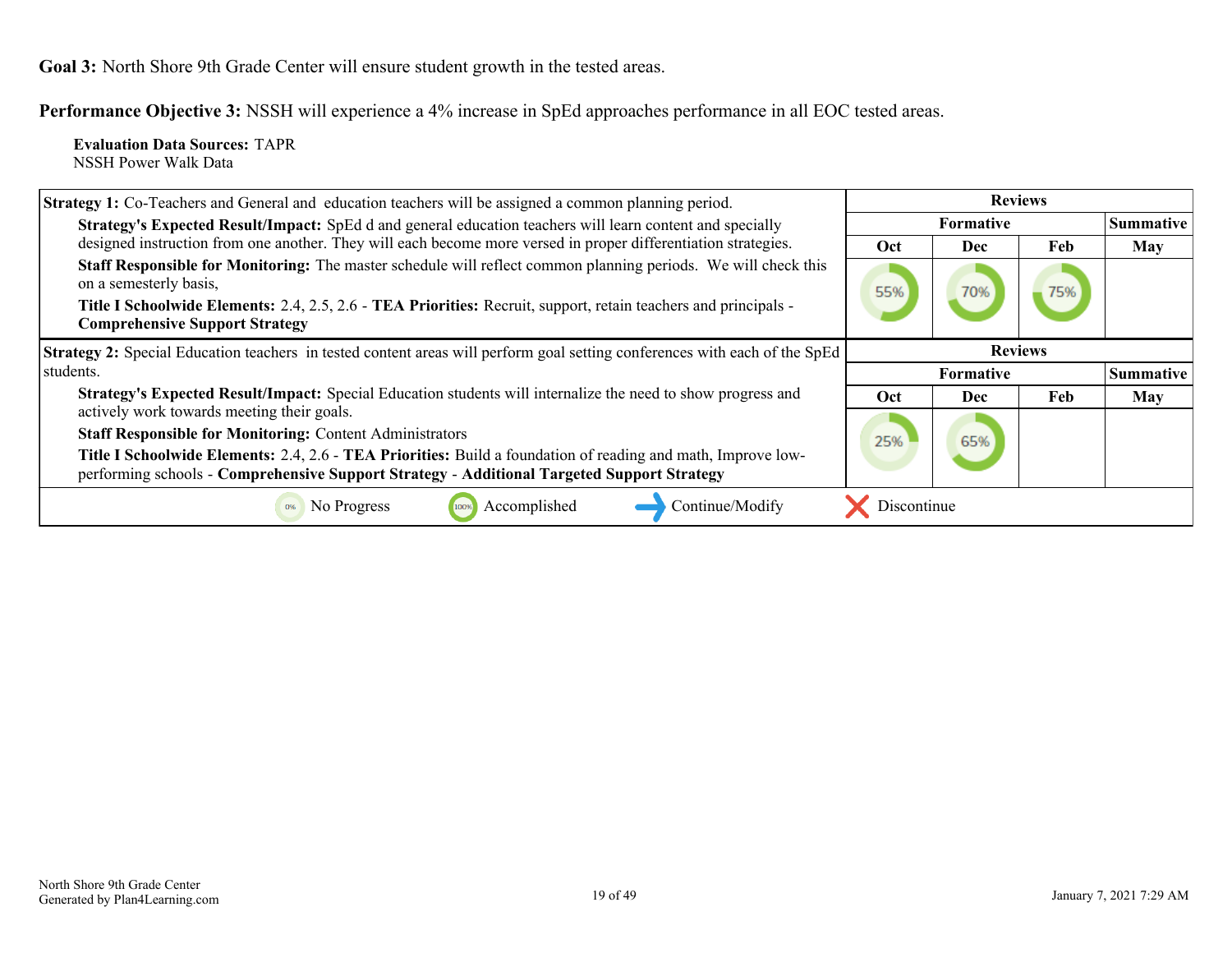**Evaluation Data Sources:** TAPR Reports

Unit Assessments Semester Exams

**Performance Objective 4:** North Shore High School will receive a STAAR Component Score of 80 or higher.

| District Assessments                                                                                                   |             |                  |     |                  |
|------------------------------------------------------------------------------------------------------------------------|-------------|------------------|-----|------------------|
| EOC results                                                                                                            |             |                  |     |                  |
| student Data                                                                                                           |             |                  |     |                  |
| <b>Accountability Letter Grade Designation</b>                                                                         |             |                  |     |                  |
| Strategy 1: North Shore High School EOC teachers will complete goal setting conferences with all students              |             | <b>Reviews</b>   |     |                  |
| Strategy's Expected Result/Impact: Students will show increased progress after each common assessment.                 |             | Formative        |     | <b>Summative</b> |
| <b>Staff Responsible for Monitoring:</b> Associate Principal of Curriculum and Instruction, Instructional Specialists, | Oct         | <b>Dec</b>       | Feb | May              |
| <b>Content Assistant Principals</b>                                                                                    |             |                  |     |                  |
| <b>Title I Schoolwide Elements: 2.4, 2.6 - TEA Priorities: Build a foundation of reading and math, Improve low-</b>    | 15%         | 25%              |     |                  |
| performing schools - Comprehensive Support Strategy                                                                    |             |                  |     |                  |
| Strategy 2: North Shore High School administrators will set approaches, meets and masters goals with EOC teachers and  |             | <b>Reviews</b>   |     |                  |
| regularly review their progress towards their goals.                                                                   |             | <b>Formative</b> |     | <b>Summative</b> |
| Strategy's Expected Result/Impact: Teachers are knowledgeable about their students' progress at all times.             | Oct         | Dec              | Feb | <b>May</b>       |
| Staff Responsible for Monitoring: Associate Principal of Curriculum and instruction, Content Assistant Principals.     |             |                  |     |                  |
| Title I Schoolwide Elements: 2.4, 2.6 - TEA Priorities: Improve low-performing schools - Comprehensive                 | 15%         | 25%              |     |                  |
| <b>Support Strategy - Additional Targeted Support Strategy</b>                                                         |             |                  |     |                  |
| Accomplished<br>No Progress<br>Continue/Modify<br>100%<br>0%                                                           | Discontinue |                  |     |                  |
|                                                                                                                        |             |                  |     |                  |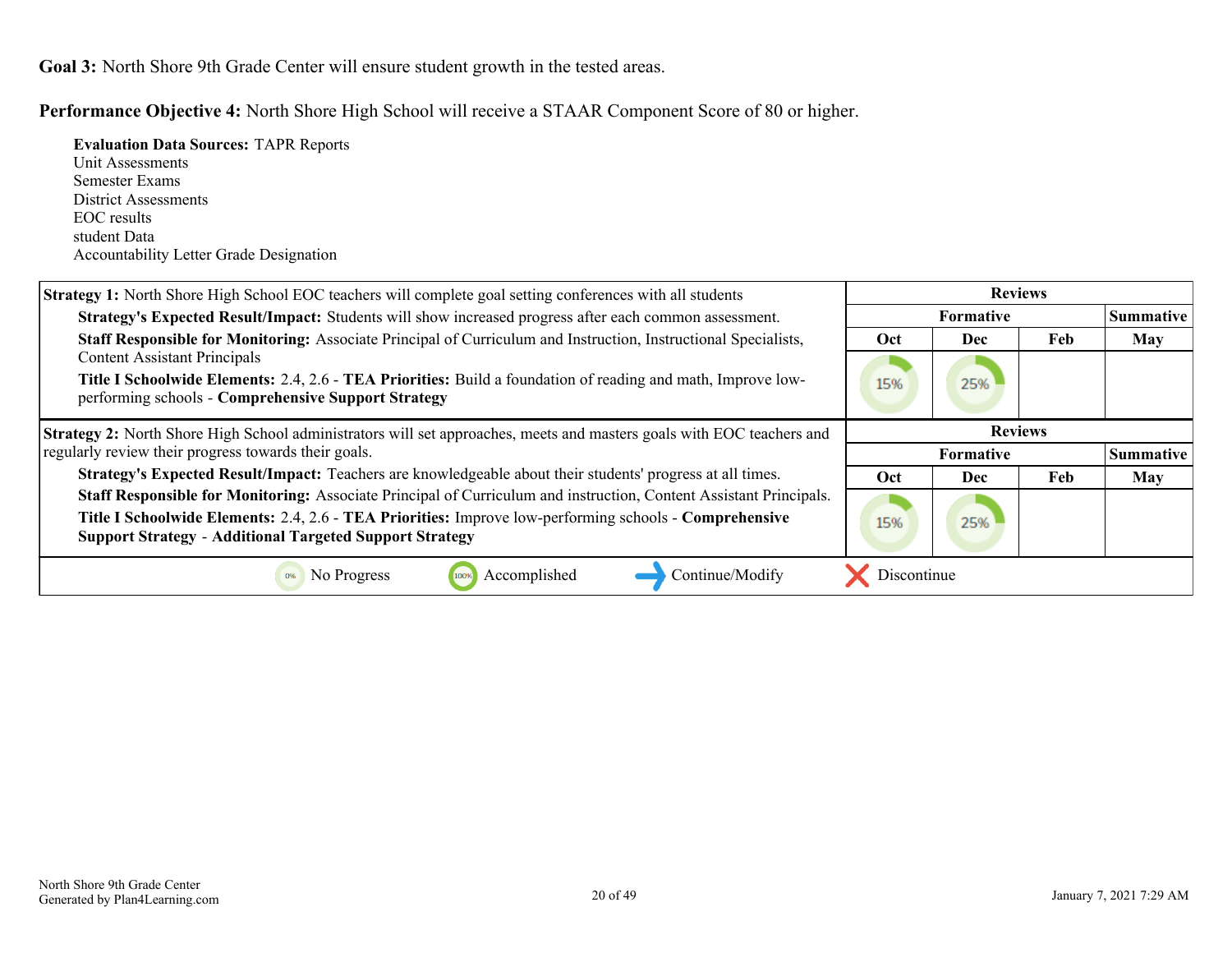**Performance Objective 5:** North Shore Senior High will provide recognition to staff whose students show growth on common and district assessments according to teacher and student goal forms.

**Evaluation Data Sources:** Unit Assessment Data District Assessment Data Semester Exam Data

| <b>Strategy 1:</b> North Shore Senior High School will recognize teachers whose students have shown growth throughout                                                                                               | <b>Reviews</b> |                  |     |                  |
|---------------------------------------------------------------------------------------------------------------------------------------------------------------------------------------------------------------------|----------------|------------------|-----|------------------|
| their common assessments to reach their EOC goals.                                                                                                                                                                  |                | <b>Formative</b> |     | <b>Summative</b> |
| <b>Strategy's Expected Result/Impact:</b> Students will reach the campus EOC goals.                                                                                                                                 | Oct            | <b>Dec</b>       | Feb | <b>May</b>       |
| Staff Responsible for Monitoring: Associate Principal of Curriculum<br>Culture and Climate AP<br><b>Instructional Specialists</b>                                                                                   | 0%             | 10%              |     |                  |
| Title I Schoolwide Elements: 2.4, 2.6 - TEA Priorities: Recruit, support, retain teachers and principals -<br><b>Comprehensive Support Strategy</b>                                                                 |                |                  |     |                  |
| <b>Strategy 2:</b> North Shore Senior High School will recognize students who've met their EOC goals.                                                                                                               |                | <b>Reviews</b>   |     |                  |
| <b>Strategy's Expected Result/Impact:</b> Students will reach the campus EOC goals.                                                                                                                                 |                | <b>Formative</b> |     | <b>Summative</b> |
| Staff Responsible for Monitoring: Associate Principal of Curriculum                                                                                                                                                 | <b>Oct</b>     | <b>Dec</b>       | Feb | <b>May</b>       |
| Culture and Climate AP<br><b>Instructional Specialists</b>                                                                                                                                                          | 0%             | 0%               |     |                  |
| Title I Schoolwide Elements: 2.4, 2.6 - TEA Priorities: Recruit, support, retain teachers and principals, Improve<br>low-performing schools - Comprehensive Support Strategy - Additional Targeted Support Strategy |                |                  |     |                  |
| Accomplished<br>Continue/Modify<br>No Progress<br>100%<br>0%                                                                                                                                                        | Discontinue    |                  |     |                  |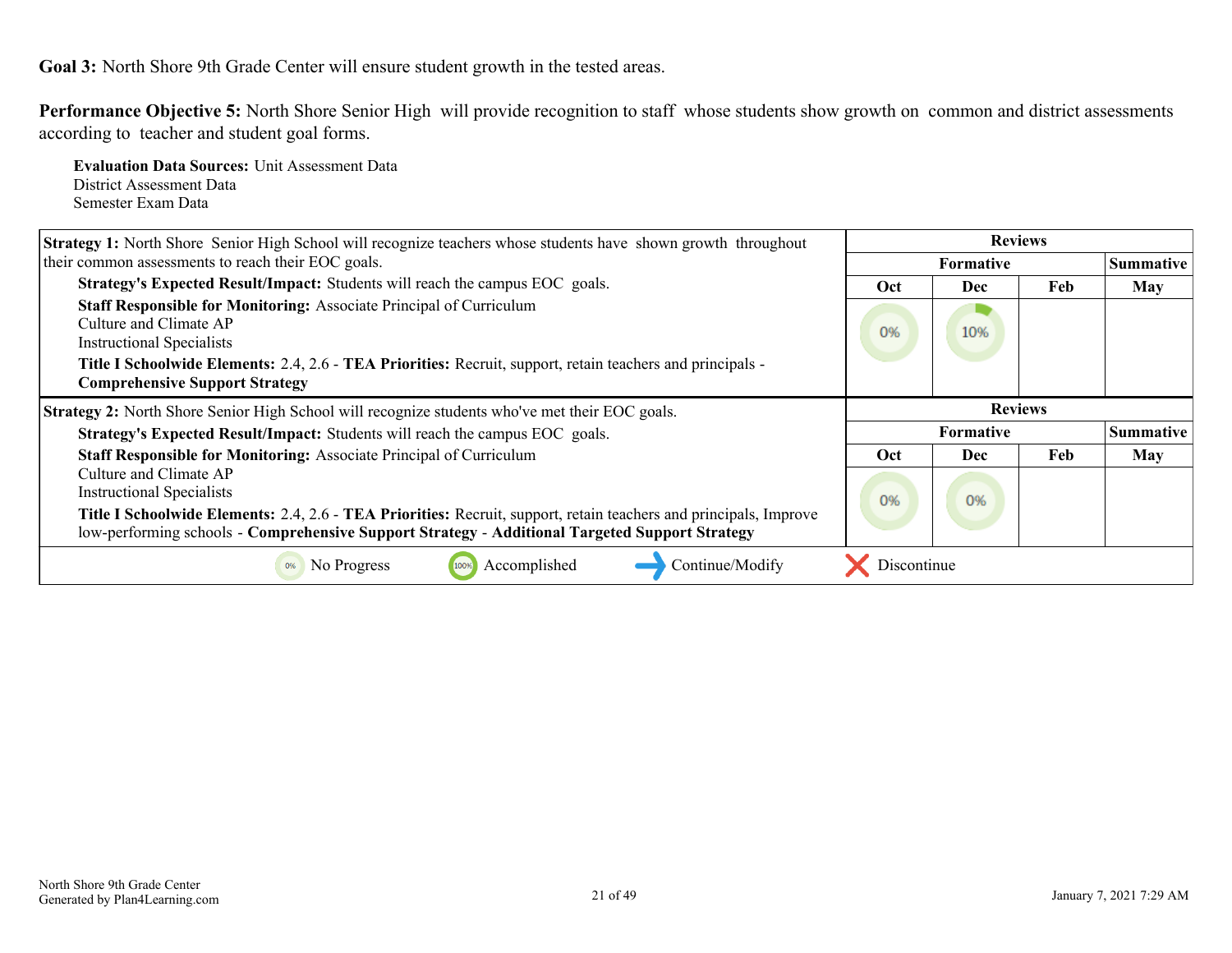**Performance Objective 6:** North Shore Senior High will ensure all sub populations meet TEA meets performance targets with a concentration on Asian performance in Reading.

**Evaluation Data Sources:** District Common Assessments 2019 Closing the Gaps Status Table

| <b>Strategy 1:</b> North Shore Senior High School will track student performance by subpopulation.                                                                                                                       | <b>Reviews</b> |           |     |            |
|--------------------------------------------------------------------------------------------------------------------------------------------------------------------------------------------------------------------------|----------------|-----------|-----|------------|
| Strategy's Expected Result/Impact: Increased achievement of students in low performing subpopulations.                                                                                                                   |                | Summative |     |            |
| Staff Responsible for Monitoring: Instructional Specialists and Associate of Curriculum and Instruction                                                                                                                  | <b>Oct</b>     | Dec       | Feb | <b>May</b> |
| Title I Schoolwide Elements: 2.4, 2.6 - TEA Priorities: Improve low-performing schools - Comprehensive<br><b>Support Strategy - Additional Targeted Support Strategy</b>                                                 | 5%             | 30%       |     |            |
| <b>Strategy 2:</b> North Shore Senior High School English Teachers will perform goal setting conferences with students and set                                                                                           | <b>Reviews</b> |           |     |            |
| a goal of "Meets" or higher for all students primary testing.                                                                                                                                                            | Formative      |           |     | Summative  |
| Strategy's Expected Result/Impact: All students will meet targets for their subpopulations.                                                                                                                              | Oct            | Dec       | Feb | <b>May</b> |
| Staff Responsible for Monitoring: Instructional Specialists and Associate Principal                                                                                                                                      |                |           |     |            |
| Title I Schoolwide Elements: 2.4, 2.5, 2.6 - TEA Priorities:<br>Build a foundation of reading and math, Improve low-performing schools - Comprehensive Support Strategy -<br><b>Additional Targeted Support Strategy</b> | 5%             | 30%       |     |            |
| Accomplished<br>Continue/Modify<br>No Progress<br>0%<br>100%                                                                                                                                                             | Discontinue    |           |     |            |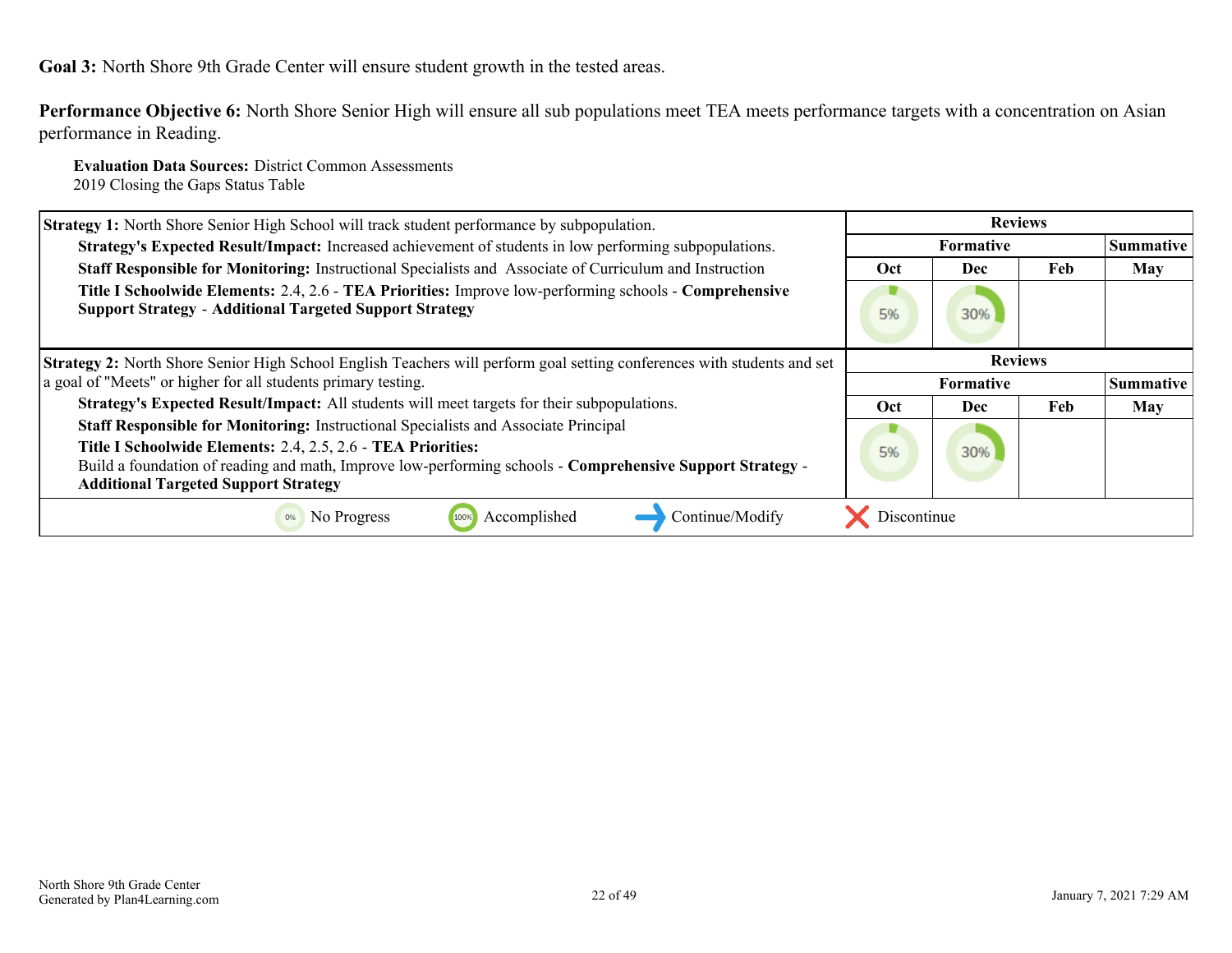<span id="page-22-0"></span>**Goal 4:** North Shore 9th Grade Center will ensure students are provided quality enrichment/extracurricular programs and encourage their participation.

**Performance Objective 1:** Increase the number of students participating in the extracurricular/organizational opportunities offered on the campus.

**Evaluation Data Sources:** Campus Needs Assessment Program Enrollment Data Principal Advisory Survey

| <b>Strategy 1:</b> Host a "Club & Organization Fair" during the first 6 weeks of school to provide information and enrollment |                  |     |     |                  |
|-------------------------------------------------------------------------------------------------------------------------------|------------------|-----|-----|------------------|
| opportunities.                                                                                                                | <b>Formative</b> |     |     | <b>Summative</b> |
| Strategy's Expected Result/Impact: Increase knowledge of and participation in campus opportunities.                           | Oct              | Dec | Feb | <b>May</b>       |
| <b>Staff Responsible for Monitoring: Counselor Assigned</b>                                                                   | 0%               | 0%  |     |                  |
| Continue/Modify<br>Accomplished<br>No Progress                                                                                | Discontinue      |     |     |                  |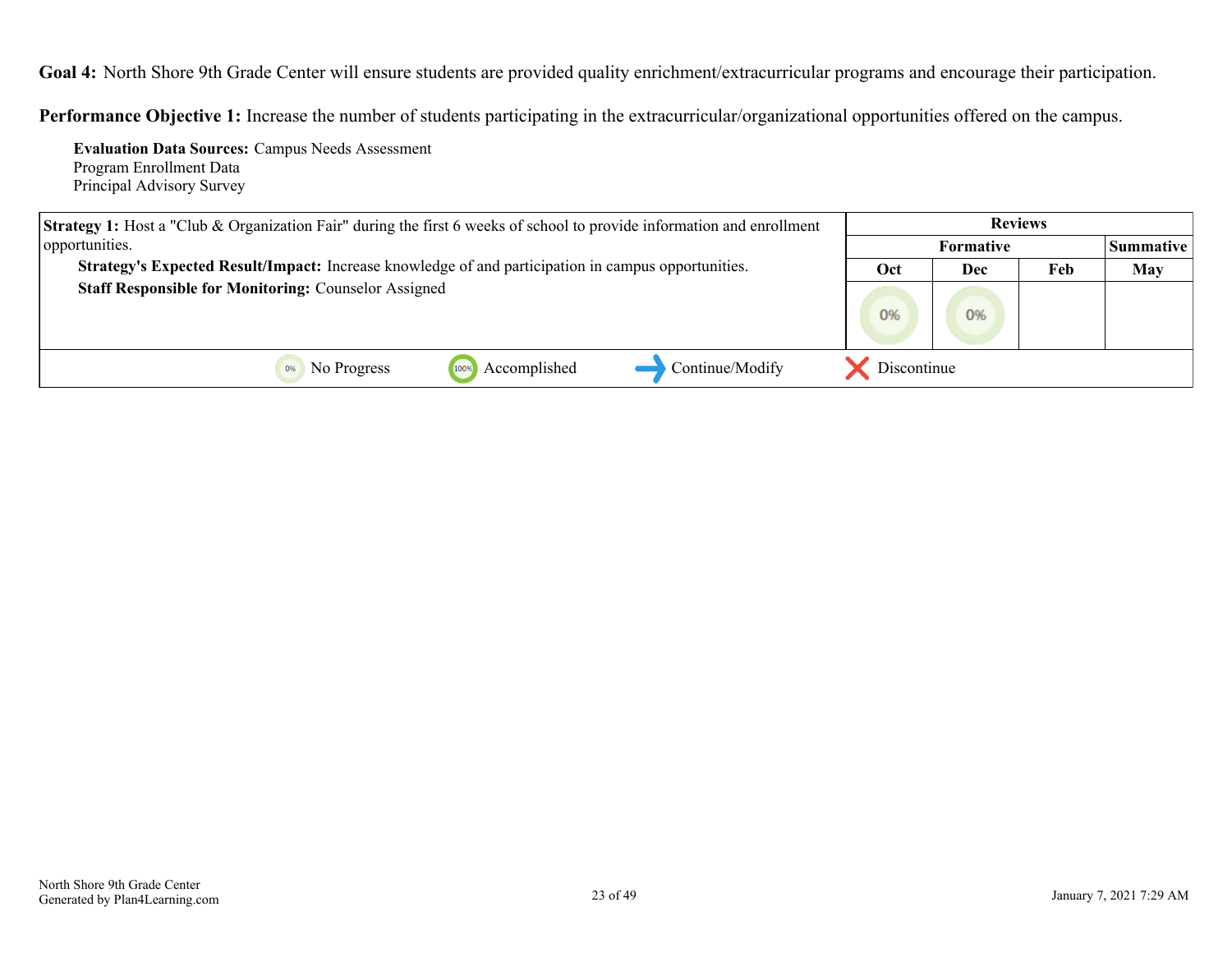**Goal 4:** North Shore 9th Grade Center will ensure students are provided quality enrichment/extracurricular programs and encourage their participation.

**Performance Objective 2:** North 9th Grade Center will allow clubs/organization presentations throughout the year to participate in the PTA Christmas Celebration, Academic Rallies, and Red Out Rally.

**Evaluation Data Sources:** Club/organization rosters

| <b>Strategy 1:</b> North Shore 9th Grade will recognize students who excel in UIL activities via newsletter and/or social media | <b>Reviews</b> |                  |     |                  |
|---------------------------------------------------------------------------------------------------------------------------------|----------------|------------------|-----|------------------|
| outlets as well a Pep rally "Red Out Rally" which solely recognizes student athletes.                                           |                | <b>Formative</b> |     | <b>Summative</b> |
| Strategy's Expected Result/Impact: Increase in program participation                                                            | Oct            | Dec              | Feb | <b>May</b>       |
| <b>Staff Responsible for Monitoring: Assigned Administrator</b>                                                                 |                |                  |     |                  |
| Title I Schoolwide Elements: 3.1, 3.2                                                                                           | 0%             | 0%               | 0%  |                  |
| <b>Strategy 2:</b> North Shore 9th Grade Center will allow students in Student Council to lead the celebrations for Homecoming  |                |                  |     |                  |
| Week.                                                                                                                           |                | <b>Formative</b> |     | Summative        |
| Strategy's Expected Result/Impact: Increase student leadership and involvement to build campus morale.                          | Oct            | Dec              | Feb | <b>May</b>       |
| <b>Staff Responsible for Monitoring: Student Council Sponsor</b>                                                                | 30%            | 35%              |     |                  |
| Accomplished<br>Continue/Modify<br>No Progress<br>0%<br>100%                                                                    | Discontinue    |                  |     |                  |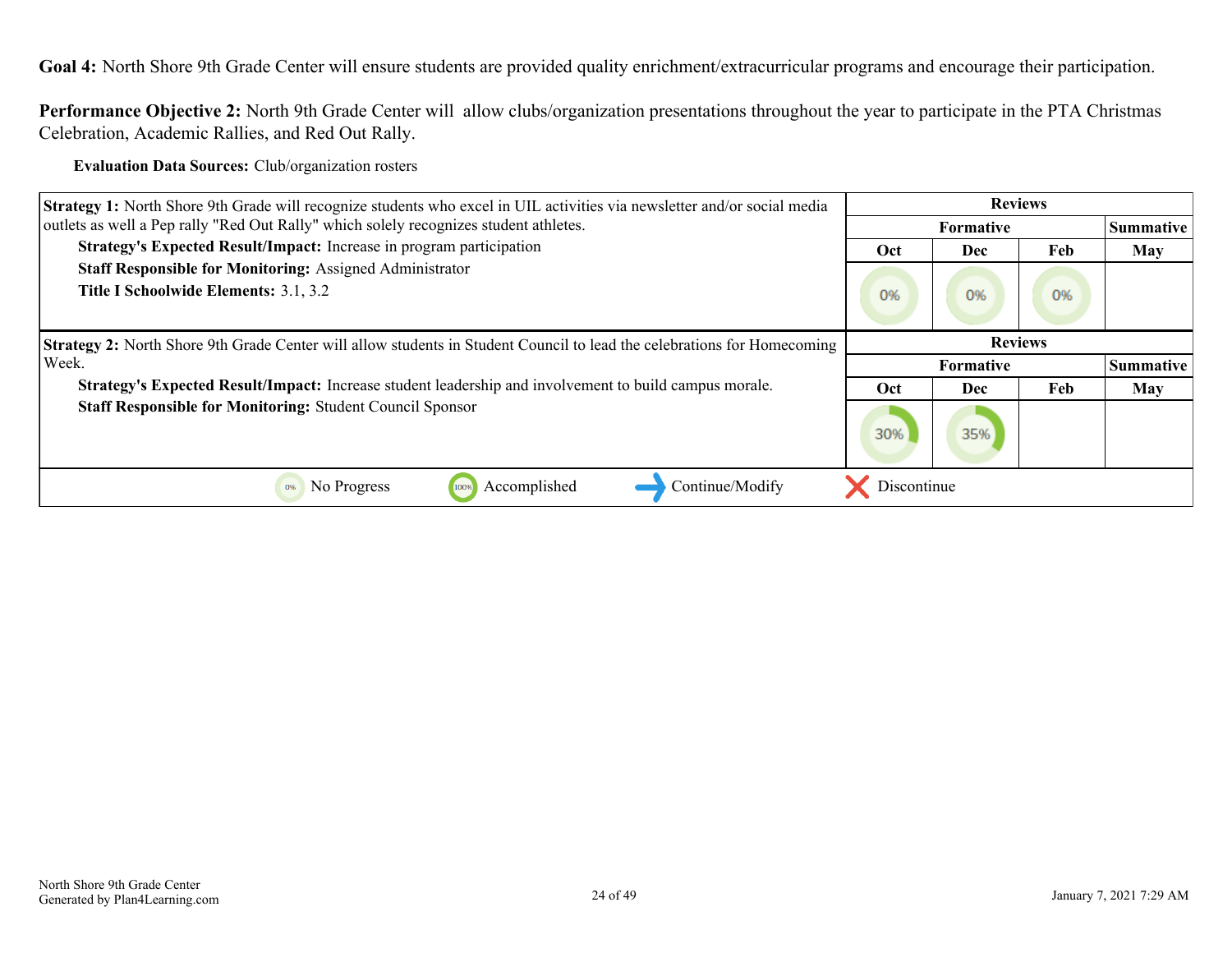<span id="page-24-0"></span>Performance Objective 1: North Shore 9th Grade Center will provide incentives to increase attendance each Six weeks by rewarding each team who has the best attendance or most growth.

**Evaluation Data Sources:** Six Weeks Attendance data by teams Skyward School Status Raa Wee Attendance Committee Action Plan

| <b>Strategy 1:</b> North 9th Grade Center will increase attendance incentives for students by having at least two incentives to                                                                                                                                                                                                                                                     | <b>Reviews</b> |                |     |                  |  |
|-------------------------------------------------------------------------------------------------------------------------------------------------------------------------------------------------------------------------------------------------------------------------------------------------------------------------------------------------------------------------------------|----------------|----------------|-----|------------------|--|
| improve attendance each 6 weeks.                                                                                                                                                                                                                                                                                                                                                    |                | Formative      |     | <b>Summative</b> |  |
| Strategy's Expected Result/Impact: Increased incentives will create a sense of culture about attendance and help to                                                                                                                                                                                                                                                                 | Oct            | Dec            | Feb | <b>May</b>       |  |
| maintain a consistency of promoting high attendance expectations for all students.<br>Staff Responsible for Monitoring: Attendance Administrators, Attendance Committees<br>Title I Schoolwide Elements: 2.5, 2.6 - Additional Targeted Support Strategy<br>Funding Sources: Attendance Incentives - 461 - Campus Activity Funds                                                    | 0%             | 0%             |     |                  |  |
| Strategy 2: North Shore 9th Grade Center will use team leaders and paraprofessionals to assist with phone calls and                                                                                                                                                                                                                                                                 |                | <b>Reviews</b> |     |                  |  |
| messages for students who struggle with attendance.                                                                                                                                                                                                                                                                                                                                 |                | Formative      |     | <b>Summative</b> |  |
| Strategy's Expected Result/Impact: Students will have increased supports. In addition the entire school will be                                                                                                                                                                                                                                                                     | Oct            | Dec            | Feb | <b>May</b>       |  |
| knowledgeable of at risk students and participate in meeting their needs. Communication with parents will increase<br>their involvement in ensuring their children regularly attend school.<br>Staff Responsible for Monitoring: Fine Arts and CTE Administrator, Attendance Administrator, At Risk<br>Coordinator                                                                  | 40%            | 60%            |     |                  |  |
| Title I Schoolwide Elements: 2.5, 2.6 - Comprehensive Support Strategy                                                                                                                                                                                                                                                                                                              |                |                |     |                  |  |
| Strategy 3: North Shore 9th Grade Center will reward the team with overall most attendance growth from the 1st six                                                                                                                                                                                                                                                                  |                | <b>Reviews</b> |     |                  |  |
| weeks to 3rd six weeks and from 4th six weeks to 6th six weeks with a Celebration. Team Administrators and Counselors                                                                                                                                                                                                                                                               |                | Formative      |     | <b>Summative</b> |  |
| not a part of rewarded team will have to serve the winning team.                                                                                                                                                                                                                                                                                                                    | Oct            | Dec            | Feb | <b>May</b>       |  |
| Strategy's Expected Result/Impact: To provide constant reminders of the importance of attendance by teams.<br>Students look forward to the celebration and all leaders on campus are involved: Teams, Team Leaders, Counselors,<br>Administrators<br>Staff Responsible for Monitoring: Attendance Administrator and Attendance Committee<br><b>Title I Schoolwide Elements: 2.5</b> | 0%             | 0%             |     |                  |  |
| Accomplished<br>Continue/Modify<br>No Progress<br>100%<br>0%                                                                                                                                                                                                                                                                                                                        | Discontinue    |                |     |                  |  |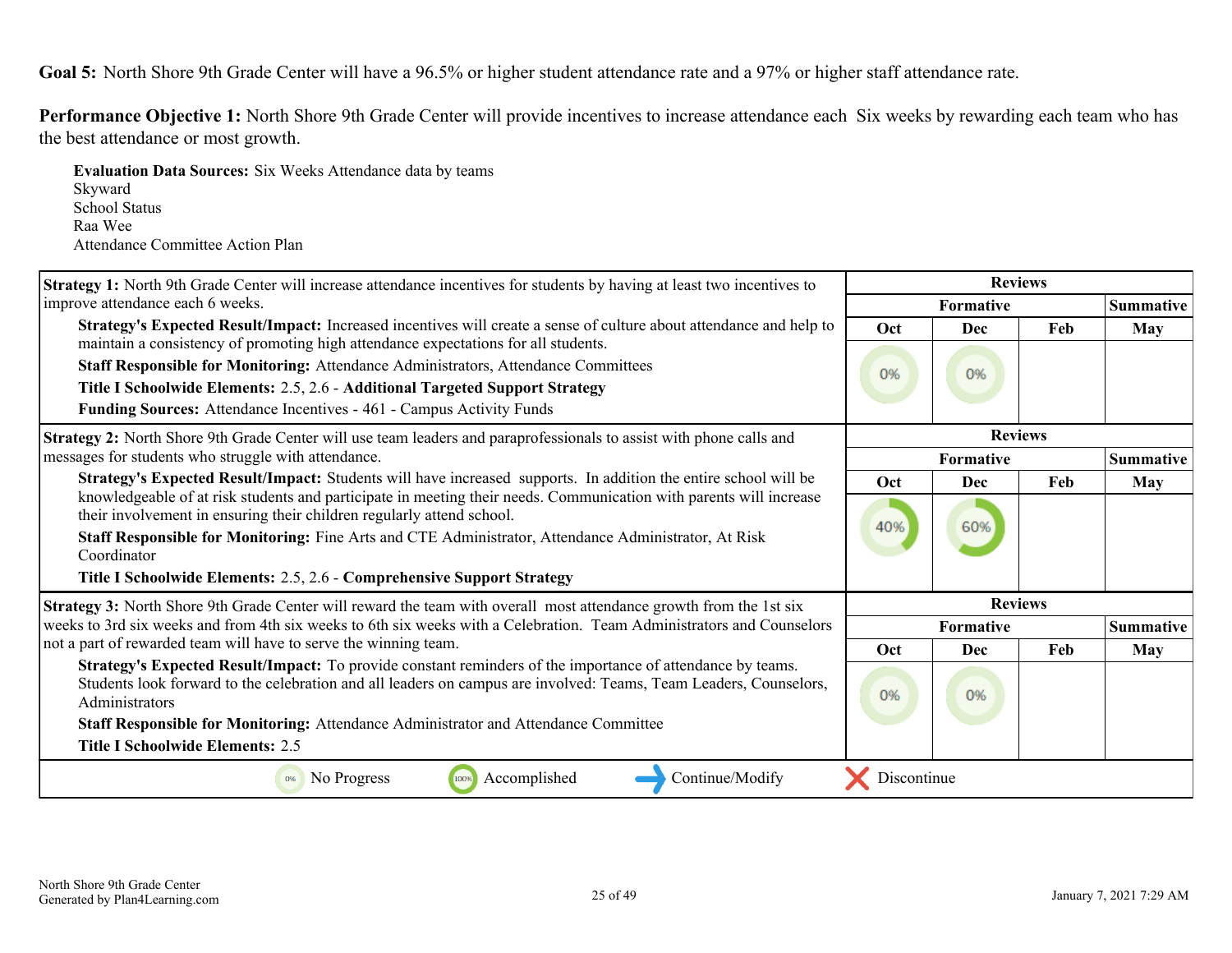**Performance Objective 2:** North Shore 9th grade center will reduce the number of students who lost credit due to non-attendance by offering multiple opportunities to fix their loss of credit. Students will be placed on attendance contracts. Students will be mandated to attend tutorials and Saturday School to make up hours.

**Evaluation Data Sources:** Raa Wee Skyward School Status Team Attendance Data

| Strategy 1: North Shore 9th Grade Center Administrators and counselors will hold individual student conferences with                                                                                                                                        |             |                  |     |                  |
|-------------------------------------------------------------------------------------------------------------------------------------------------------------------------------------------------------------------------------------------------------------|-------------|------------------|-----|------------------|
| students who struggle with attendance beginning with the 3rd absence. North Shore 9th Grade Center will offer incentives                                                                                                                                    |             | <b>Formative</b> |     | <b>Summative</b> |
| for students with struggling attendance that show progress and improvement.                                                                                                                                                                                 | Oct         | Dec              | Feb | <b>May</b>       |
| Strategy's Expected Result/Impact: Support the students and allows administrators and counselors to provide an<br>attendance improvement plan specifically for the student. Monitor the students progress to hold them accountable for<br>their attendance. | 15%         | 55%              |     |                  |
| <b>Staff Responsible for Monitoring: Attendance Administrator</b>                                                                                                                                                                                           |             |                  |     |                  |
|                                                                                                                                                                                                                                                             |             |                  |     |                  |
| Title I Schoolwide Elements: 2.4, 2.6 - Comprehensive Support Strategy<br>Funding Sources: Staff Appreciation-NS9 - 199 - Local - \$4,990.03, Staff Appreciation-NSSH - 199 - Local -                                                                       |             |                  |     |                  |
| \$5,000, Staff Appreciation-NS10 - 199 - Local - \$3,259.09                                                                                                                                                                                                 |             |                  |     |                  |
| Strategy 2: North Shore 9th Grade Center will provide a Generalize Tutorial program available for all students and all                                                                                                                                      |             | <b>Reviews</b>   |     |                  |
| subjects twice a week. Student with excessive absences will be required to attend the tutorial. North Shore 9th Grade                                                                                                                                       |             | <b>Formative</b> |     | Summative        |
| Center will also have 2 Saturday Schools every Six Weeks to provide students with excessive absences an opportunity to<br>make up assignments.                                                                                                              | Oct         | Dec              | Feb | <b>May</b>       |
| Strategy's Expected Result/Impact: Students will attend the tutorials and regain credit due to attendance.<br>Title I Schoolwide Elements: 2.4, 2.6 - Comprehensive Support Strategy - Additional Targeted Support<br><b>Strategy</b>                       | 0%          | 20%              |     |                  |
| Accomplished<br>Continue/Modify<br>No Progress<br>100%                                                                                                                                                                                                      | Discontinue |                  |     |                  |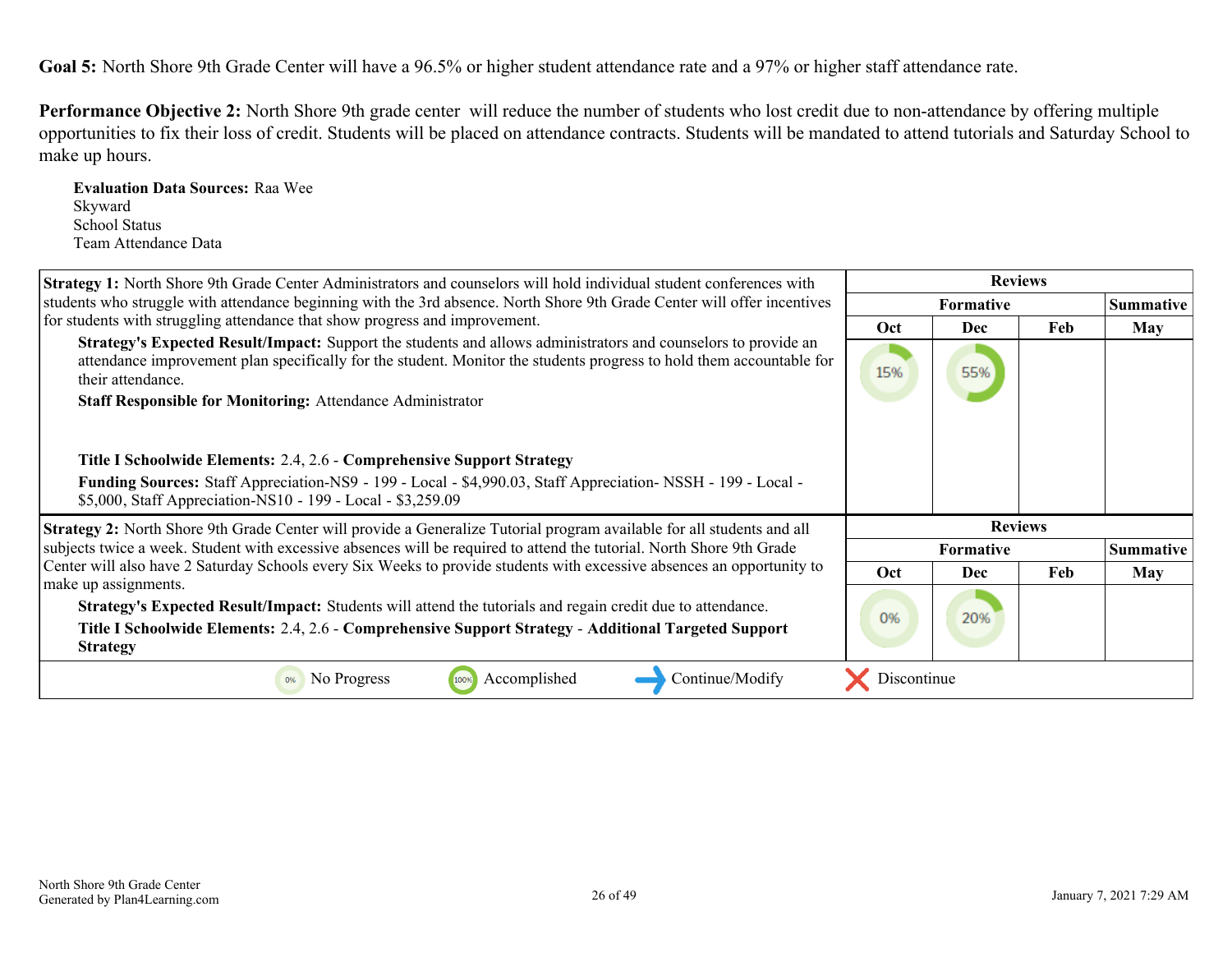**Performance Objective 3:** North Shore High School will maintain 98% teacher attendance on testing days, days before holidays and the first week of each semester.

**Evaluation Data Sources:** 2019-2020 TAPR report

| <b>Strategy 1:</b> North Shore High School will communicate to teachers of anticipated high attendance days at least 2 weeks in | <b>Reviews</b>   |                  |     |                  |
|---------------------------------------------------------------------------------------------------------------------------------|------------------|------------------|-----|------------------|
| advance.                                                                                                                        | <b>Formative</b> |                  |     | Summative        |
| Strategy's Expected Result/Impact: Teachers will prepare to be in attendance and make the necessary                             | Oct              | Dec              | Feb | <b>May</b>       |
| arrangements.                                                                                                                   |                  |                  |     |                  |
| <b>Staff Responsible for Monitoring: Attendance Administrator</b>                                                               | 20%              | 40%              |     |                  |
| Title I Schoolwide Elements: 2.4, 2.5 - Comprehensive Support Strategy                                                          |                  |                  |     |                  |
| <b>Strategy 2:</b> North Shore High School will recognize teachers during monthly faculty meetings for implementing student     |                  | <b>Reviews</b>   |     |                  |
| attendance incentive programs in their classrooms.                                                                              |                  | <b>Formative</b> |     | <b>Summative</b> |
| Strategy's Expected Result/Impact: An increase in attendance since there is a push to speak the language                        | Oct              | Dec              | Feb | <b>May</b>       |
| throughout the campus                                                                                                           |                  |                  |     |                  |
| Staff Responsible for Monitoring: Attendance Administrator, Administrators                                                      | 0%               | 35%              |     |                  |
| Title I Schoolwide Elements: 2.4, 2.6 - Comprehensive Support Strategy                                                          |                  |                  |     |                  |
| Accomplished<br>Continue/Modify<br>No Progress<br>100%<br>0%                                                                    | Discontinue      |                  |     |                  |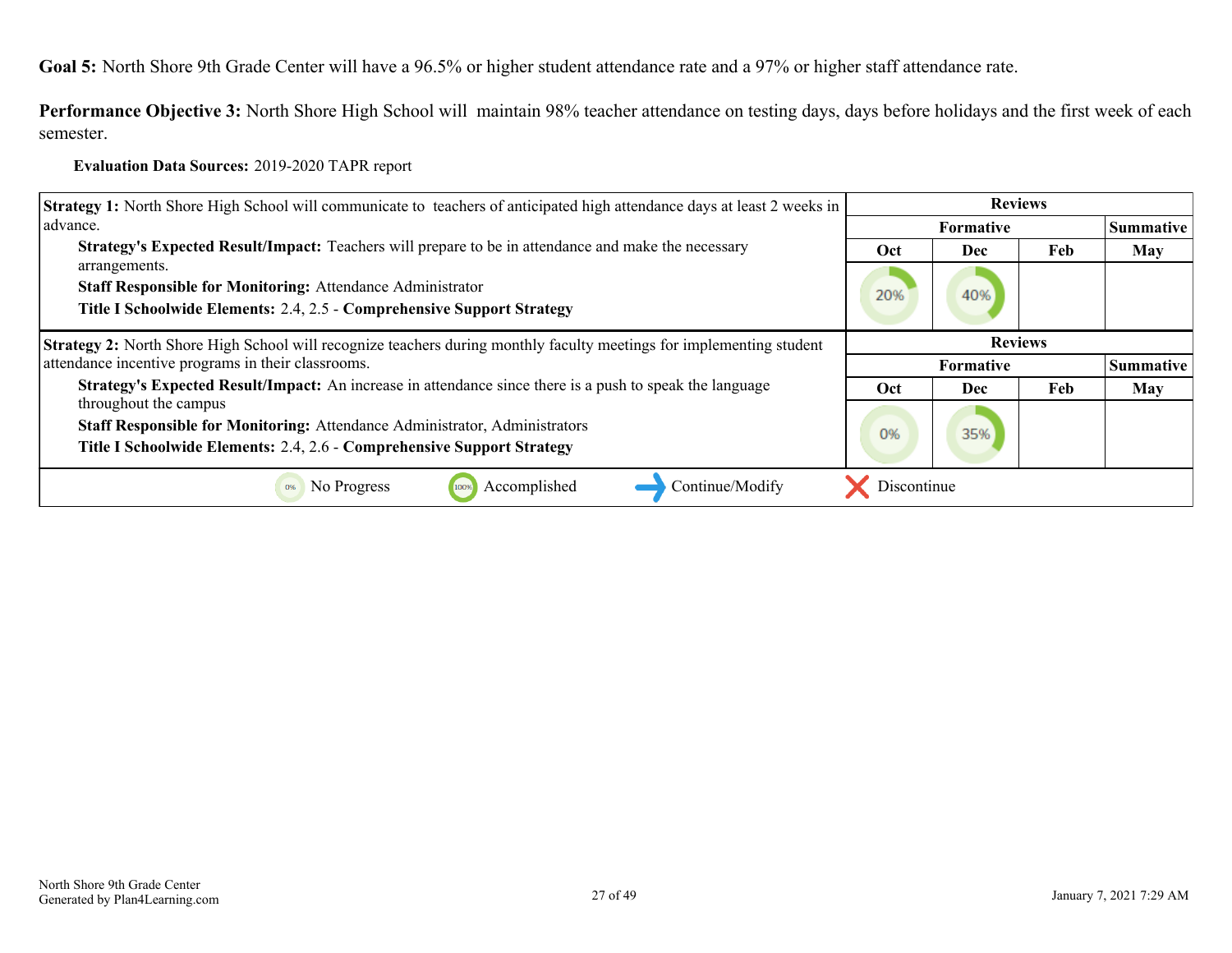**Performance Objective 4:** Increase the number of students at North Shore 9th grade who understand the importance of "Attendance Matters."

**Evaluation Data Sources:** Six weeks attendance data RaaWee Attendance Contract School Status reports

| <b>Strategy 1:</b> North 9th Grade Center will conduct mandatory Parent and Student conferences for all students not meeting                                                                                                                                                                         | <b>Reviews</b> |                  |     |                  |
|------------------------------------------------------------------------------------------------------------------------------------------------------------------------------------------------------------------------------------------------------------------------------------------------------|----------------|------------------|-----|------------------|
| the expectations in the Attendance contract. Parents and students must attend a conference with their administrator to                                                                                                                                                                               |                | Formative        |     | Summative        |
| discuss the concerns of the students attendance.                                                                                                                                                                                                                                                     | <b>Oct</b>     | Dec              | Feb | <b>May</b>       |
| Strategy's Expected Result/Impact: Gives parents a better understanding of District policy on Attendance.<br>Administrators can clarify and answer any misconceptions about the attendance policy and reassure parents and<br>students the opportunity to improve on attendance is always available. | 15%            | 45%              |     |                  |
| Staff Responsible for Monitoring: Attendance Administrator and Attendance Committee                                                                                                                                                                                                                  |                |                  |     |                  |
| <b>Title I Schoolwide Elements: 2.5</b>                                                                                                                                                                                                                                                              |                |                  |     |                  |
| <b>Strategy 2:</b> North Shore 9th Grade staff will recognize students with exemplary attendance each month.                                                                                                                                                                                         |                | <b>Reviews</b>   |     |                  |
| Strategy's Expected Result/Impact: Teachers will become more aware at tracking their own attendance. Students                                                                                                                                                                                        |                | <b>Formative</b> |     | <b>Summative</b> |
| will have increased learning time with a certified instructor.                                                                                                                                                                                                                                       | Oct            | Dec              | Feb | May              |
| <b>Staff Responsible for Monitoring: Attendance Committee</b>                                                                                                                                                                                                                                        |                |                  |     |                  |
| Title I Schoolwide Elements: 2.4 - Comprehensive Support Strategy                                                                                                                                                                                                                                    | 0%             | 0%               |     |                  |
| Funding Sources: Attendance Incentive Fund-NS10 - 199 - Local - \$6,140.23, Attendance Incentive Fund-NS9 -<br>199 - Local - \$5,255.65, Attendance Incentive Fund-NSSH - 199 - Local - \$12,870                                                                                                     |                |                  |     |                  |
| Accomplished<br>Continue/Modify<br>No Progress<br>100%                                                                                                                                                                                                                                               | Discontinue    |                  |     |                  |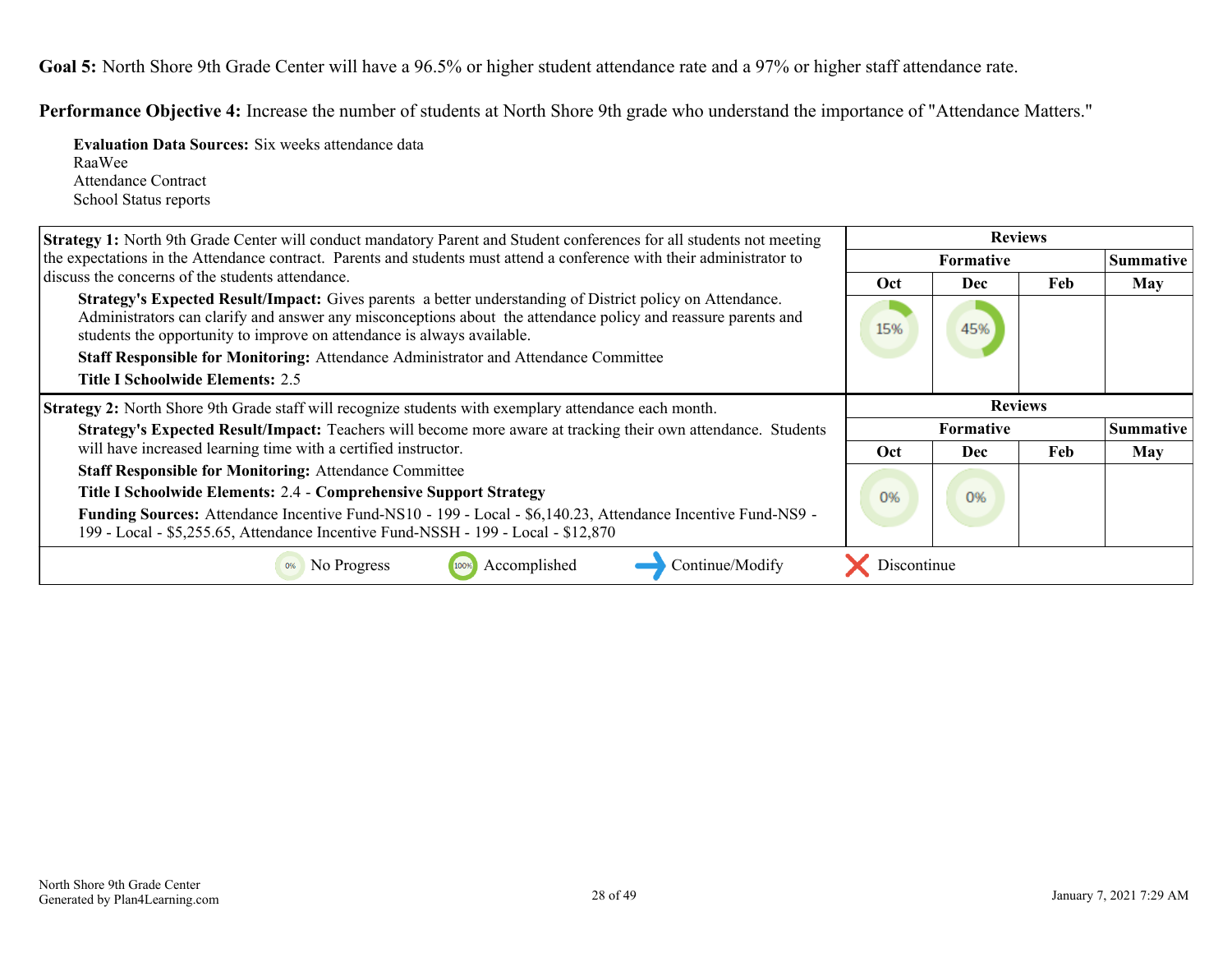**Performance Objective 5:** North Shore 9th Grade Center will focus on making the 3rd 6 weeks the highest attendance rate.

**Evaluation Data Sources:** District 6 weeks School Data Report School Weekly Enrollment Report ADA Report Team Attendance Weekly Report 6 Weeks Google Calendar Attendance Report

| <b>Strategy 1:</b> Focus on Attendance Growth by hosting a Party on the Patio for the teams who showed a 10 % improvement | <b>Reviews</b> |                  |           |                  |  |
|---------------------------------------------------------------------------------------------------------------------------|----------------|------------------|-----------|------------------|--|
| in attendance the months of January, February, and March.                                                                 |                |                  | Summative |                  |  |
| Strategy's Expected Result/Impact: Target Students with excessive absences to get a chance to improve their               | Oct            | <b>Dec</b>       | Feb       | <b>May</b>       |  |
| attendance while also including students who have exemplary attendance.                                                   |                |                  |           |                  |  |
| <b>Staff Responsible for Monitoring: Attendance Committee,</b><br>Administrators,                                         | 0%             | 0%               |           |                  |  |
| Team Leaders                                                                                                              |                |                  |           |                  |  |
| <b>Strategy 2:</b>                                                                                                        |                | <b>Reviews</b>   |           |                  |  |
| Students will placed on an Attendance Contract and have an assigned Campus Attendance Committee member to each            |                | <b>Formative</b> |           | <b>Summative</b> |  |
|                                                                                                                           |                |                  |           |                  |  |
| student in order to follow up and support the student in being successful at meeting the goals in their Action Plan.      | Oct            | Dec              | Feb       | <b>May</b>       |  |
| Strategy's Expected Result/Impact: Students will improve in attendance and not be at risk of dropping out of<br>school.   | 0%             | 50%              |           |                  |  |
| <b>Staff Responsible for Monitoring: Attendance Committee Members</b>                                                     |                |                  |           |                  |  |
| Accomplished<br>Continue/Modify<br>No Progress<br>100%<br>0%                                                              | Discontinue    |                  |           |                  |  |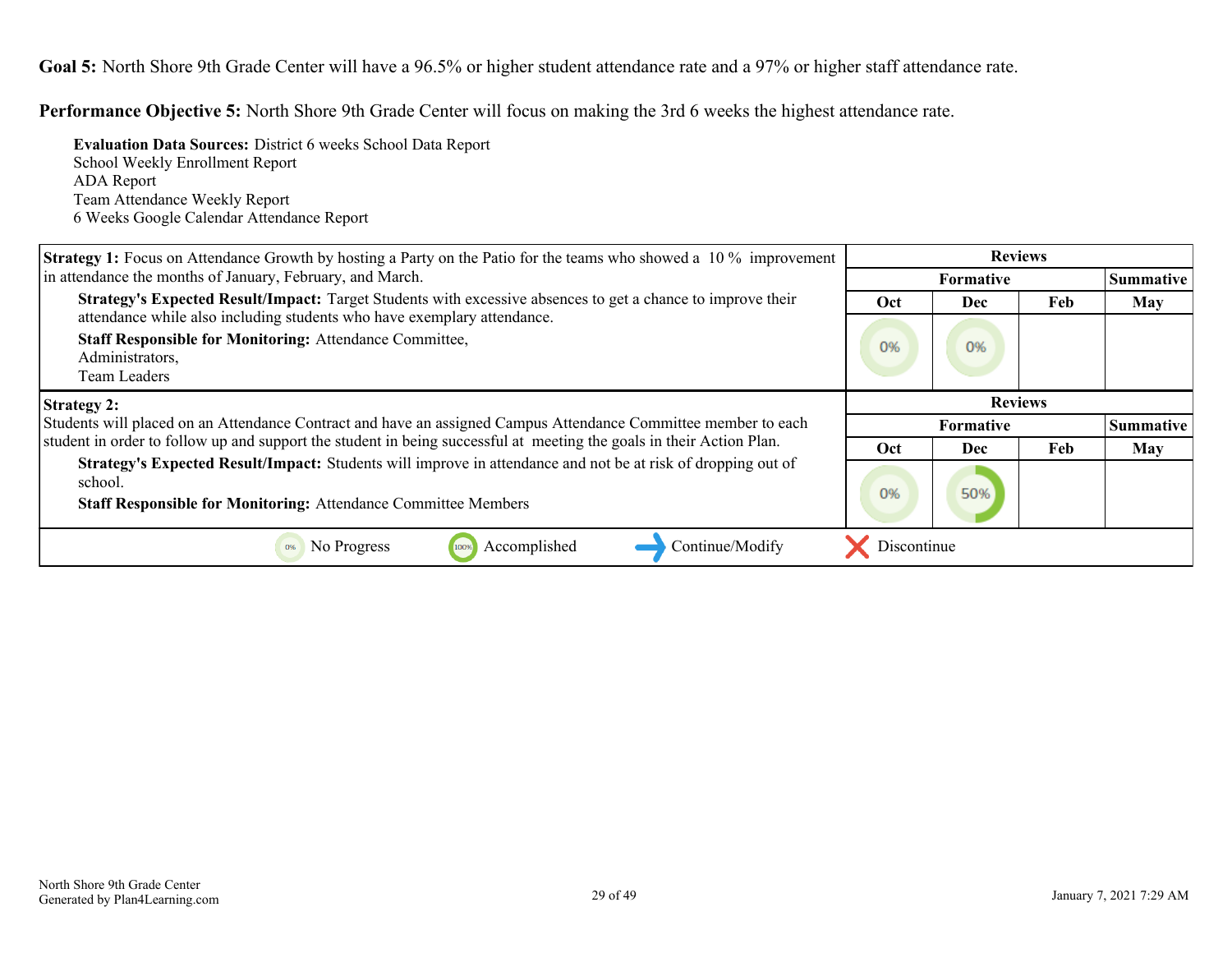<span id="page-29-0"></span>**Goal 6:** North Shore 9th Grade Center will provide opportunities for parental/community involvement and business partnerships.

**Performance Objective 1:** Increase the number of communication platforms utilized to reach parents and community.

**Evaluation Data Sources:** Campus Needs Assessment Parent Surveys

| Strategy 1: Establish a stronger communication presence. Utilize a variety of forums, such as, social media, "Remind", , | <b>Reviews</b>   |     |     |                  |
|--------------------------------------------------------------------------------------------------------------------------|------------------|-----|-----|------------------|
| as well as print medium in both English and Spanish to reach out to and to keep parents informed.                        | <b>Formative</b> |     |     | <b>Summative</b> |
| Strategy's Expected Result/Impact: Better family and community relations through the an open line of                     | Oct              | Dec | Feb | <b>May</b>       |
| communication for all parties.                                                                                           |                  |     |     |                  |
| <b>Staff Responsible for Monitoring: Campus Key Communicator</b>                                                         | 70%              |     |     |                  |
| <b>Title I Schoolwide Elements: 3.2</b>                                                                                  |                  |     |     |                  |
| Continue/Modify<br>Accomplished<br>No Progress<br>100%                                                                   | Discontinue      |     |     |                  |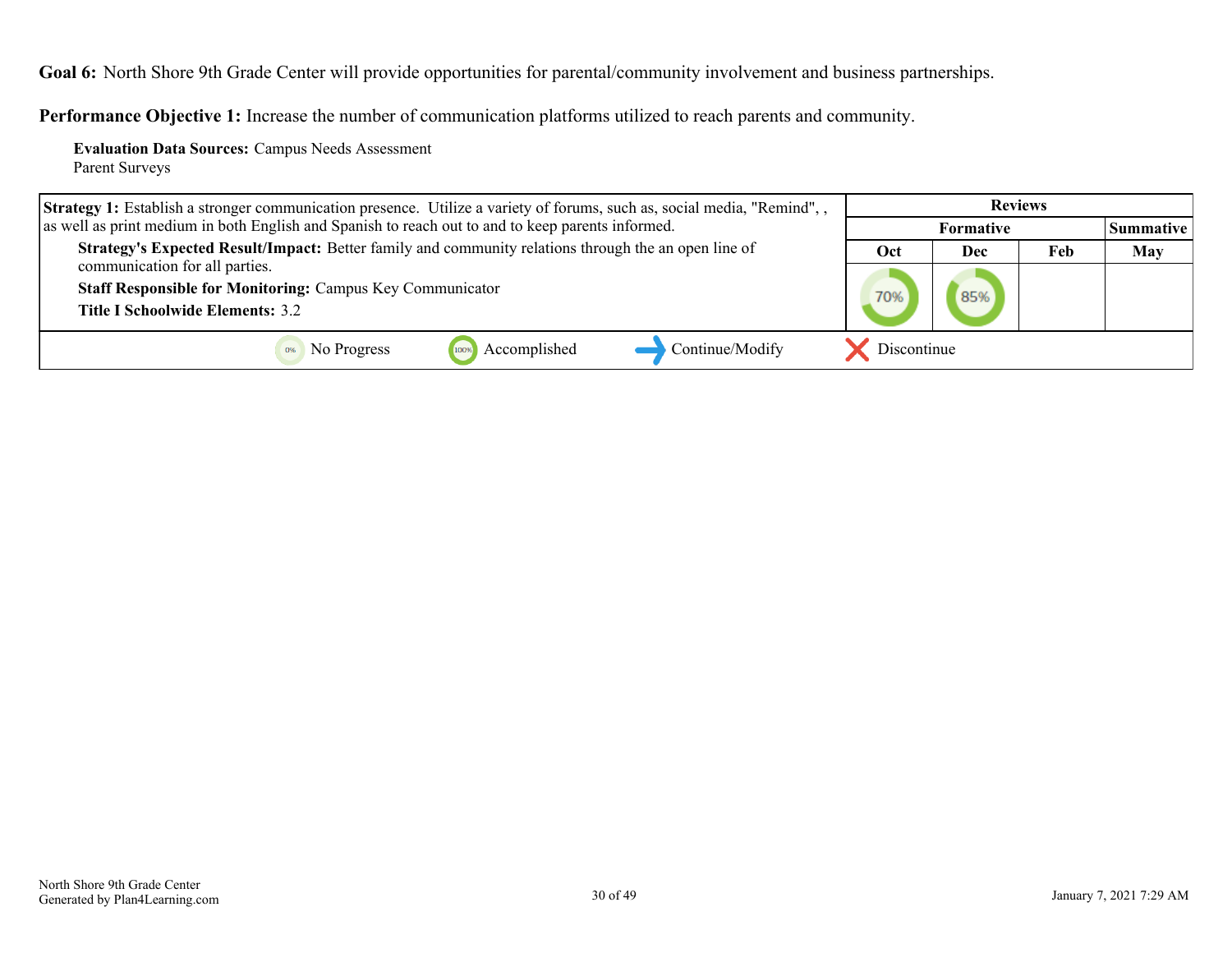**Goal 6:** North Shore 9th Grade Center will provide opportunities for parental/community involvement and business partnerships.

**Performance Objective 2:** North Shore 9th Grade Center will improve how information from the school is communicated to the parents and community to reach all families and stakeholders.

**Evaluation Data Sources:** Parental Involvement Survey

| <b>Strategy 1:</b> North Shore 9th Grade Center will simplify the method for parents to update contact information as needed                                                                                                                                                                                                                                                                                                                                                                                  |                  |                |     |                  |
|---------------------------------------------------------------------------------------------------------------------------------------------------------------------------------------------------------------------------------------------------------------------------------------------------------------------------------------------------------------------------------------------------------------------------------------------------------------------------------------------------------------|------------------|----------------|-----|------------------|
| and provide incentives for parents and students to check communications from school related applications.                                                                                                                                                                                                                                                                                                                                                                                                     | <b>Formative</b> |                |     | <b>Summative</b> |
| Strategy's Expected Result/Impact: Increased parental involvement.                                                                                                                                                                                                                                                                                                                                                                                                                                            | Oct              | <b>Dec</b>     | Feb | May              |
| Staff Responsible for Monitoring: Parent Liaison and Parent Volunteer Coordinator.<br><b>Title I Schoolwide Elements: 2.4, 2.6, 3.1, 3.2</b>                                                                                                                                                                                                                                                                                                                                                                  | 60%              | 65%            |     |                  |
| <b>Strategy 2:</b> North Shore 9th Grade Center will assigned a staff member to be the campus/community liaison and host an                                                                                                                                                                                                                                                                                                                                                                                   |                  | <b>Reviews</b> |     |                  |
| event where parents and small business will come together to discuss better ways for the school to increase community                                                                                                                                                                                                                                                                                                                                                                                         | Formative        |                |     | <b>Summative</b> |
| partnership and parent involvement.                                                                                                                                                                                                                                                                                                                                                                                                                                                                           | Oct              | <b>Dec</b>     | Feb | <b>May</b>       |
| <b>Strategy's Expected Result/Impact:</b> Gain feedback from the community and utilize the information to improve<br>parent and community involvement on campus.<br><b>Staff Responsible for Monitoring: Principal</b><br>PTA Officers<br>Counselors<br>CIS Employee<br>Title I Schoolwide Elements: 2.4, 2.6<br>Funding Sources: Parent Involvement Meetings- NS9 - 199 - Local - \$278.48, Parent Involvement Meeting-NS9 -<br>199 - Local - \$1,000, Parent Involvement Meetings-NS9 - 199 - Local - \$420 | 0%               | 0%             |     |                  |
| Accomplished<br>Continue/Modify<br>No Progress<br>100%                                                                                                                                                                                                                                                                                                                                                                                                                                                        | Discontinue      |                |     |                  |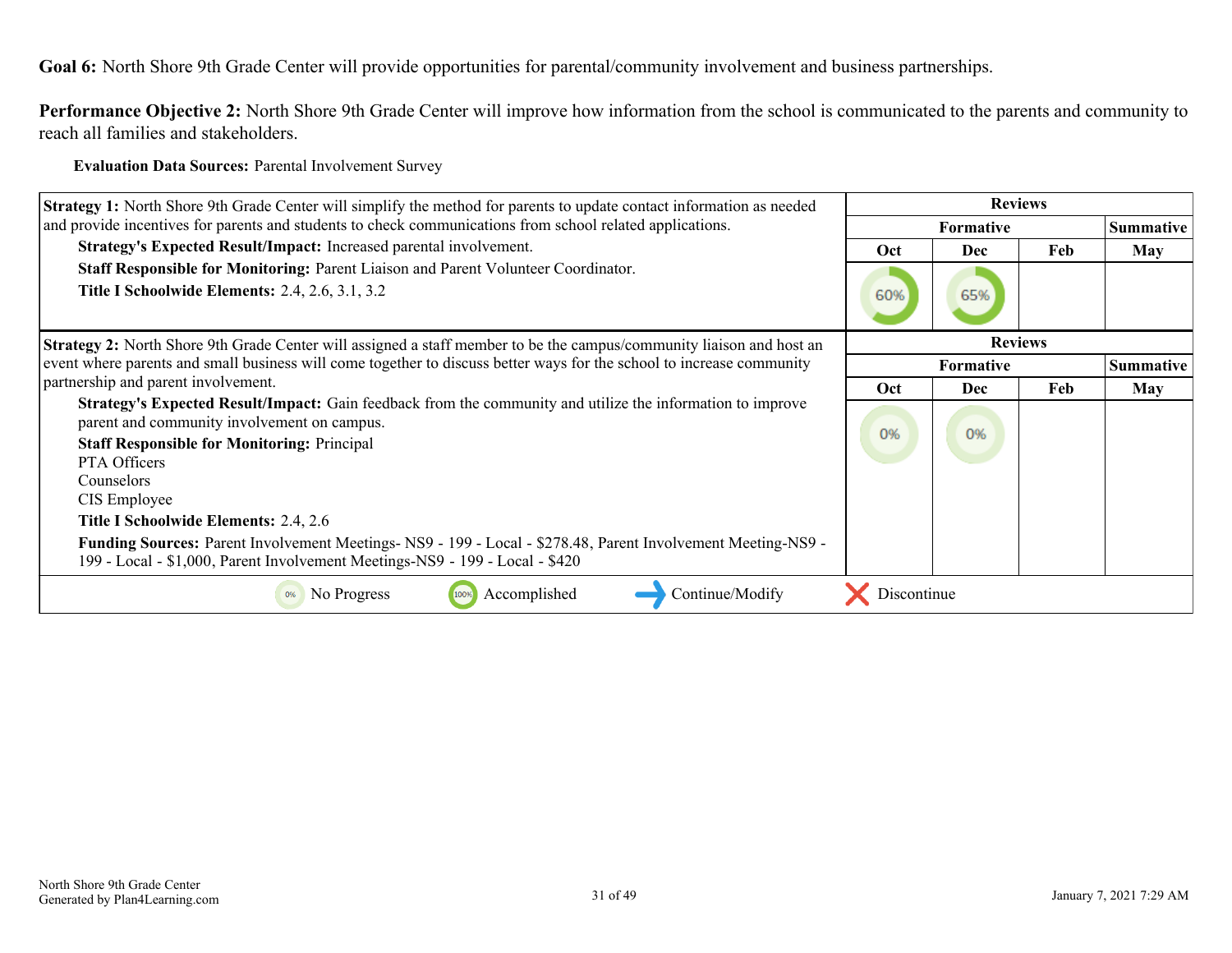<span id="page-31-0"></span>**Goal 7:** North Shore 9th Grade Center will ensure high-quality staff is employed.

**Performance Objective 1:** North Shore High School will increase opportunities for teachers to collaborate.

**Evaluation Data Sources:** TTESS Analysis Teacher Survey CNA

| <b>Strategy 1:</b> Restructuring of the monthly faculty meetings will provide opportunities for teachers to participate in teacher                                                                                                                                                                                 | <b>Reviews</b>   |                |     |                  |  |  |  |
|--------------------------------------------------------------------------------------------------------------------------------------------------------------------------------------------------------------------------------------------------------------------------------------------------------------------|------------------|----------------|-----|------------------|--|--|--|
| selected PD.                                                                                                                                                                                                                                                                                                       | <b>Formative</b> |                |     | Summative        |  |  |  |
| <b>Strategy's Expected Result/Impact:</b> Teachers will improve their classroom instruction through authentic discourse<br>and observation from accomplished teachers.                                                                                                                                             | Oct              | <b>Dec</b>     | Feb | May              |  |  |  |
| <b>Staff Responsible for Monitoring: Administrators, Instructional Specialists</b>                                                                                                                                                                                                                                 |                  |                |     |                  |  |  |  |
| Title I Schoolwide Elements: 2.4, 2.5, 2.6                                                                                                                                                                                                                                                                         | 35%              | 35%            |     |                  |  |  |  |
| Strategy 2: Teachers will create and present professional development to their colleagues during campus professional                                                                                                                                                                                               |                  | <b>Reviews</b> |     |                  |  |  |  |
| development days and PLC/Monthly faculty meetings.                                                                                                                                                                                                                                                                 |                  | Formative      |     | <b>Summative</b> |  |  |  |
| Strategy's Expected Result/Impact: Teachers will increase presentation and leadership experiences.                                                                                                                                                                                                                 | <b>Oct</b>       | <b>Dec</b>     | Feb | <b>May</b>       |  |  |  |
| Staff Responsible for Monitoring: Aspiring Administrators Supervisor<br>Title I Schoolwide Elements: 2.4, 2.5, 2.6<br>Funding Sources: Professional Development-NS9 - 199 - Local - \$5,094.90, Professional Development-NS10 - 199<br>- Local - \$8,903.45, Professional Development-NSSH - 199 - Local - \$6,000 | 45%              | 30%            |     |                  |  |  |  |
| Strategy 3: Teachers, administrators, and specialists will participate in cross-curricular instructional rounds.                                                                                                                                                                                                   |                  | <b>Reviews</b> |     |                  |  |  |  |
| Strategy's Expected Result/Impact: Teachers will improve their classroom instruction through guided observation                                                                                                                                                                                                    | Formative        |                |     | <b>Summative</b> |  |  |  |
| and authentic discussion of instructional strategies and practices.                                                                                                                                                                                                                                                | Oct              | Dec            | Feb | <b>May</b>       |  |  |  |
| <b>Staff Responsible for Monitoring: Administrators, Specialists</b><br>Title I Schoolwide Elements: 2.4, 2.5, 2.6                                                                                                                                                                                                 | 0%               | 0%             |     |                  |  |  |  |
| No Progress<br>Continue/Modify<br>Accomplished<br>Discontinue<br>100%<br>0%                                                                                                                                                                                                                                        |                  |                |     |                  |  |  |  |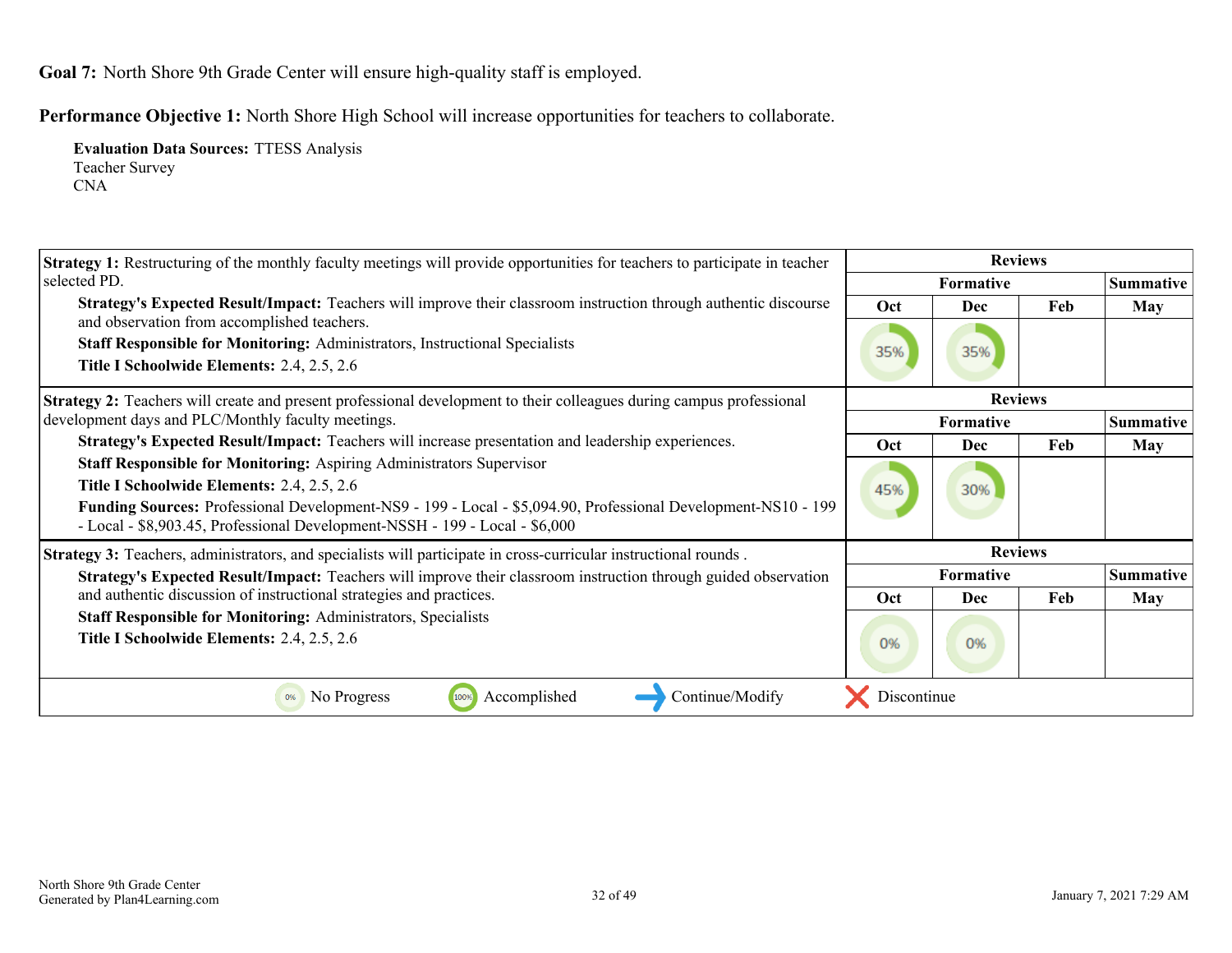**Goal 7:** North Shore 9th Grade Center will ensure high-quality staff is employed.

**Performance Objective 2:** North Shore High will work to increase the number of ESL certified teachers in all areas.

**Evaluation Data Sources:** 2017-2018 TAPR Report

| <b>Strategy 1:</b> ELA department continues to make strides in ESL certifications.                                 | <b>Reviews</b>   |     |     |            |
|--------------------------------------------------------------------------------------------------------------------|------------------|-----|-----|------------|
| Strategy's Expected Result/Impact: LEP students will experience quality Sheltered Instruction in all core classes. | <b>Formative</b> |     |     | Summative  |
| Staff Responsible for Monitoring: LPAC administrator and Associate Principal of Curriculum and Instruction.        | Oct              | Dec | Feb | <b>May</b> |
| Title I Schoolwide Elements: 2.4, 2.6 - Comprehensive Support Strategy                                             | 30%              | 30% |     |            |
| Continue/Modify<br>Accomplished<br>No Progress<br>100%                                                             | Discontinue      |     |     |            |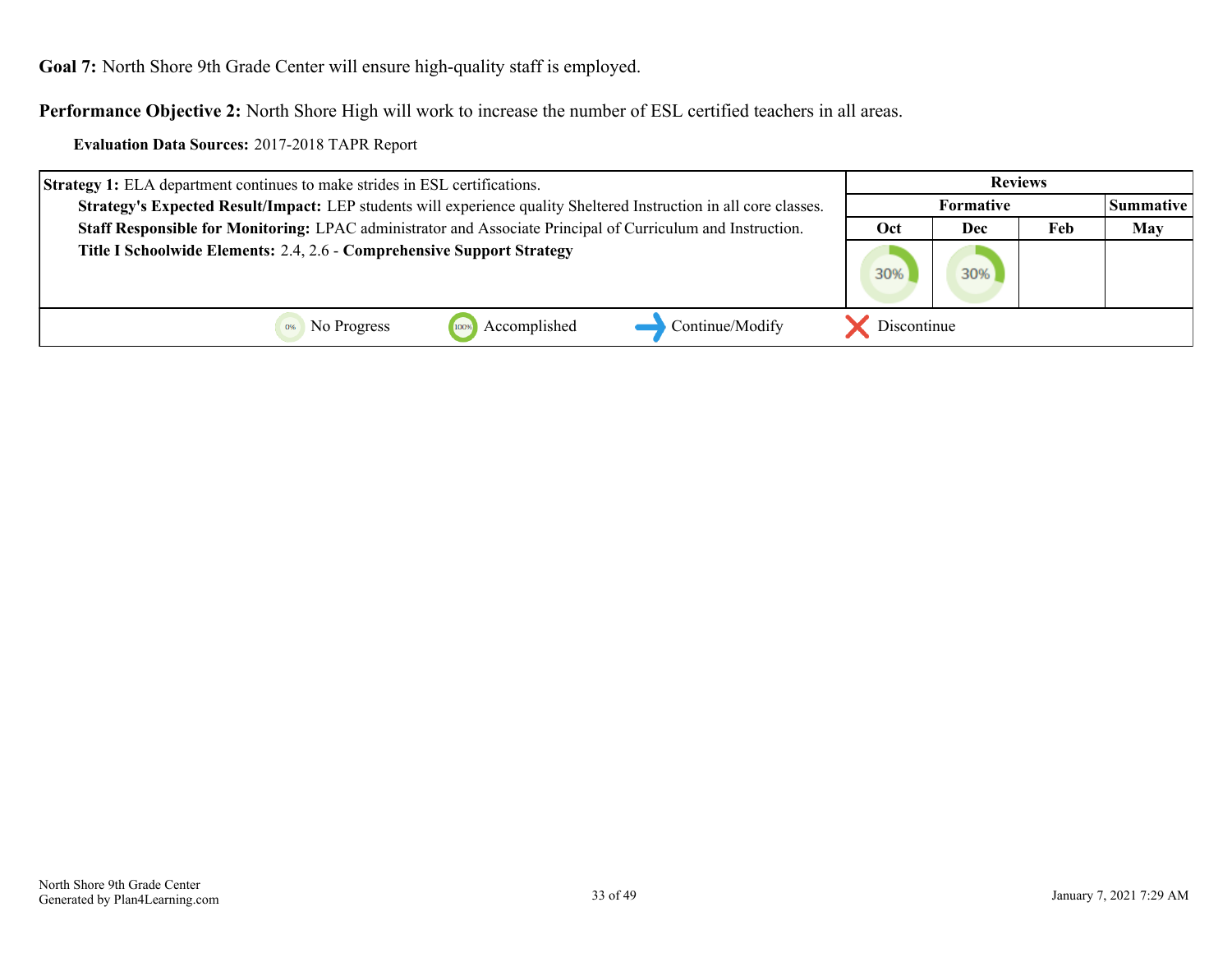**Goal 7:** North Shore 9th Grade Center will ensure high-quality staff is employed.

**Performance Objective 3:** North Shore High School staff will ensure training is based on staff need.

**Evaluation Data Sources:** Fundamental 5 annual report. Power Walk Coaching Conference Data Staff Survey Strive documentation and goals

| Strategy 1: Dyslexia instructional strategies training will be provided for staff through Region 4 Dyslexia training, online                                                 | <b>Reviews</b>   |                  |     |            |
|------------------------------------------------------------------------------------------------------------------------------------------------------------------------------|------------------|------------------|-----|------------|
| webinars, and district-level meetings for dyslexia teachers.                                                                                                                 |                  | <b>Formative</b> |     | Summative  |
| Strategy's Expected Result/Impact: Teachers will reach their fundamental 5 goals.                                                                                            | Oct              | Dec              | Feb | <b>May</b> |
| Staff Responsible for Monitoring: Principal and Associate Principal of Curriculum and Instruction.<br>Title I Schoolwide Elements: 2.4, 2.6 - Comprehensive Support Strategy | 40%              | 40%              |     |            |
| <b>Strategy 2:</b> Staff will receive training for online/remote learning throughout the school year.                                                                        | <b>Reviews</b>   |                  |     |            |
| <b>Strategy's Expected Result/Impact:</b> Staff will have resources to assist with online learning.                                                                          | <b>Formative</b> |                  |     | Summative  |
| <b>Staff Responsible for Monitoring: Administrators, Department CHairs, Specialists</b>                                                                                      | <b>Oct</b>       | Dec              | Feb | <b>May</b> |
| <b>Funding Sources: - 199 - Local - \$1,000</b>                                                                                                                              | 25%              | 50%              |     |            |
| Accomplished<br>Continue/Modify<br>No Progress<br>0%<br>100%                                                                                                                 | Discontinue      |                  |     |            |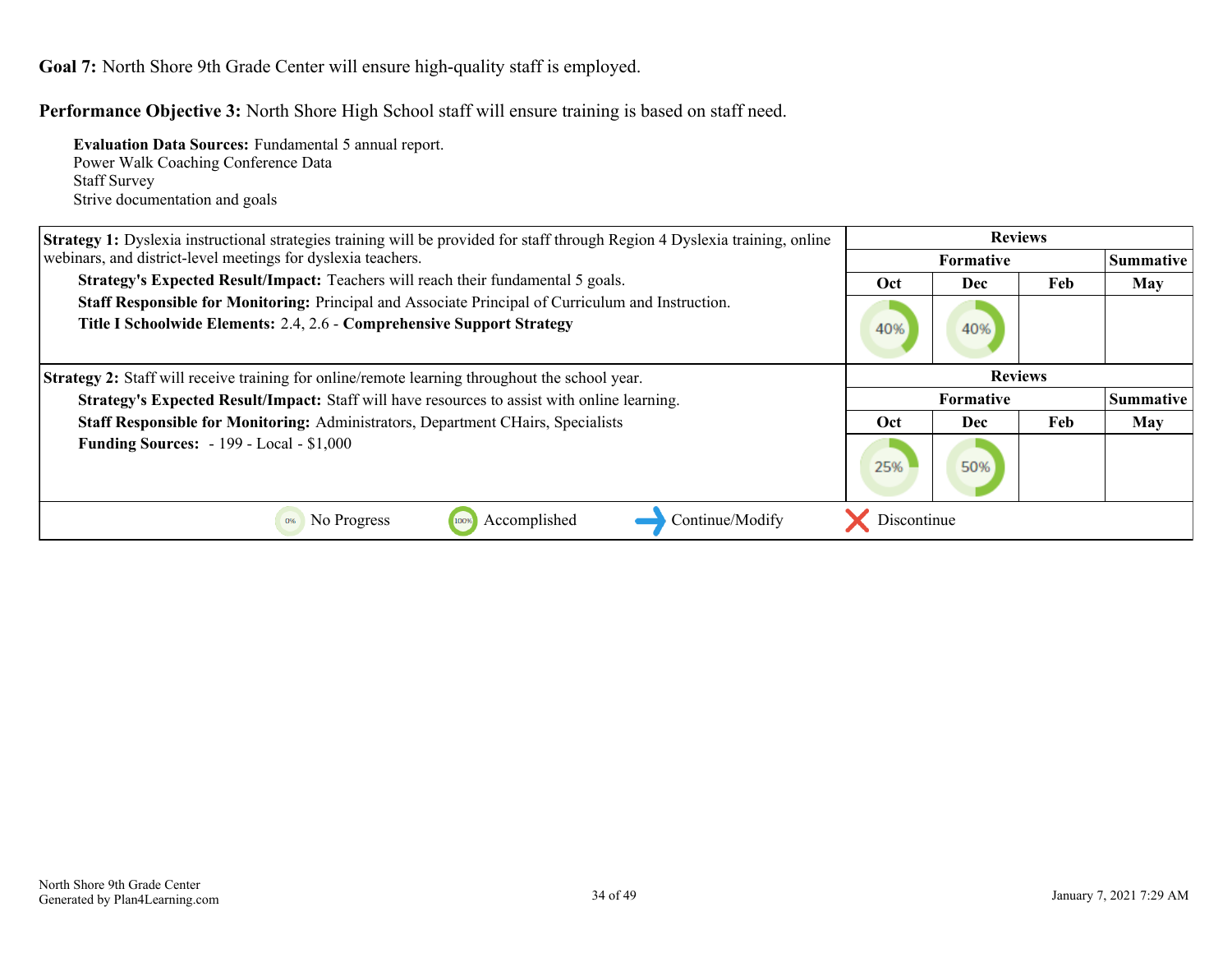<span id="page-34-0"></span>**Goal 8:** North Shore 9th Grade Center will provide superior operational services to best support students and staff success.

**Performance Objective 1:** North Shore High School will evaluate current assets and develop a plan to repair and/or replace equipment in a timely manner.

**Evaluation Data Sources:** Planned time line for the repair and/or replacement of current assets and equipment.

| <b>Strategy 1:</b> Conduct financial information breakdown during site based meetings and review capital outlay needs during | <b>Reviews</b>   |     |     |                  |
|------------------------------------------------------------------------------------------------------------------------------|------------------|-----|-----|------------------|
| CPAC meetings.                                                                                                               | <b>Formative</b> |     |     | <b>Summative</b> |
| Strategy's Expected Result/Impact: Maintaining moneys in the budget to cover repair/replacement cost to                      | Oct              | Dec | Feb | <b>May</b>       |
| equipment.                                                                                                                   |                  |     |     |                  |
| Staff Responsible for Monitoring: Administrators and CPAC members                                                            | 0%               | 25% |     |                  |
| Funding Sources: Food and Supplies-NS10 - 199 - Local - \$434.44, Food and Supplies-NSSH - 199 - Local - \$200               |                  |     |     |                  |
| Accomplished<br>Continue/Modify<br>No Progress<br>100%                                                                       | Discontinue      |     |     |                  |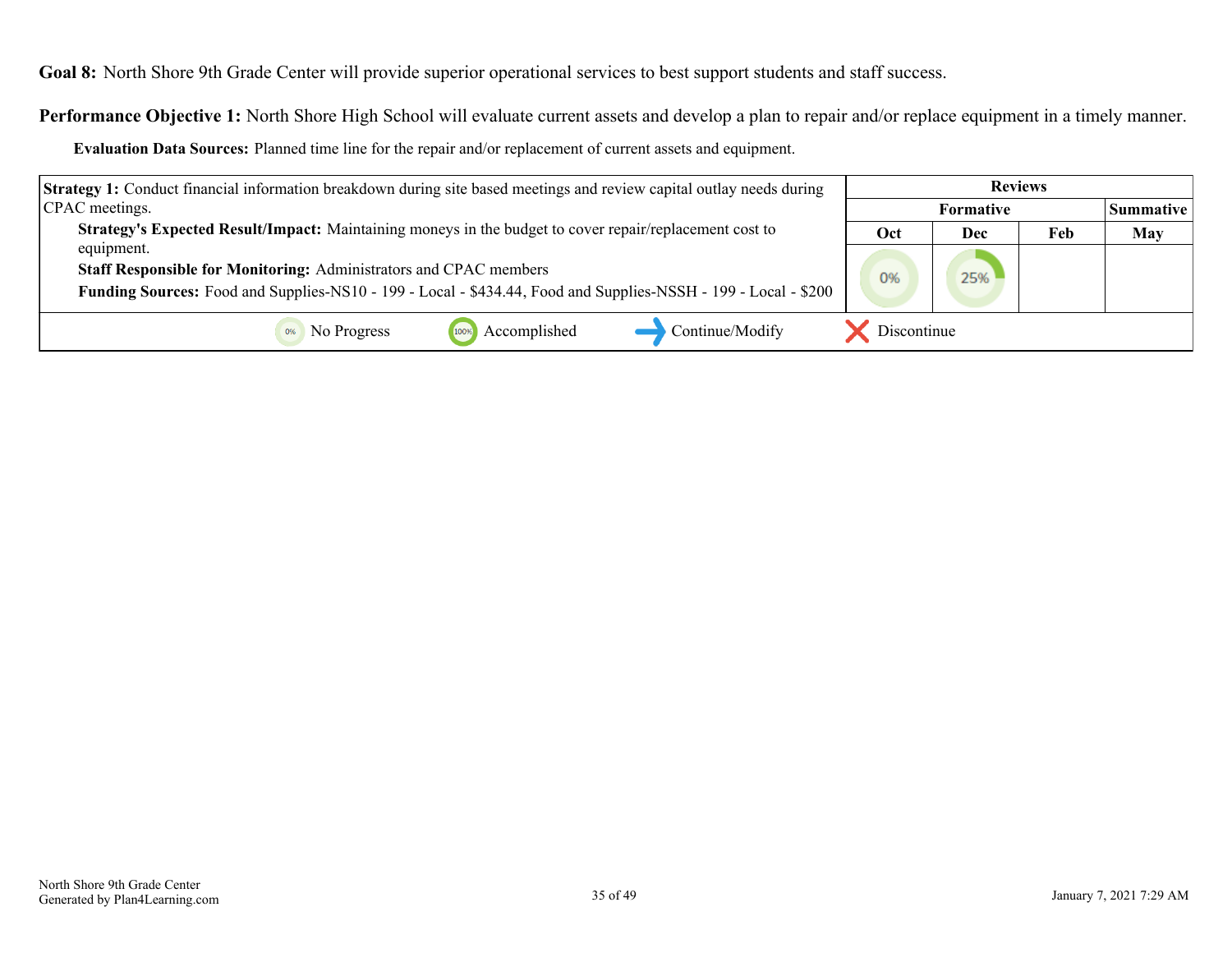**Goal 8:** North Shore 9th Grade Center will provide superior operational services to best support students and staff success.

**Performance Objective 2:** North Shore High School will achieve high customer satisfaction ratings by providing excellent customer service to both internal and external customers.

**Evaluation Data Sources:** Ongoing and end of year customer service survey results.

| <b>Strategy 1:</b> North High School staff will maintain updated information on their campus voice mails and websites. |                  | <b>Reviews</b>   |     |                  |
|------------------------------------------------------------------------------------------------------------------------|------------------|------------------|-----|------------------|
| Strategy's Expected Result/Impact: Successful internal and external communication.                                     |                  | <b>Formative</b> |     | Summative        |
| <b>Staff Responsible for Monitoring: TIS</b>                                                                           | Oct              | Dec              | Feb | <b>May</b>       |
|                                                                                                                        | 20%              | 65%              |     |                  |
| <b>Strategy 2:</b> North Shore High School will provide staff with customer service training.                          | <b>Reviews</b>   |                  |     |                  |
| Strategy's Expected Result/Impact: Teachers will maintain updated contact information at all times.                    | <b>Formative</b> |                  |     | <b>Summative</b> |
| <b>Staff Responsible for Monitoring: Assigned Administrator</b>                                                        | Oct              | Dec              | Feb | <b>May</b>       |
|                                                                                                                        | 25%              | 40%              |     |                  |
| Accomplished<br>Continue/Modify<br>No Progress<br>0%<br>100%                                                           | Discontinue      |                  |     |                  |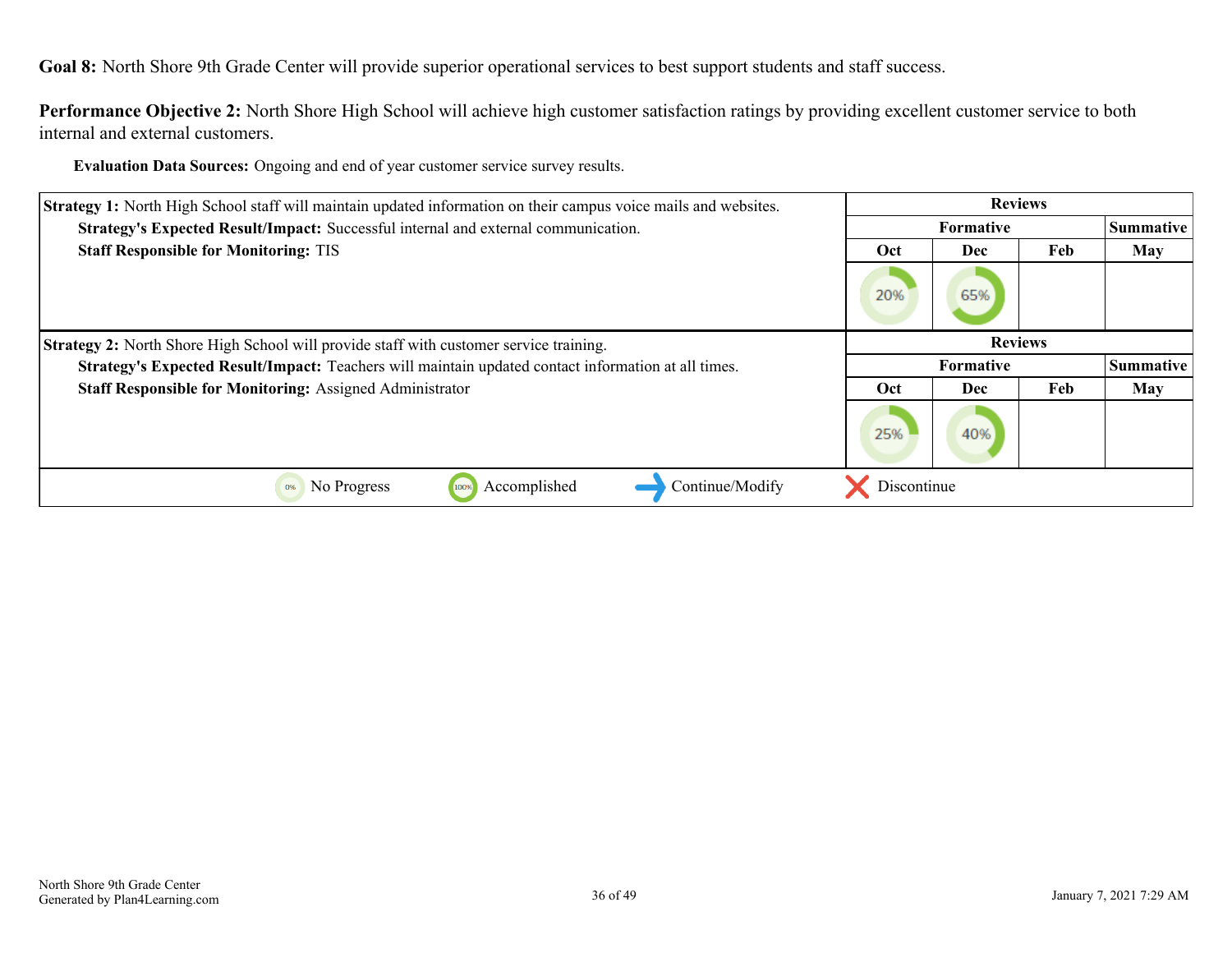**Goal 8:** North Shore 9th Grade Center will provide superior operational services to best support students and staff success.

**Performance Objective 3:** North Shore High School will ensure an efficient and effective use of District resources in order to best support students and staff.

#### **Evaluation Data Sources:** Budget review data

| <b>Strategy 1:</b> North Shore High School principals will meet regularly with the financial clerk to insure proper budgetary | <b>Reviews</b> |                  |     |                  |
|-------------------------------------------------------------------------------------------------------------------------------|----------------|------------------|-----|------------------|
| planning.                                                                                                                     |                | <b>Formative</b> |     | <b>Summative</b> |
| Strategy's Expected Result/Impact: Budget expenditures align with campus instructional needs.                                 | Oct            | Dec              | Feb | May              |
| <b>Staff Responsible for Monitoring: Principal</b>                                                                            | 45%            | 50%              |     |                  |
| Continue/Modify<br>Accomplished<br>No Progress<br>100%                                                                        | Discontinue    |                  |     |                  |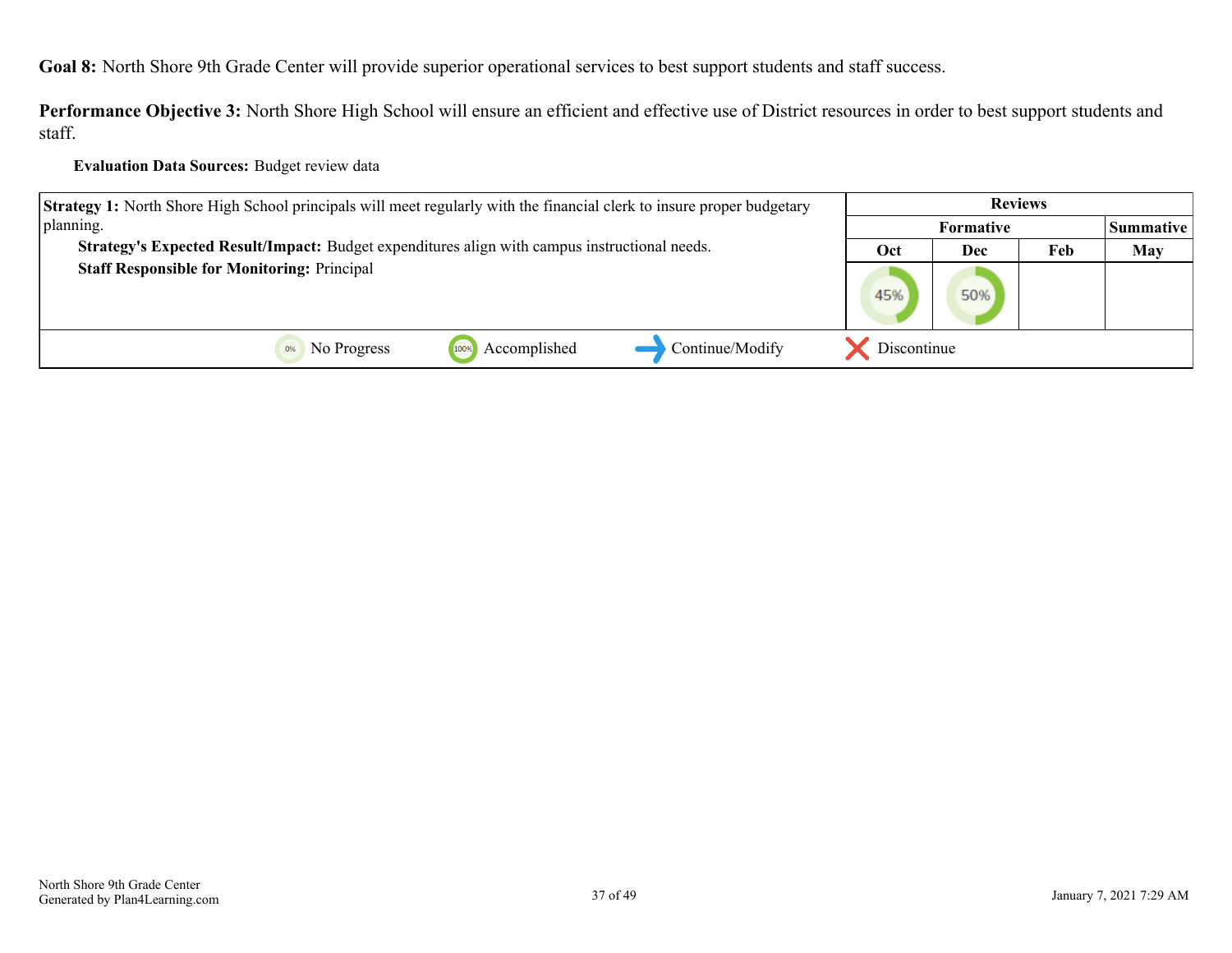# **State Compensatory**

## <span id="page-37-0"></span>**Budget for North Shore 9th Grade Center**

| Account Code                     | Account Title                                     | <b>Budget</b> |
|----------------------------------|---------------------------------------------------|---------------|
| 6100 Payroll Costs               |                                                   |               |
| 199-11-6112-00CA-003-30-163-0000 | 6113 Subs and Staff Development                   | \$12,000.00   |
| 199-11-6118-00CA-003-30-163-0000 | 6116 Extra Duty Stipend - Locally Defined         | \$5,600.00    |
|                                  | 6100 Subtotal:                                    | \$17,600.00   |
|                                  |                                                   |               |
| 6300 Supplies and Services       |                                                   |               |
| 199-12-6329-0008-003-99-103-0000 | 6325 Library Books - Locally Defined              | \$10,000.00   |
| 211-11-6329-00CA-003-30-163-0000 | 6329 Reading Materials                            | \$5,000.00    |
| 199-11-6399-0000-003-11-103-0000 | 6391 General Supplies - Locally Defined           | \$19,600.00   |
| 199-11-6399-0028-003-11-103-0000 | 6398 Computer Supplies/Software - Locally Defined | \$1,000.00    |
|                                  | 6300 Subtotal:                                    | \$35,600.00   |
|                                  |                                                   |               |
| 6400 Other Operating Costs       |                                                   |               |
| 199-13-6411-0000-003-99-103-0000 | 6411 Employee Travel                              | \$5,000.00    |
| 199-36-6412-0000-003-99-103-0000 | 6412 Student Travel                               | \$200.00      |
| 199-36-6494-0000-003-99-103-0000 | 6494 Reclassified Transportation Expenses         | \$200.00      |
|                                  | 6400 Subtotal:                                    | \$5,400.00    |
|                                  |                                                   |               |
| 6600 Capital Outlay Accounts     |                                                   |               |
| 199-11-6399-00C1-003-99-103-0000 | 6639 Furniture, Equipment and Software            | \$18,800.00   |
|                                  | 6600 Subtotal:                                    | \$18,800.00   |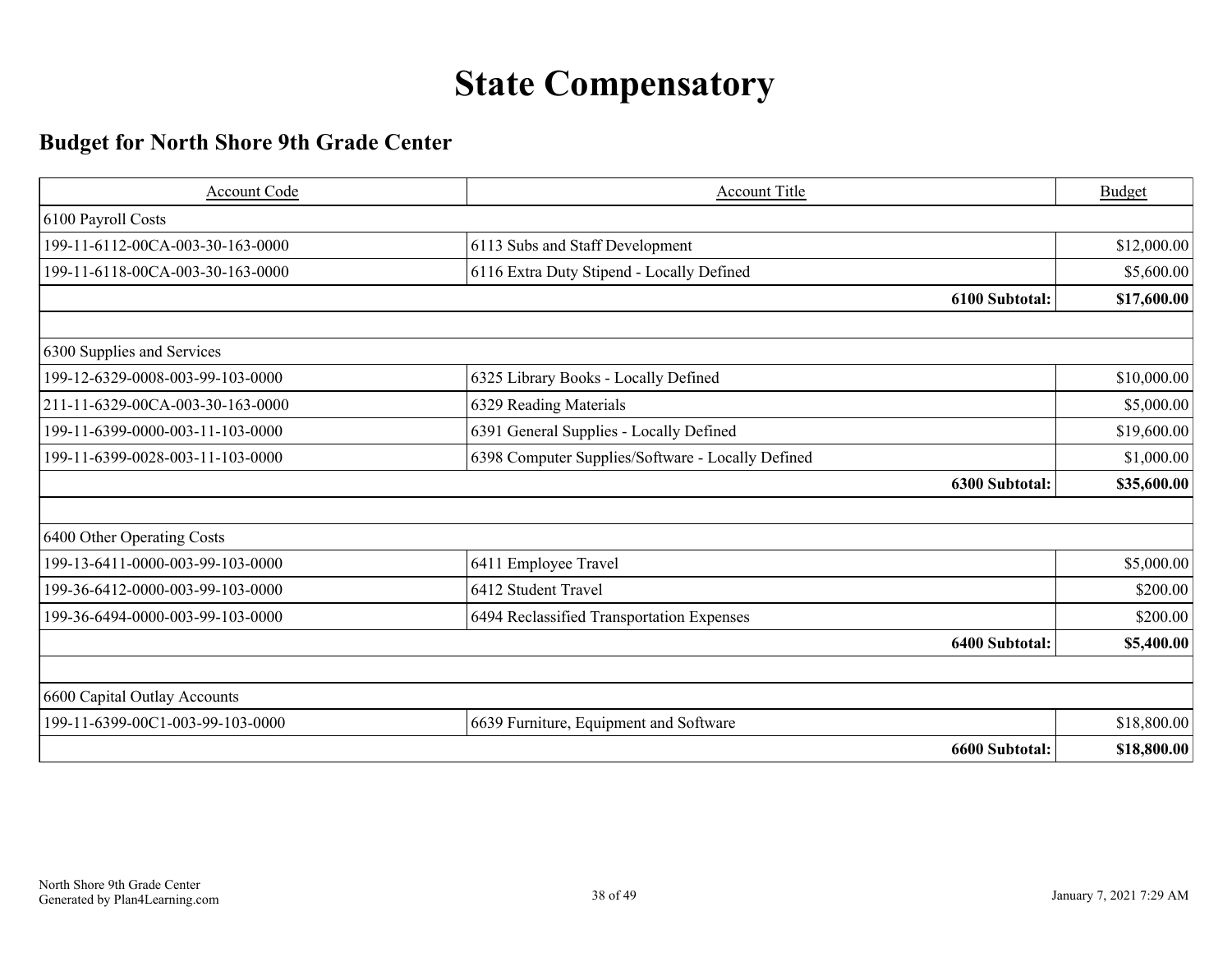# **Title I Schoolwide Elements**

## <span id="page-38-0"></span>**ELEMENT 1. SWP COMPREHENSIVE NEEDS ASSESSMENT (CNA)**

### **1.1: Comprehensive Needs Assessment**

Our CPAC met on February 6, 2020, to discuss data for our upcoming CNA. We met with 8 different teams on February 25, 2020, to review questions to consider or each of the 8 groups. They also included data sources needed to answer the questions and provided strengths and weaknesses. On April 3, the committees came back together to complete their problem statements, determine the top 3 problem statements, determine root causes, and complete the needs assessment summary for each of their committees.

The 8 groups or committees involved in the decisions were:

- Parent and Community Involvement-
	- Nancy Silva (librarian)
	- Ysamar Alonso (Teacher)
	- Tia Davis (Teacher)
	- Bridgett McCoy (Teacher)
	- Jesse Cantu (Counselor)
	- Stacey Rhodes (Teacher)
- Attendance and Discipline
	- Dayne Robins (Administrator)
	- Sandra Salge (Specialist)
	- Sima Tanner (Specialist)
	- Chris Johnson (Administrator)
- Celebrations and Recognitions
	- Jasimi Haynes (At- Risk Coordinator)
	- Christopher Carter (teacher)
	- An-Janet Smith (teacher)
	- Lisa Lewis (teacher)
	- Julie Glover (teacher)
- EOC Performance
	- Barika Noris (Administrator)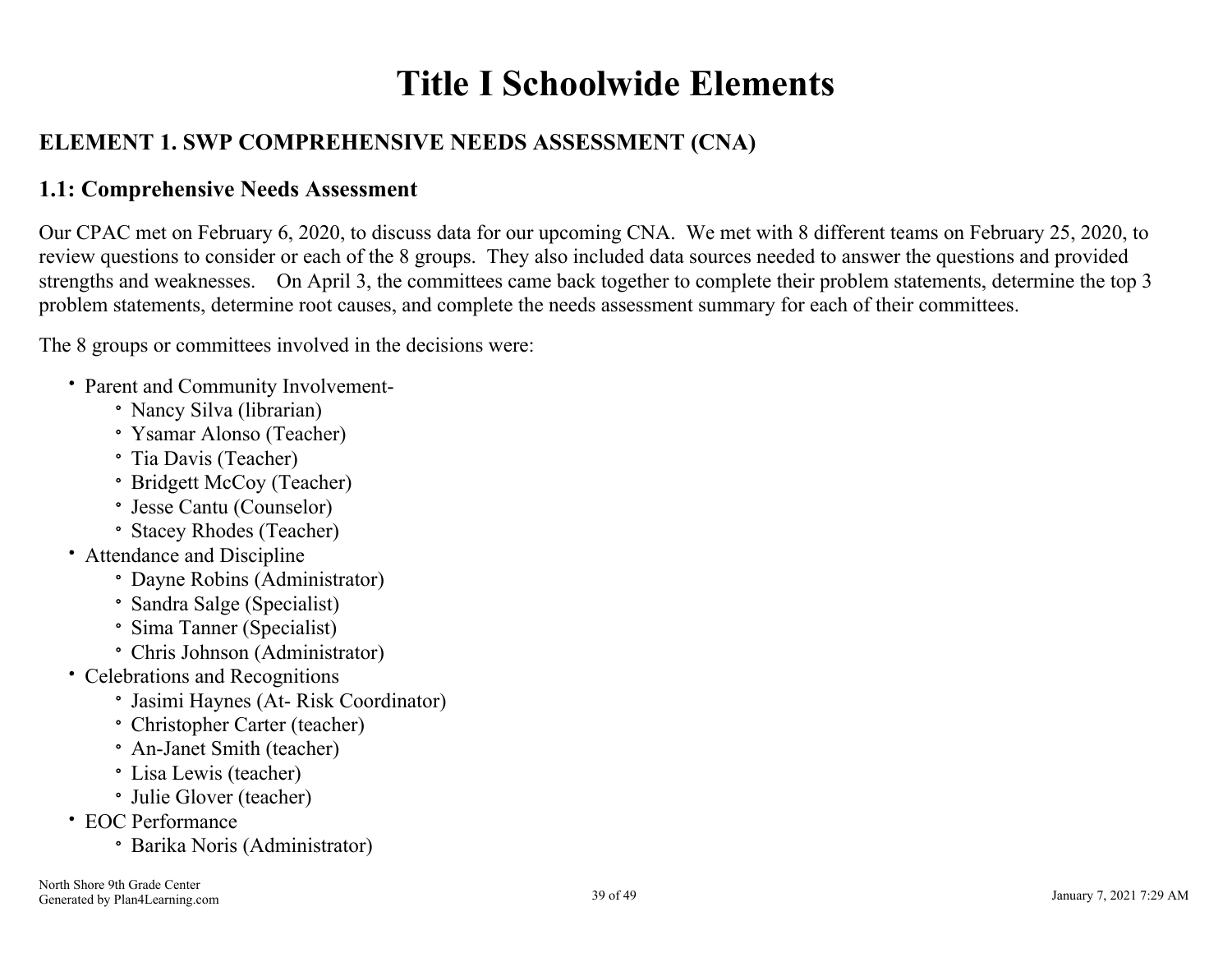- Charlene Culpepper (teacher)
- Deryk Koym (teacher)
- Joseph Ramirez (teacher)
- Raymond Lenard (teacher)
- Carlota Liscano (teacher)
- ESL/LEP Performance
	- Amanda Dean (teacher)
	- Janet Mustain (teacher)
	- Erica Villarreal (teacher)
	- Jermietta Howard (teacher)
	- Vanessa DeGuzman (teacher)
- Social-Emotional Learning
	- Debra Kegler (counselor)
	- Erin Drye (teacher)
	- Kristen Hunt (teacher)
	- Lana Shelton (teacher)
	- Shamial Allen (teacher)
- PBIS/Foundations
	- Terika Stewart (teacher)
	- Lamon Atkins (teacher)
	- Shawn Carrizal (teacher)
	- Rohan Vaughan (teacher)
- Special Education Performance
	- Mary Zamarripa (teacher/ARD facilitator)
	- Martha Yanez (teacher)
	- Lisa Lewis (teacher)
	- Navin Gandhi (teacher)

Strengths:

Parents agree that students are treated equally on campus.

The school communicates expectations to parents of school appropriately.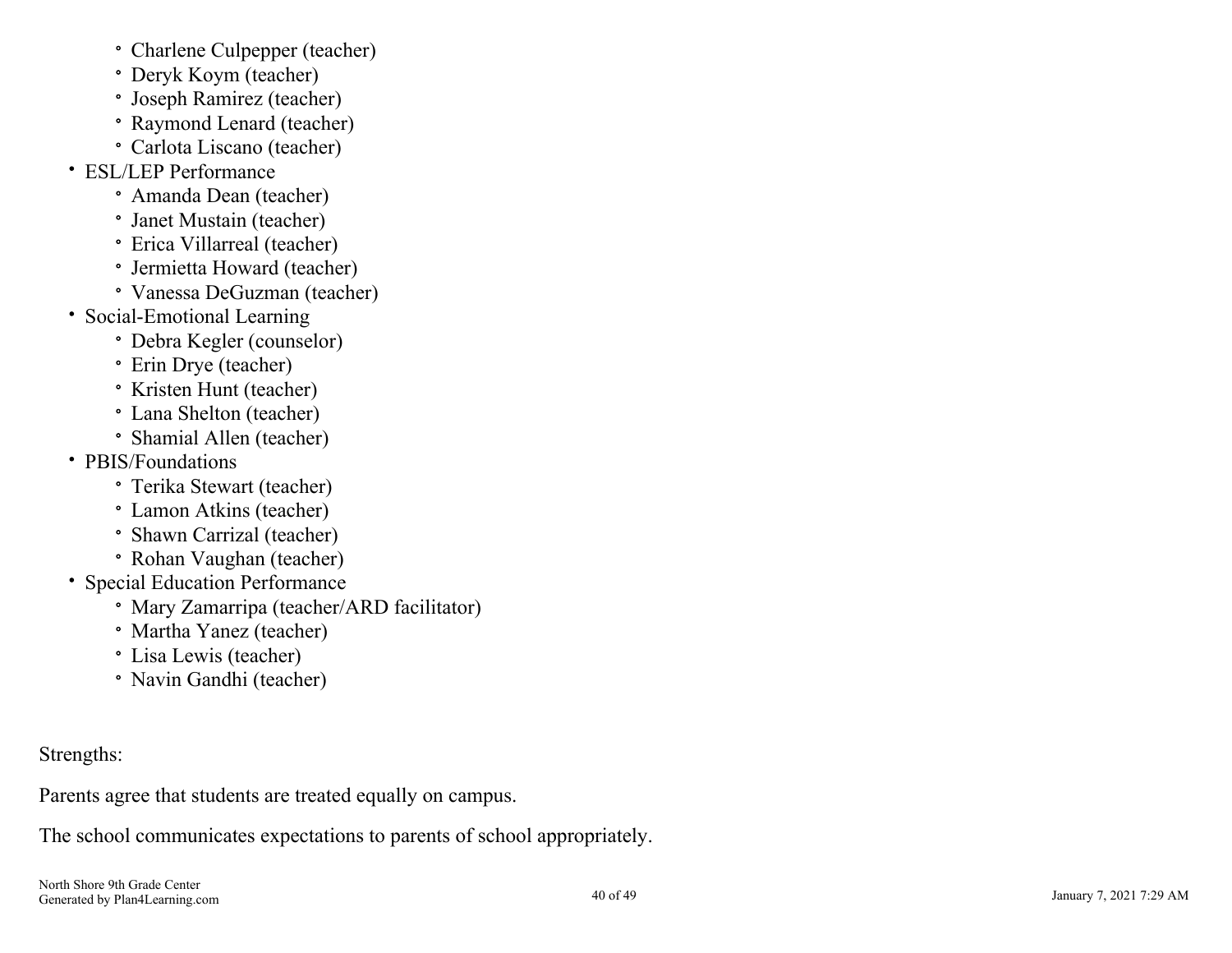<span id="page-40-0"></span>Celebrations and Recognitions serve as sources of motivation for staff to work hard and improve staff morale.

Weakness:

Student participation in tutorials (numbers are low at times). We need a way to track progress for students attending tutorials.

More Teacher involvement with Attendance Plan

## **ELEMENT 2. SWP CAMPUS IMPROVEMENT PLAN (CIP)**

### **2.1: Campus Improvement Plan developed with appropriate stakeholders**

- Parent and Community Involvement-
	- Nancy Silva (librarian)
	- Ysamar Alonso (Teacher)
	- Tia Davis (Teacher)
	- Bridgett McCoy (Teacher)
	- Jesse Cantu (Counselor)
	- Stacey Rhodes (Teacher)
- Attendance and Discipline
	- Dayne Robins (Administrator)
	- Sandra Salge (Specialist)
	- Sima Tanner (Specialist)
	- Chris Johnson (Administrator)
- Celebrations and Recognitions
	- Jasimi Haynes (At- Risk Coordinator)
	- Christopher Carter (teacher)
	- An-Janet Smith (teacher)
	- Lisa Lewis (teacher)
	- Julie Glover (teacher)
- EOC Performance
	- Barika Noris (Administrator)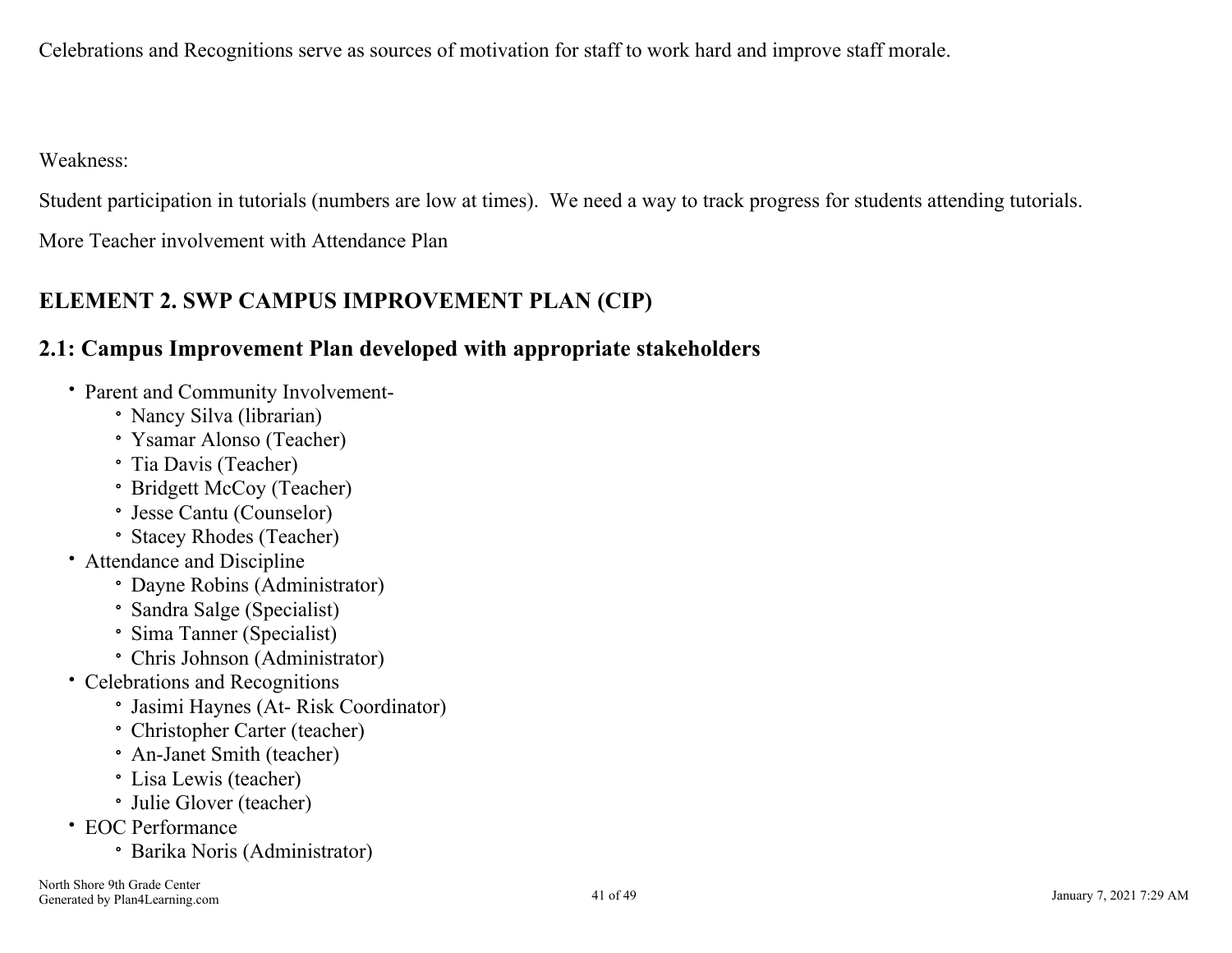- <span id="page-41-0"></span>Charlene Culpepper (teacher)
- Deryk Koym (teacher)
- Joseph Ramirez (teacher)
- Raymond Lenard (teacher)
- Carlota Liscano (teacher)
- ESL/LEP Performance
	- Amanda Dean (teacher)
	- Janet Mustain (teacher)
	- Erica Villarreal (teacher)
	- Jermietta Howard (teacher)
	- Vanessa DeGuzman (teacher)
- Social-Emotional Learning
	- Debra Kegler (counselor)
	- Erin Drye (teacher)
	- Kristen Hunt (teacher)
	- Lana Shelton (teacher)
	- Shamial Allen (teacher)
- PBIS/Foundations
	- Terika Stewart (teacher)
	- Lamon Atkins (teacher)
	- Shawn Carrizal (teacher)
	- Rohan Vaughan (teacher)
- Special Education Performance
	- Mary Zamarripa (teacher/ARD facilitator)
	- Martha Yanez (teacher)
	- Lisa Lewis (teacher)
	- Navin Gandhi (teacher)

## **2.2: Regular monitoring and revision**

CPAC will meet on Sept 29, Dec 8, March 9, and May 18.

## **2.3: Available to parents and community in an understandable format and language**

North Shore 9th Grade Center CIP will be available to parents and community members on our campus website and GPISD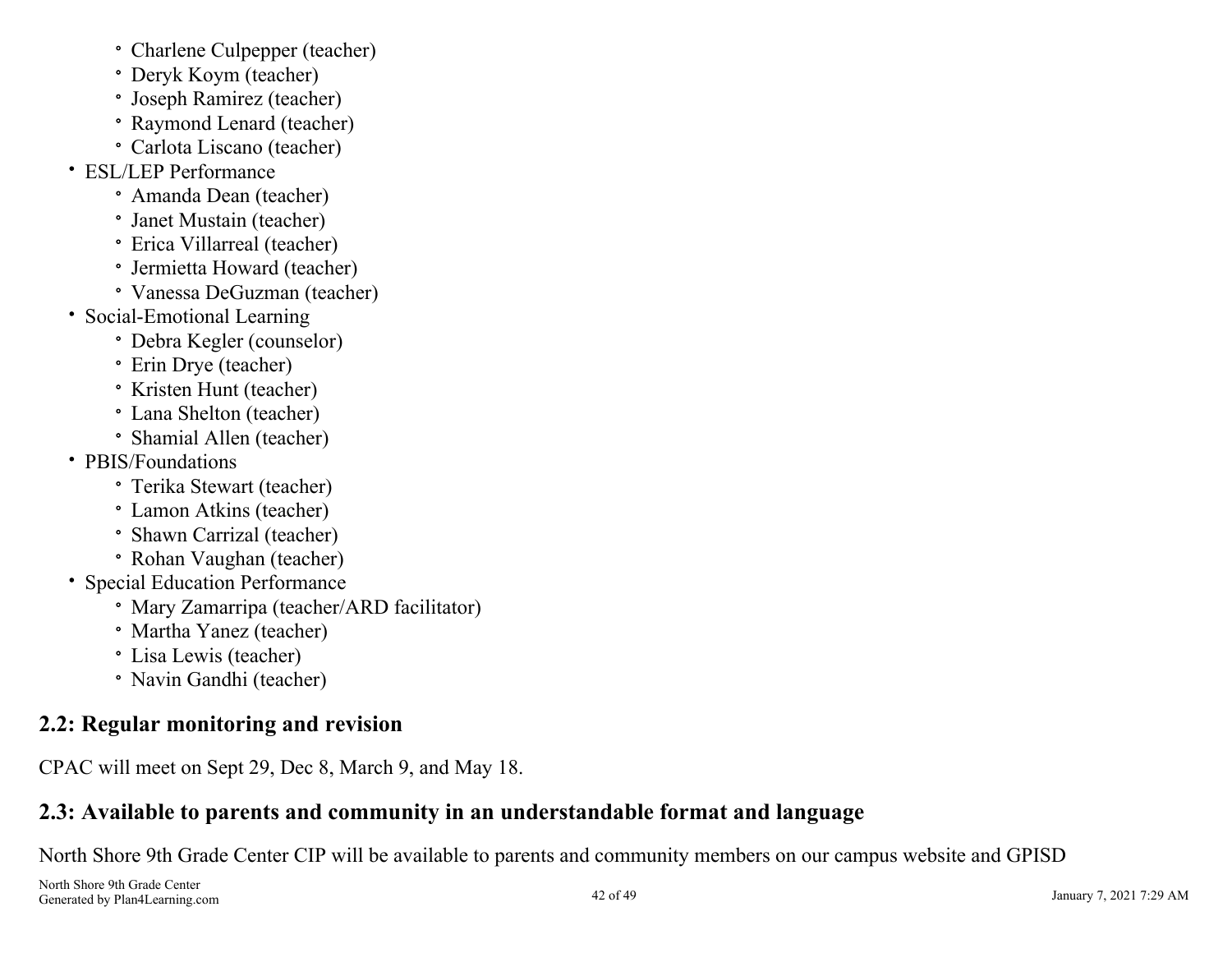<span id="page-42-0"></span>Administration. Paper copies will be printed as requested.

### **2.4: Opportunities for all children to meet State standards**

Our plan is to implement targeted tutorials and data driven instruction for our students. Student and teacher goals will be set and monitored throughout the school year. We plan to target the following areas:

English l EOC: Approaches and Masters, LEP and SPED Safegaurds

Algebra l EOC: Approaches and Masters

Biology EOC: Approaches and Masters

### **2.5: Increased learning time and well-rounded education**

To assist with streghntening the academnic program, we have been strategic with our master schedule by giving our SPED teachers a common planning period. SpEd and general education teachers will learn content and specially designed instruction from one another. They will each become more versed in proper differentiation strategies.

### **2.6: Address needs of all students, particularly at-risk**

SpEd and general education teachers will learn content and specially designed instruction from one another. They will each become more versed in proper differentiation strategies. Special Education students will internalize the need to show progress and actively work towards meeting their goals. North Shore High School will track student performance by subpopulation.

### **ELEMENT 3. PARENT AND FAMILY ENGAGEMENT (PFE)**

### **3.1: Develop and distribute Parent and Family Engagement Policy**

Establish a stronger communication presence. Utilize a variety of forums, such as, social media, "Remind", as well as print medium in both English and Spanish to reach out to and to keep parents informed. This will result in better family and community relations through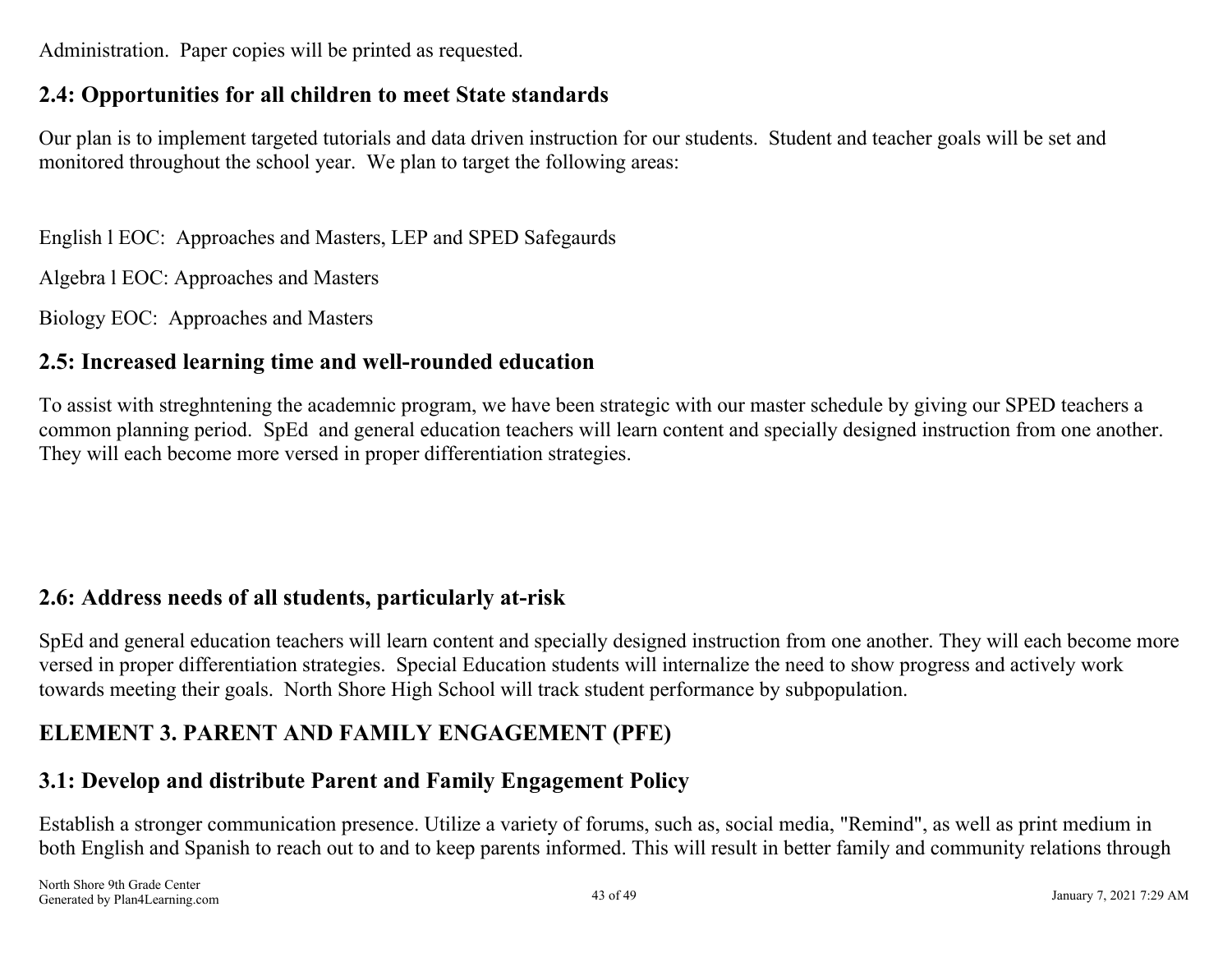<span id="page-43-0"></span>the an open line of communication for all parties.

Located in the following areas:

Website

Front office if requested

Committee memebers:

Tabitha Sapien, Counselor; Lois Price, Parent; Kenneth Wimbley , Parent

### **3.2: Offer flexible number of parent involvement meetings**

Virtual Meet the Teacher and Orientation- September 8, 2020 at 8:00am

AP Human Geography Exam Meeting- September 18 at 8:00am and 5:00pm

TSIA Parent Meeting- November 18, 2020 at 5:00pm

STAAR EOC Tester Team Meetings- February 8 and 9, 2021 at 4:00pm and 5:00pm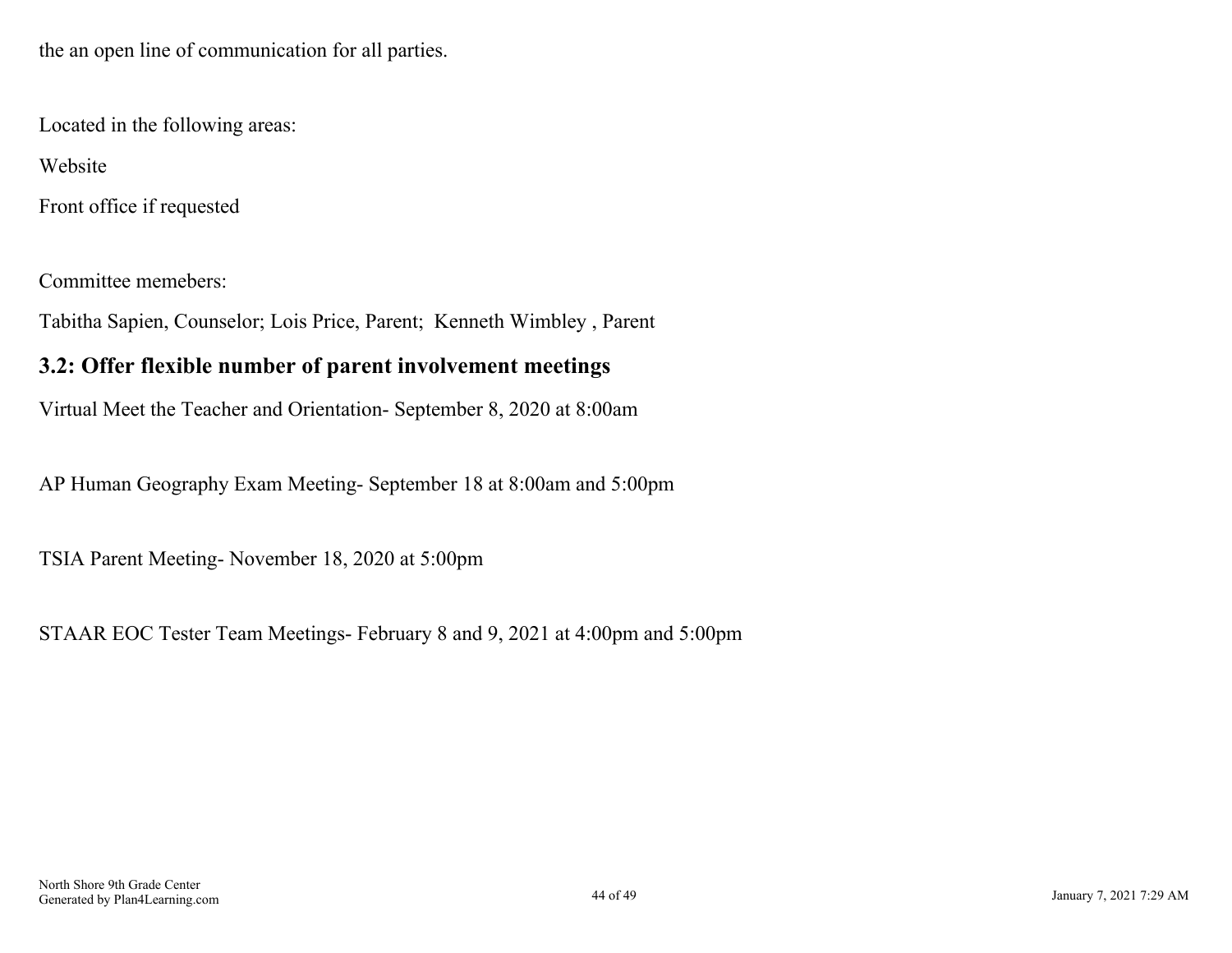# **Campus Funding Summary**

<span id="page-44-0"></span>

|      |           |                 | 199 - Attendance Incentive Allocation |                                    |               |
|------|-----------|-----------------|---------------------------------------|------------------------------------|---------------|
| Goal | Objective | <b>Strategy</b> | <b>Resources Needed</b>               | <b>Account Code</b>                | <b>Amount</b> |
|      |           |                 |                                       |                                    | \$0.00        |
|      |           |                 |                                       | Sub-Total                          | \$0.00        |
|      |           |                 |                                       | <b>Budgeted Fund Source Amount</b> | \$0.00        |
|      |           |                 |                                       | +/- Difference                     | \$0.00        |
|      |           |                 | 199-23 - Special Education            |                                    |               |
| Goal | Objective | <b>Strategy</b> | <b>Resources Needed</b>               | <b>Account Code</b>                | <b>Amount</b> |
|      |           |                 |                                       |                                    | \$0.00        |
|      |           |                 |                                       | Sub-Total                          | \$0.00        |
|      |           |                 |                                       | <b>Budgeted Fund Source Amount</b> | \$0.00        |
|      |           |                 |                                       | +/- Difference                     | \$0.00        |
|      |           |                 | 199-24 - SCE                          |                                    |               |
| Goal | Objective | <b>Strategy</b> | <b>Resources Needed</b>               | <b>Account Code</b>                | <b>Amount</b> |
|      |           |                 |                                       |                                    | \$0.00        |
|      |           |                 |                                       | Sub-Total                          | \$0.00        |
|      |           |                 |                                       | <b>Budgeted Fund Source Amount</b> | \$0.00        |
|      |           |                 |                                       | +/- Difference                     | \$0.00        |
|      |           |                 | 199-30 - SCE                          |                                    |               |
| Goal | Objective | <b>Strategy</b> | <b>Resources Needed</b>               | <b>Account Code</b>                | Amount        |
|      |           |                 |                                       |                                    | \$0.00        |
|      |           |                 |                                       | <b>Sub-Total</b>                   | \$0.00        |
|      |           |                 |                                       | <b>Budgeted Fund Source Amount</b> | \$0.00        |
|      |           |                 |                                       | +/- Difference                     | \$0.00        |
|      |           |                 | 199-31 - High School Allotment        |                                    |               |
| Goal | Objective | <b>Strategy</b> | <b>Resources Needed</b>               | <b>Account Code</b>                | <b>Amount</b> |
|      |           |                 |                                       |                                    | \$0.00        |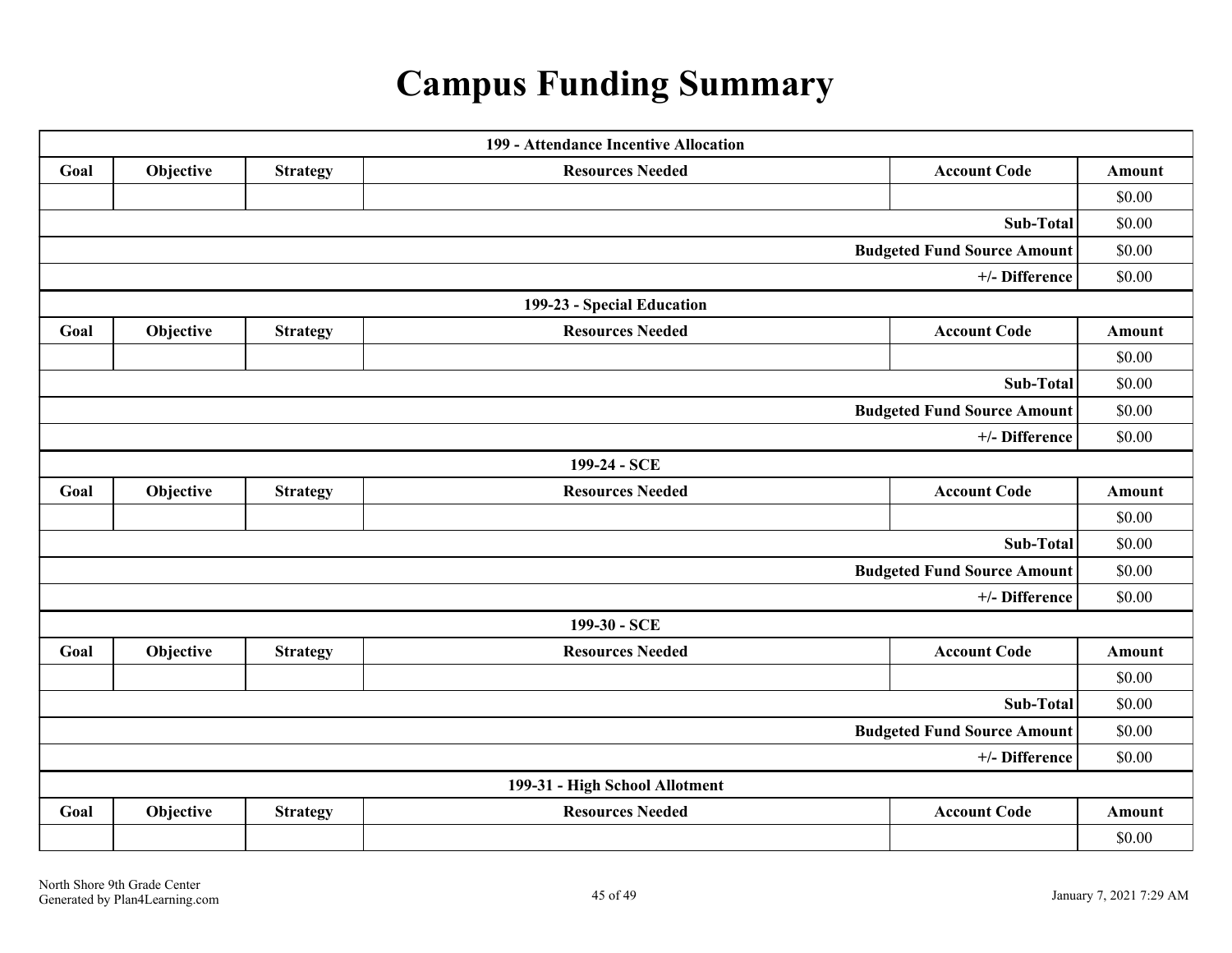| 199-31 - High School Allotment |                |                 |                                          |                                    |               |  |  |
|--------------------------------|----------------|-----------------|------------------------------------------|------------------------------------|---------------|--|--|
| Goal                           | Objective      | <b>Strategy</b> | <b>Resources Needed</b>                  | <b>Account Code</b>                | Amount        |  |  |
|                                |                |                 |                                          | Sub-Total                          | \$0.00        |  |  |
|                                |                |                 |                                          | <b>Budgeted Fund Source Amount</b> | \$0.00        |  |  |
|                                |                |                 |                                          | +/- Difference                     | \$0.00        |  |  |
|                                |                |                 | 199 - Bilingual                          |                                    |               |  |  |
| Goal                           | Objective      | <b>Strategy</b> | <b>Resources Needed</b>                  | <b>Account Code</b>                | <b>Amount</b> |  |  |
|                                |                |                 |                                          |                                    | \$0.00        |  |  |
| Sub-Total                      |                |                 |                                          |                                    |               |  |  |
|                                |                |                 |                                          | <b>Budgeted Fund Source Amount</b> | \$0.00        |  |  |
|                                |                |                 |                                          | +/- Difference                     | \$0.00        |  |  |
|                                |                |                 | 199 - Local                              |                                    |               |  |  |
| Goal                           | Objective      | <b>Strategy</b> | <b>Resources Needed</b>                  | <b>Account Code</b>                | <b>Amount</b> |  |  |
| 1                              | $\mathbf{1}$   | $\mathbf{1}$    | Foundations Supplies and Materials-NS9   |                                    | \$1,426.99    |  |  |
| 1                              | $\mathbf{1}$   | $\mathbf{1}$    | Foundations Supplies and Materials- NS10 |                                    | \$9,507.01    |  |  |
| 1                              | $\mathbf{1}$   | $\mathbf{1}$    | Foundations Supplies and Materials-NSSH  |                                    | \$10,315.50   |  |  |
| $\overline{3}$                 | $\mathbf{1}$   | $\mathbf{1}$    | Extra Duty Pay                           |                                    | \$0.00        |  |  |
| 5                              | $\overline{2}$ | $\mathbf{1}$    | <b>Staff Appreciation-NS9</b>            |                                    | \$4,990.03    |  |  |
| 5                              | $\overline{2}$ | $\mathbf{1}$    | <b>Staff Appreciation-NSSH</b>           |                                    | \$5,000.00    |  |  |
| 5                              | $\overline{2}$ | $\mathbf{1}$    | Staff Appreciation-NS10                  |                                    | \$3,259.09    |  |  |
| 5                              | $\overline{4}$ | $\overline{2}$  | <b>Attendance Incentive Fund-NS10</b>    |                                    | \$6,140.23    |  |  |
| 5                              | $\overline{4}$ | $\overline{c}$  | Attendance Incentive Fund-NS9            |                                    | \$5,255.65    |  |  |
| 5                              | $\overline{4}$ | $\overline{2}$  | Attendance Incentive Fund-NSSH           |                                    | \$12,870.00   |  |  |
| 6                              | $\overline{2}$ | $\overline{2}$  | Parent Involvement Meetings- NS9         |                                    | \$278.48      |  |  |
| 6                              | $\overline{2}$ | $\mathfrak{2}$  | Parent Involvement Meeting-NS9           |                                    | \$1,000.00    |  |  |
| 6                              | $\overline{2}$ | $\overline{c}$  | Parent Involvement Meetings-NS9          |                                    | \$420.00      |  |  |
| $\overline{7}$                 | -1             | $\overline{2}$  | Professional Development-NS9             |                                    | \$5,094.90    |  |  |
| $\tau$                         | $\mathbf{1}$   | $\overline{2}$  | Professional Development-NS10            |                                    | \$8,903.45    |  |  |
| $\overline{7}$                 | $\mathbf{1}$   | $\overline{2}$  | Professional Development-NSSH            |                                    | \$6,000.00    |  |  |
| $\tau$                         | $\overline{3}$ | $\overline{2}$  |                                          |                                    | \$1,000.00    |  |  |
| $\,8\,$                        | $\mathbf{1}$   | $\mathbf{1}$    | Food and Supplies-NS10                   |                                    | \$434.44      |  |  |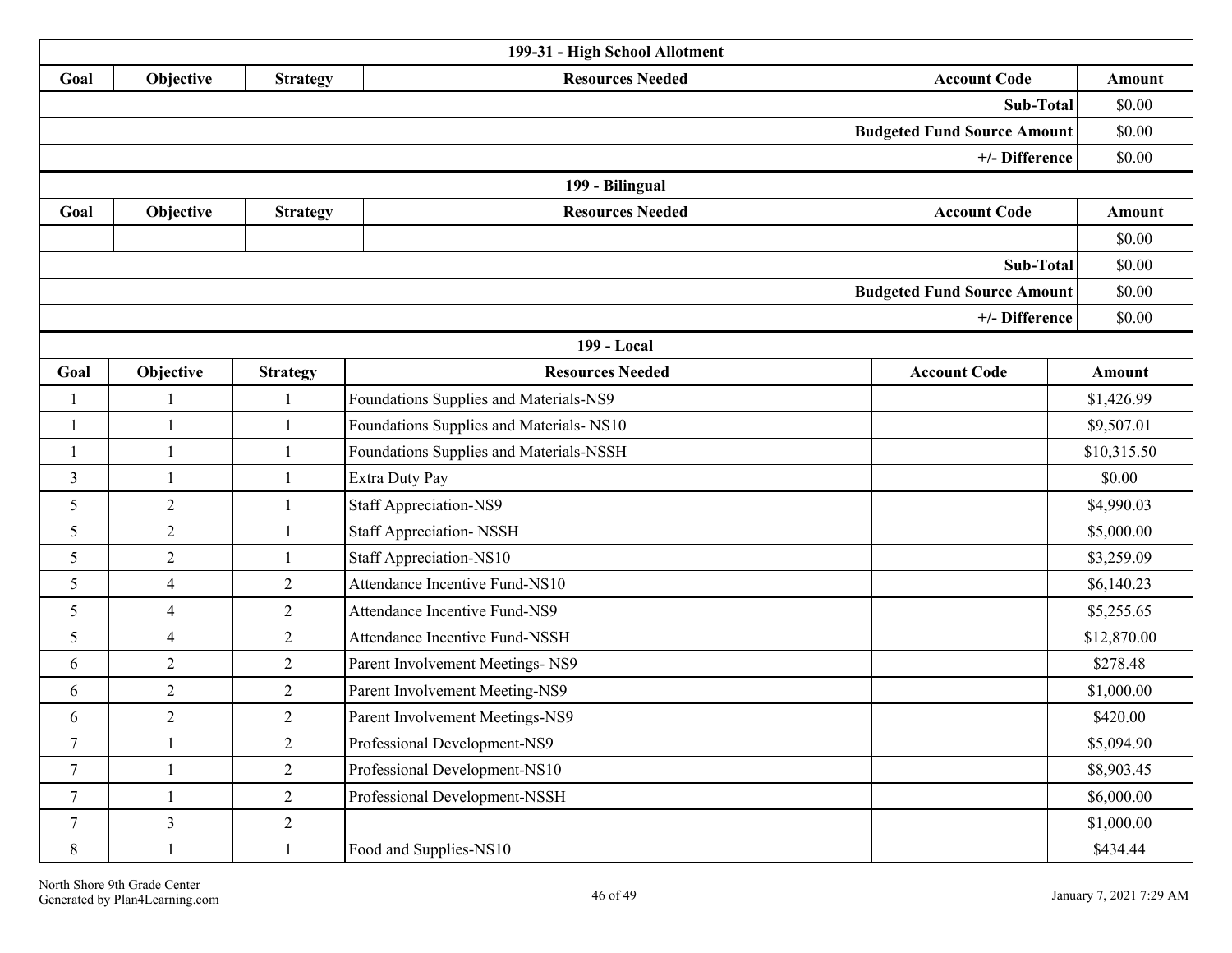|                |              |                 | 199 - Local                   |                                    |                 |
|----------------|--------------|-----------------|-------------------------------|------------------------------------|-----------------|
| Goal           | Objective    | <b>Strategy</b> | <b>Resources Needed</b>       | <b>Account Code</b>                | <b>Amount</b>   |
| $\,8\,$        | $\mathbf{1}$ | $\mathbf{1}$    | Food and Supplies-NSSH        |                                    | \$200.00        |
|                |              |                 |                               | Sub-Total                          | \$82,095.77     |
|                |              |                 |                               | <b>Budgeted Fund Source Amount</b> | \$0.00          |
|                |              |                 |                               | +/- Difference                     | $-$ \$82,095.77 |
|                |              |                 | 285 - Title IV                |                                    |                 |
| Goal           | Objective    | <b>Strategy</b> | <b>Resources Needed</b>       | <b>Account Code</b>                | Amount          |
| $\overline{3}$ |              | $\mathbf{1}$    |                               |                                    | \$7,242.31      |
|                |              |                 |                               | Sub-Total                          | \$7,242.31      |
|                |              |                 |                               | <b>Budgeted Fund Source Amount</b> | \$0.00          |
|                |              |                 |                               | +/- Difference                     | $-$7,242.31$    |
|                |              |                 | 212 - Title I, Part C Migrant |                                    |                 |
| Goal           | Objective    | <b>Strategy</b> | <b>Resources Needed</b>       | <b>Account Code</b>                | <b>Amount</b>   |
|                |              |                 |                               |                                    | \$0.00          |
|                |              |                 |                               | Sub-Total                          | \$0.00          |
|                |              |                 |                               | <b>Budgeted Fund Source Amount</b> | \$0.00          |
|                |              |                 |                               | +/- Difference                     | \$0.00          |
|                |              |                 | 224 - IDEA B, Sped            |                                    |                 |
| Goal           | Objective    | <b>Strategy</b> | <b>Resources Needed</b>       | <b>Account Code</b>                | Amount          |
|                |              |                 |                               |                                    | \$0.00          |
|                |              |                 |                               | Sub-Total                          | \$0.00          |
|                |              |                 |                               | <b>Budgeted Fund Source Amount</b> | \$0.00          |
|                |              |                 |                               | +/- Difference                     | \$0.00          |
|                |              |                 | 225 - IDEA B, Preschool       |                                    |                 |
| Goal           | Objective    | <b>Strategy</b> | <b>Resources Needed</b>       | <b>Account Code</b>                | <b>Amount</b>   |
|                |              |                 |                               |                                    | \$0.00          |
|                |              |                 |                               | Sub-Total                          | \$0.00          |
|                |              |                 |                               | <b>Budgeted Fund Source Amount</b> | \$0.00          |
| +/- Difference |              |                 |                               |                                    | \$0.00          |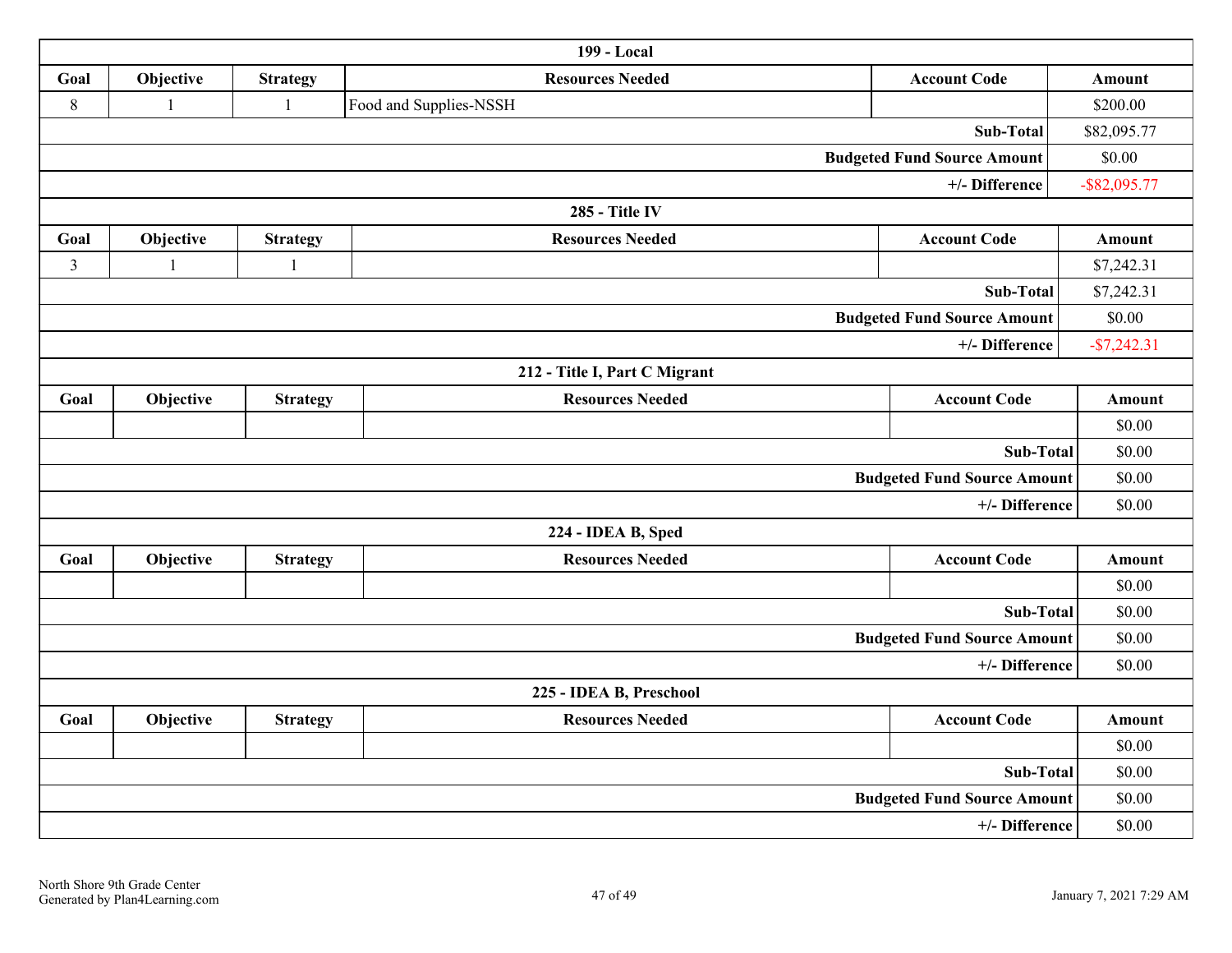| 244 - CTE Perkins                  |           |                 |                                |                                    |               |  |
|------------------------------------|-----------|-----------------|--------------------------------|------------------------------------|---------------|--|
| Goal                               | Objective | <b>Strategy</b> | <b>Resources Needed</b>        | <b>Account Code</b>                | Amount        |  |
|                                    |           |                 |                                |                                    | \$0.00        |  |
|                                    |           |                 |                                | Sub-Total                          | \$0.00        |  |
|                                    |           |                 |                                | <b>Budgeted Fund Source Amount</b> | \$0.00        |  |
|                                    |           |                 |                                | +/- Difference                     | \$0.00        |  |
|                                    |           |                 | 255 - Title II, Part A         |                                    |               |  |
| Goal                               | Objective | <b>Strategy</b> | <b>Resources Needed</b>        | <b>Account Code</b>                | Amount        |  |
|                                    |           |                 |                                |                                    | \$0.00        |  |
|                                    |           |                 |                                | Sub-Total                          | \$0.00        |  |
| <b>Budgeted Fund Source Amount</b> |           |                 |                                |                                    | \$0.00        |  |
| +/- Difference                     |           |                 |                                |                                    | \$0.00        |  |
|                                    |           |                 | 263 - Title III, LEP           |                                    |               |  |
| Goal                               | Objective | <b>Strategy</b> | <b>Resources Needed</b>        | <b>Account Code</b>                | Amount        |  |
|                                    |           |                 |                                |                                    | \$0.00        |  |
|                                    |           |                 |                                | Sub-Total                          | \$0.00        |  |
|                                    |           |                 |                                | <b>Budgeted Fund Source Amount</b> | \$0.00        |  |
|                                    |           |                 |                                | +/- Difference                     | \$0.00        |  |
|                                    |           |                 | 397 - Advanced Placement       |                                    |               |  |
| Goal                               | Objective | <b>Strategy</b> | <b>Resources Needed</b>        | <b>Account Code</b>                | Amount        |  |
|                                    |           |                 |                                |                                    | \$0.00        |  |
|                                    |           |                 |                                | Sub-Total                          | \$0.00        |  |
|                                    |           |                 |                                | <b>Budgeted Fund Source Amount</b> | \$0.00        |  |
|                                    |           |                 |                                | +/- Difference                     | \$0.00        |  |
|                                    |           |                 | 425 - Teacher Induction/Mentor |                                    |               |  |
| Goal                               | Objective | <b>Strategy</b> | <b>Resources Needed</b>        | <b>Account Code</b>                | <b>Amount</b> |  |
|                                    |           |                 |                                |                                    | \$0.00        |  |
|                                    |           |                 |                                | Sub-Total                          | \$0.00        |  |
|                                    |           |                 |                                | <b>Budgeted Fund Source Amount</b> | \$0.00        |  |
| +/- Difference                     |           |                 |                                |                                    |               |  |